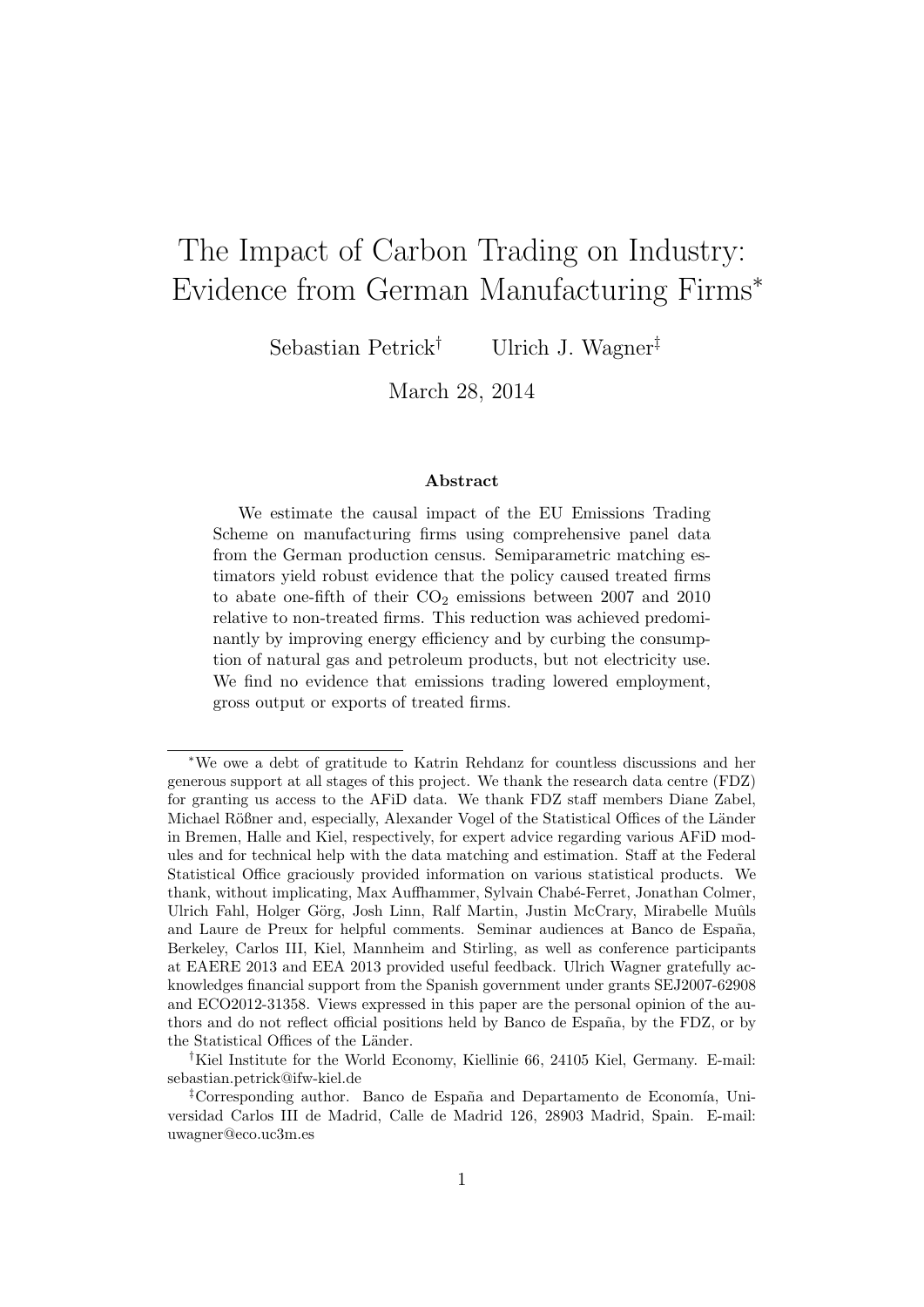## 1 Introduction

In many classical areas of market failure, there has been a paradigm shift away from heavy-handed regulation toward policies that decentralize the decision of how to comply with a given regulatory objective. Preeminent examples are the privatization of state-owned natural monopolies and the liberalization of formerly monopolistic markets. Similarly, market-based instruments have gained momentum in the regulation of external effects. In pollution control, for example, the traditional quota-based approach has been increasingly replaced by markets where polluters can trade the right to pollute among each other. This approach, known as 'cap-and-trade' or 'emissions trading', is cost effective because market forces equalize marginal abatement costs across polluters.

Within the span of just two decades, emissions trading has evolved from an idea contemplated in academic circles to a widely implemented policy  $instrument<sup>1</sup>$  $instrument<sup>1</sup>$  $instrument<sup>1</sup>$ . Since the 1980s, emissions trading systems for conventional pollutants have been implemented on an ever growing scale. The culmination of this remarkable development was reached in 2005 when the European Union (EU) launched the first mandatory carbon trading scheme in history.[2](#page-1-1) The EU Emissions Trading Scheme (EU ETS) covers more than 2 billion tons of  $CO<sub>2</sub>$  in 31 countries, making it the most significant market-based instrument of climate policy implemented to date, the first trans-boundary cap-and-trade system, and the world's largest carbon pricing experiment per se. Although the EU ETS is a prime candidate for evaluating the effectiveness and economic consequences of cap-and-trade in the real world, a recent literature survey concludes that causal evidence on these issues is still very scant, owing to the recency of the policy and a lack of suitable emissions data (Martin, Muûls and Wagner,  $2013$  $2013$ ).<sup>3</sup>

<span id="page-1-0"></span>This paper seeks to fill this gap. Using administrative panel data for

<sup>&</sup>lt;sup>1</sup>The idea behind emissions trading has also been applied successfully to renewable resource management, establishing individually transferable quotas (ITQs) for fisheries.

<span id="page-1-1"></span><sup>2</sup>The 1997 Kyoto Protocol to the UN Framework Convention on Climate Change stipulated worldwide trading of carbon emissions between governments, which came into force in 2008.

<span id="page-1-2"></span><sup>&</sup>lt;sup>3</sup>Much of the early academic research on the EU ETS is concerned with ex-ante impact assessments and based on CGE modeling or "theory with numbers" (e.g. [De](#page-35-0)[mailly and Quirion, 2008,](#page-35-0) [2006\)](#page-35-1). Interim empirical assessments are based on surveys or interviews (e.g. [McKinsey and Ecofys, 2006](#page-37-1)a,[b](#page-37-2); [Kenber, Haugen and Cobb, 2009\)](#page-37-3).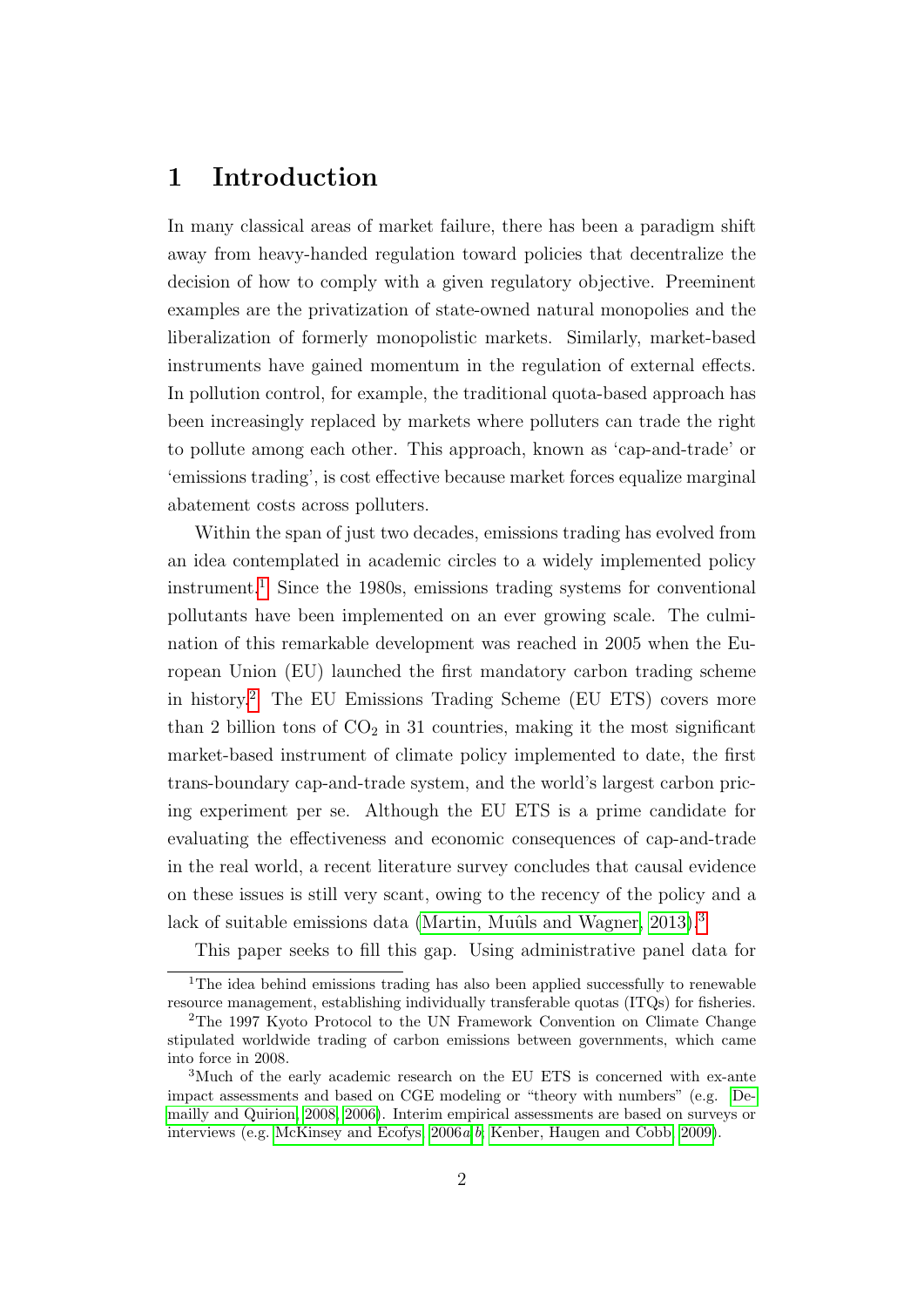the universe of German manufacturing plants with at least 20 employees (approximately 50,000 per year), we estimate the causal impact of the EU ETS by combining a differences-in-differences approach with semiparametric matching techniques. The dataset is highly representative and covers a wide range of plant characteristics that we use as outcome variables and for matching. Its particular strength, for the purposes of this analysis, is the extraordinarily detailed information on energy consumption, which allows for very precise calculations of carbon emissions. The window of our analysis covers phase I of the EU ETS, which ran from 2005 until 2007 and the first three years of phase II up until 2010.

Our study focuses on Germany, Europe's largest economy and also its largest emitter. More than 1,900 of all EU ETS installations are based in Germany, accounting for approximately one fifth of total regulated  $CO<sub>2</sub>$ emissions. The strong orientation of the German manufacturing sector toward export markets makes Germany a particularly interesting case for investigating the validity of widespread concerns that unilateral regulation of European firms leads to a loss of competitiveness in international product markets.

Our results indicate that the EU ETS did not reduce emissions in significant ways during its first phase, but it caused participating firms to substantially reduce their carbon emissions relative to untreated firms during phase II. This abatement was achieved through a reduction in the carbon intensity rather than through a reduced scale of production. While phase I saw some substitution of low-carbon for high-carbon fuels at treated firms, in phase II treated firms drastically reduced their use of all primary energy while maintaining constant their level of electricity consumption. We attribute this outcome to firms curbing onsite generation of heat as the pre-dominant way of reducing compliance costs. Qualitative evidence from telephone interviews with managers suggests that regulated firms optimized their use of process heat. In contrast, we find no evidence of major technological upgrades that would explain the reduction of carbon intensity.

We examine the competitiveness issue by estimating the impact of the EU ETS on employment, gross output, and exports of participating firms. Based on these estimates, we can reject the hypothesis that the EU ETS reduced gross output or exports. The impact on employment is insignificant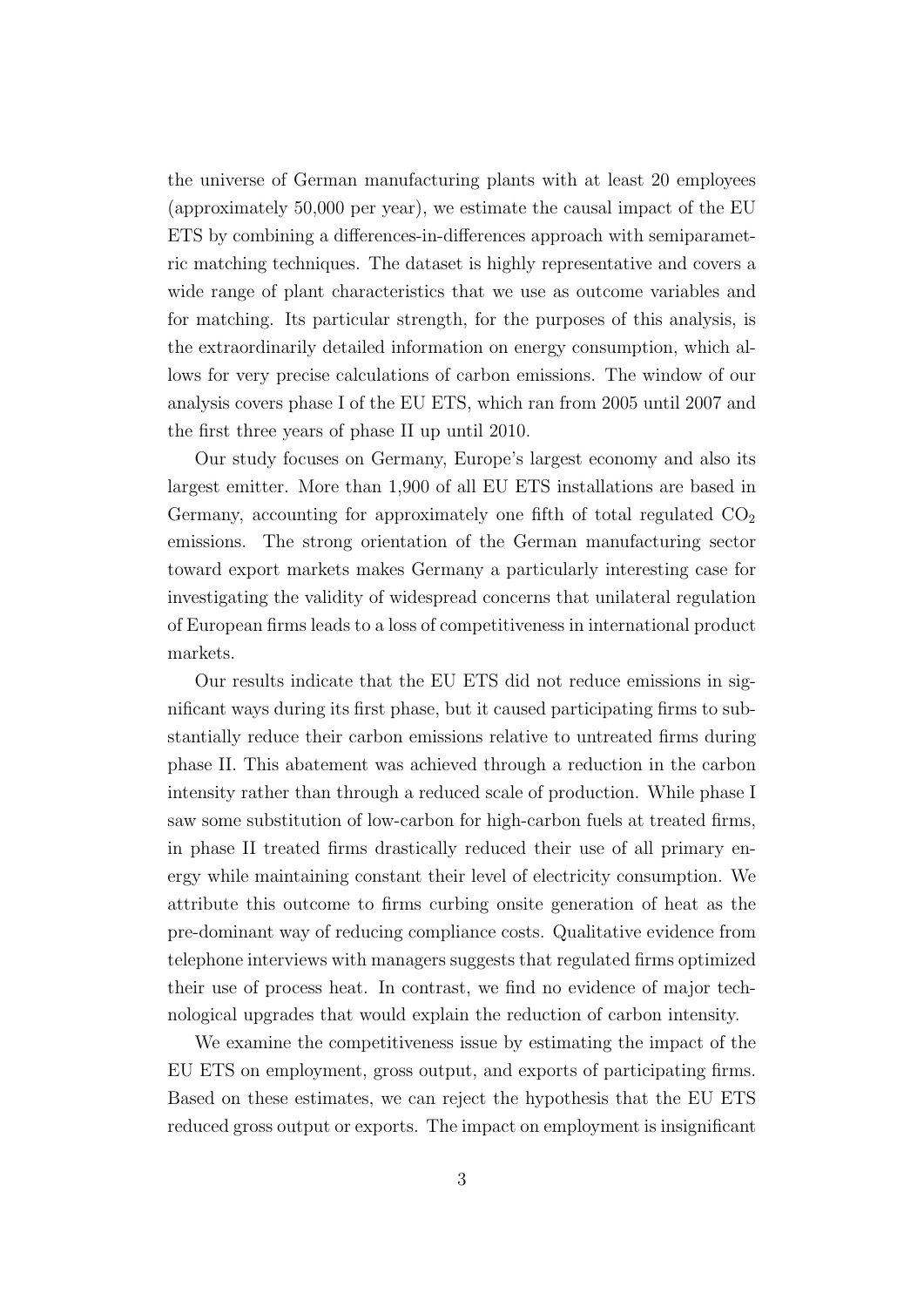in statistical and economic terms.

Our study is timely and contributes to the literature in several ways. The principal contribution is to provide robust evidence concerning the causal impact of world's largest emissions trading scheme on the manufacturing sector. This evidence not only is relevant for the policy debate in Europe but also informs policymakers in other parts of the world who are considering the adoption of regulatory instruments to curb carbon emissions. For instance, the EU ETS has served as a blueprint for similar policies in Australia, California, New Zealand, South Korea and other places where initiatives to establish carbon trading can be found at different stages of planning and implementation. From a broader perspective, the drive for more efficient regulation of market failures mentioned at the outset has made the need for empirical evaluation of regulatory instruments very salient. In this vein, our study adds to a broader literature on market-based regulation and, in particular, to a nascent empirical literature on cap-andtrade. While the bulk of this literature focuses on emissions trading among electricity producers (e.g. [Ellerman et al., 2000\)](#page-36-0), researchers have only just started to study cap-and-trade programs in the manufacturing sector (e.g. [Fowlie, Holland and Mansur, 2012;](#page-36-1) [Fowlie and Perloff, 2013\)](#page-36-2).

The remainder of the paper is structured as follows. The next section describes the institutional details of the EU ETS, to the extent that they are relevant for the subsequent analysis, and reviews the related literature. Section [3](#page-6-0) explains our research design and Section [4](#page-10-0) describes the principle dataset. Section [5](#page-15-0) presents our main results along with numerous robustness checks. Section [6](#page-26-0) explores several channels of emission reductions. Section [7](#page-33-0) concludes.

## <span id="page-3-0"></span>2 Institutional background: The EU ETS

### 2.1 Scope

The EU ETS is implemented as a classical cap-and-trade system for  $CO<sub>2</sub>$ emissions. Participating firms receive emission permits – called EU Allowance Units (EUA) – that are fully tradable across firms in all participating countries. The EU ETS has been implemented in three phases.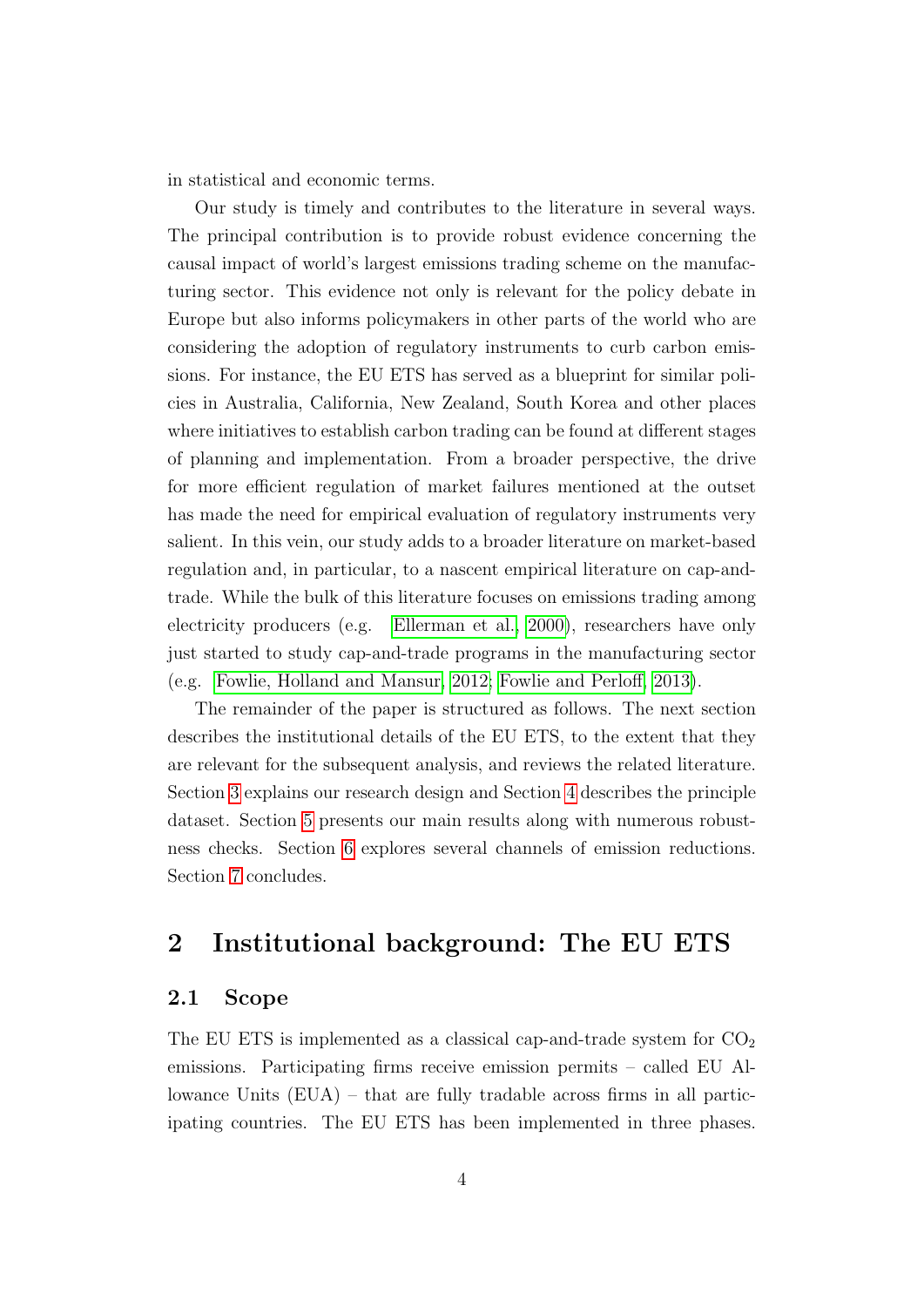Phase I ran from 2005 to 2007 and served mainly as a trial phase to test the functioning of the system. Phase II coincided with the first commitment period of the Kyoto Protocol – 2008 to 2012 – which stipulated an 8% reduction in GHG emissions compared to 1990 as the EU's Kyoto commitment under the burden sharing agreement. The current third phase of the EU-ETS will run until 2020. Independently of international efforts to curb greenhouse gas emissions beyond the EU, the ETS is the centerpiece of the EU's unilateral climate policy, which stipulates a 20% reduction of GHG emissions in 2020 relative to 1990. A comprehensive review of the history and structure of the EU ETS can be found in [Ellerman, Marcantonini and](#page-36-3) [Zaklan](#page-36-3) [\(2014\)](#page-36-3).

According to the Emissions Trading Directive,<sup>[4](#page-4-0)</sup> participation in the EU ETS is mandatory for all combustion installations with a rated thermal input of 20 MW or more. This concerns mostly heat and power generation, regardless of the industry. In addition, industrial plants are regulated under the EU ETS if they specialize in certain industrial activities and exceed specific capacity thresholds. The activities defined in the Emissions Trading Directive correspond to four industry codes, namely "manufacture of paper and paper products" (WZ classification code 17), "manufacture of coke and refined petroleum products" (WZ19), "manufacture of other non-metallic mineral products" (WZ23, including i.a. manufacture of glass, ceramics, and cement), and "manufacture of basic metals"  $(WZ24)$ <sup>[5](#page-4-1)</sup> Henceforth, we shall refer to these industries as the "process regulated sectors". Beginning in 2012, emissions from other industries, such as aviation, have been included in the EU ETS as well.

<span id="page-4-0"></span><sup>4</sup>Directive 2009/29/EC of the European Parliament and of the Council amending Directive 2003/87/EC so as to improve and extend the greenhouse gas emission allowance trading scheme of the Community (2009) OJ L 140, 5.6.2009, p. 63–87 (Emissions Trading Directive).

<span id="page-4-1"></span><sup>5</sup>Note that the WZ classification system used in German Statistics corresponds to the ISIC codes (Rev. 4). From 2008 onwards, some activities have been added, e.g. from the chemical industry. The interested reader is referred to Appendix [A.1](#page-39-0) for more details.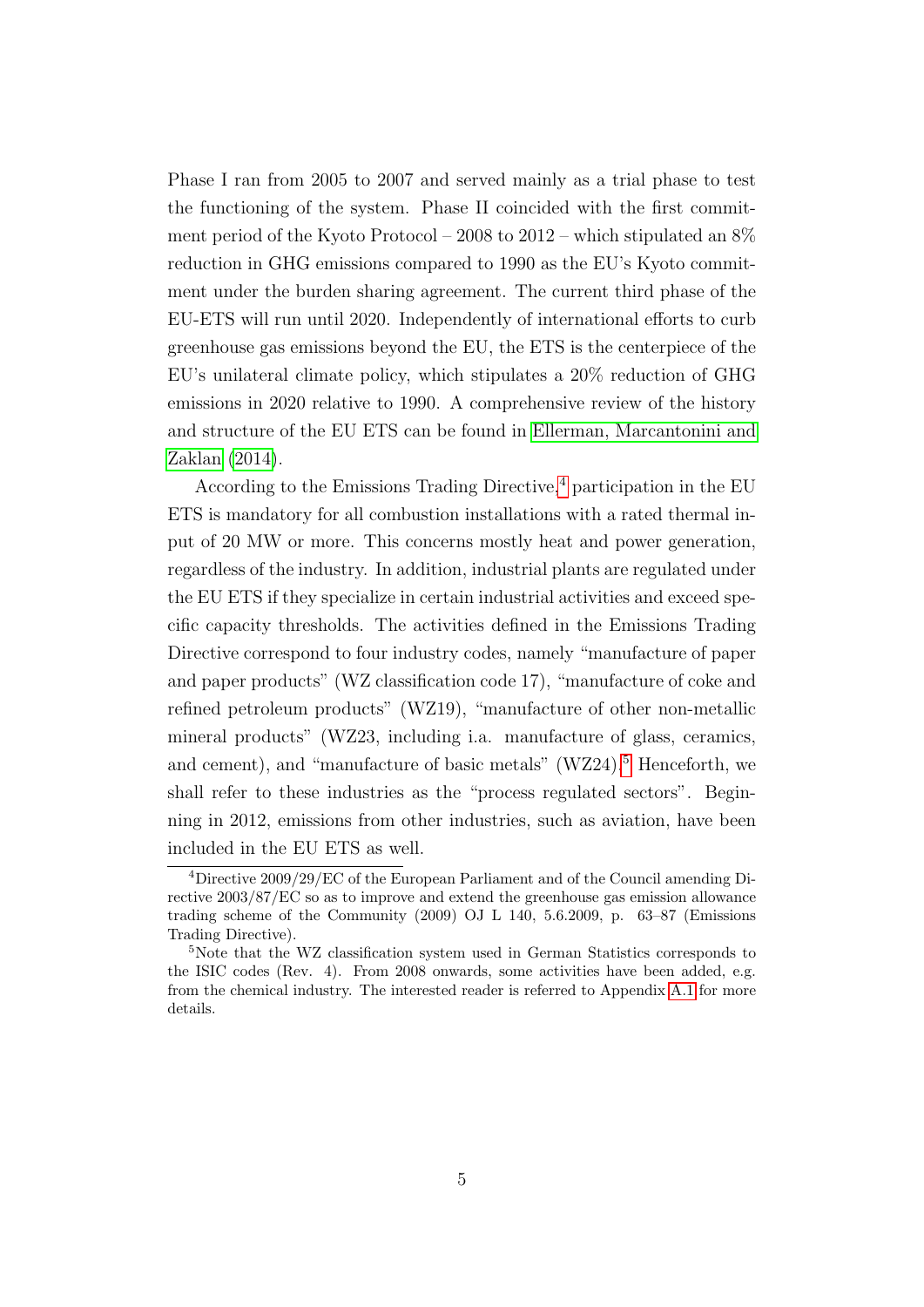#### 2.2 Related literature

In spite of the geographic, environmental, and financial scope of the EU ETS, little is known so far about the causal impacts of this policy [\(Mar](#page-37-0)tin, Muûls and Wagner, 2013). On the one hand, this lack of knowledge is due to the recency of this regulation; on the other hand, it results from the difficulty of obtaining representative firm-level data, especially for  $CO<sub>2</sub>$ emissions. Early assessments by [Ellerman and Buchner](#page-35-2) [\(2007,](#page-35-2) [2008\)](#page-35-3); [Eller](#page-36-4)[man, Convery and de Perthuis](#page-36-4) [\(2010\)](#page-36-4); [Anderson and Di Maria](#page-34-0) [\(2011\)](#page-34-0) thus rely on more aggregate emissions data available at the sector level, and estimate counterfactual baseline emissions by extrapolating trends in these series. These studies find that emissions across all regulated sectors – energy and industry – declined by approximately  $3\%$  in Phase I and during the first two years of Phase II, relative to estimated business-as-usual emissions. The contribution of the industrial sector to this aggregate figure is not always clear. Using data for Germany, [Ellerman and Feilhauer](#page-35-4) [\(2008\)](#page-35-4) estimate that emissions by EU ETS participants fell by 5 percent, due to a 6.3 percent in industrial emissions and 4.1 percent emissions abatement in the power sector. A limitation of these studies is that the use of aggregate data does not support a causal attribution of the calculated emission reductions to the EU ETS.

Unlike emissions data, balance-sheet data on economic outcomes is readily available at the firm-level in databases such as AMADEUS [\(Bu](#page-34-1)[reau van Dijk, 1999-2008\)](#page-34-1), including for pre-treatment years. These data have been used in conjunction with differences-in-differences estimators to evaluate the impact of the EU ETS on economic performance and competitiveness [\(Anger and Oberndorfer, 2008;](#page-34-2) [Commins et al., 2011;](#page-35-5) [Chan,](#page-35-6) [Li and Zhang, 2013\)](#page-35-6). While there is a fair amount of heterogeneity across studies and outcomes, they do not support the view that the EU ETS had strong detrimental effects on the economic performance of regulated firms. In a large-scale survey of manufacturing firms in the EU, [Martin et al.](#page-37-4) [\(2013](#page-37-4)a) find that regulated firms report a higher propensity to downsize their operations in response to future carbon pricing than non-ETS firms, but the effect is not large. [Veith, Werner and Zimmermann](#page-38-0) [\(2009\)](#page-38-0) and [Bushnell, Chong and Mansur](#page-35-7) [\(2013\)](#page-35-7) present evidence that stock owners of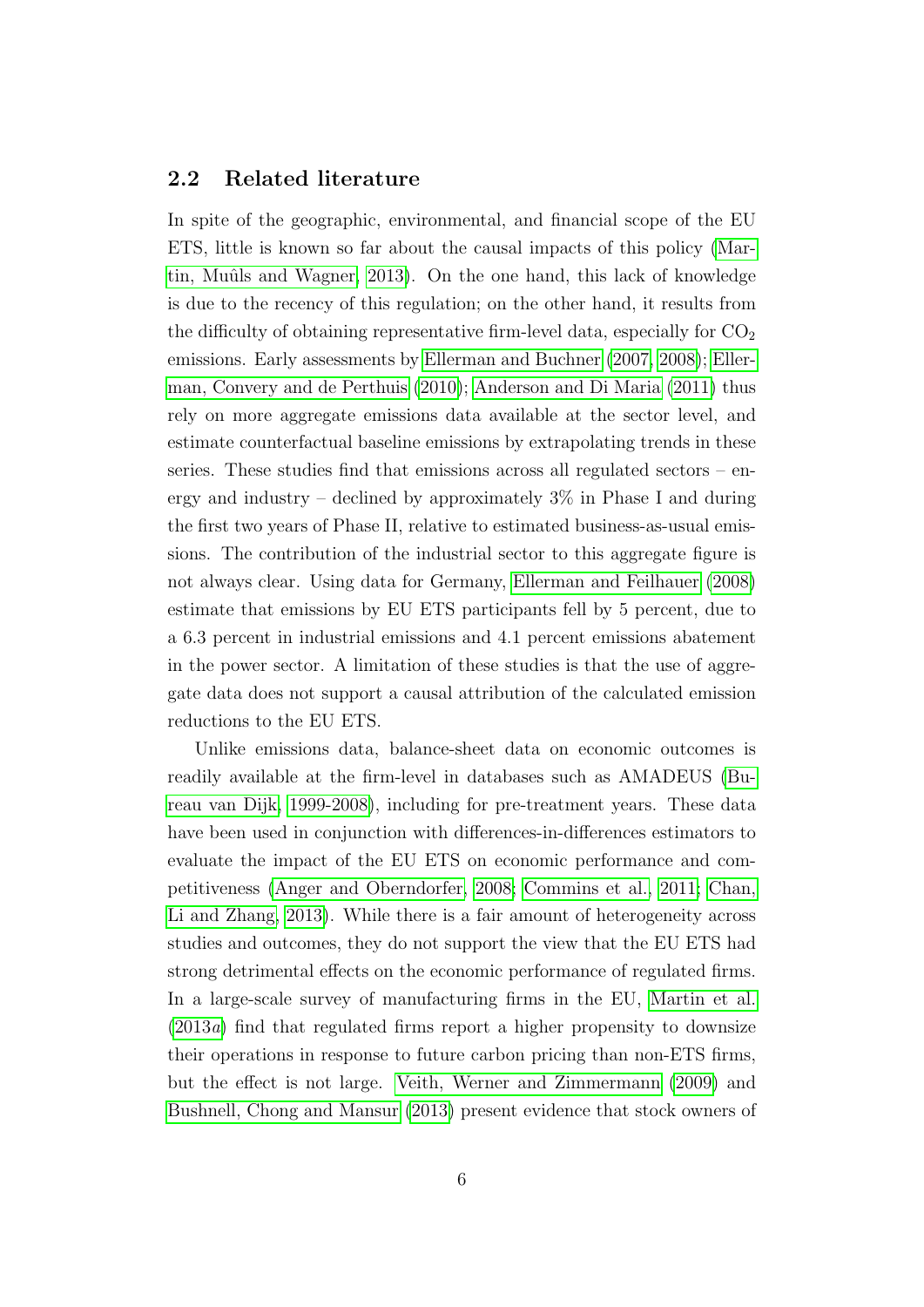large EU ETS firms expected them to actually profit from higher permit prices as they could pass these on to product markets.[6](#page-6-1)

Recent research resorts to matching estimators as a way of credibly establishing identification of the causal impact of emissions trading on firm behavior. [Fowlie, Holland and Mansur](#page-36-1) [\(2012\)](#page-36-1) combine matching and differences-in-differences to evaluate the impact of the RECLAIM program on  $NO<sub>x</sub>$  emissions of industrial emitters in Southern California. For the EU ETS, [Abrell, Ndoye and Zachmann](#page-34-3) [\(2011\)](#page-34-3) apply nearest-neighbor matching to a large sample of European firms and find that the policy caused a small but significant decrease in employment of 0.9 percent between 2004 and 2008. Using data on patent applications filed at the European Patent Office, Calel and Dechezleprêtre  $(2012)$  estimate that the EU ETS is responsible for an additional 188 low-carbon patents, which corresponds to an increase of approximately 8.1% for ETS firms. Unpublished work by [Wagner et al.](#page-38-1) [\(2013\)](#page-38-1) uses plant-level data from the French manufacturing sector to construct matching estimators of the impact of the EU ETS. These authors find that the EU ETS had no impact in phase I but reduced both emissions and employment during the first half of the second trading phase.

### <span id="page-6-0"></span>3 Research Design

It is useful to distinguish between the direct and indirect effects of the EU ETS on manufacturing firms. As a rule, conventional power generation in Europe is subject to cap-and-trade. As the power sector passes the opportunity cost of emission permits to consumers in the form of higher prices [\(Sijm, Neuhoff and Chen, 2006;](#page-38-2) [Zachmann and Von Hirschhausen, 2008;](#page-38-3) [Fabra and Reguant, 2014\)](#page-36-5), there is an indirect impact on manufacturing through higher electricity prices. In addition, by establishing a uniform carbon price, the ETS has a direct impact on those firms participating in it. The parameter we seek to identify and estimate is the average effect of the EU ETS on participating firms, over and above any indirect effect the EU ETS may have had on the entire manufacturing sector. Similar

<span id="page-6-1"></span> ${}^{6}$ In contrast, an event study of the NO<sub>x</sub> Budget Trading Program by [Linn](#page-37-5) [\(2010\)](#page-37-5) shows that cap-and-trade reduced profits of power generators in the US.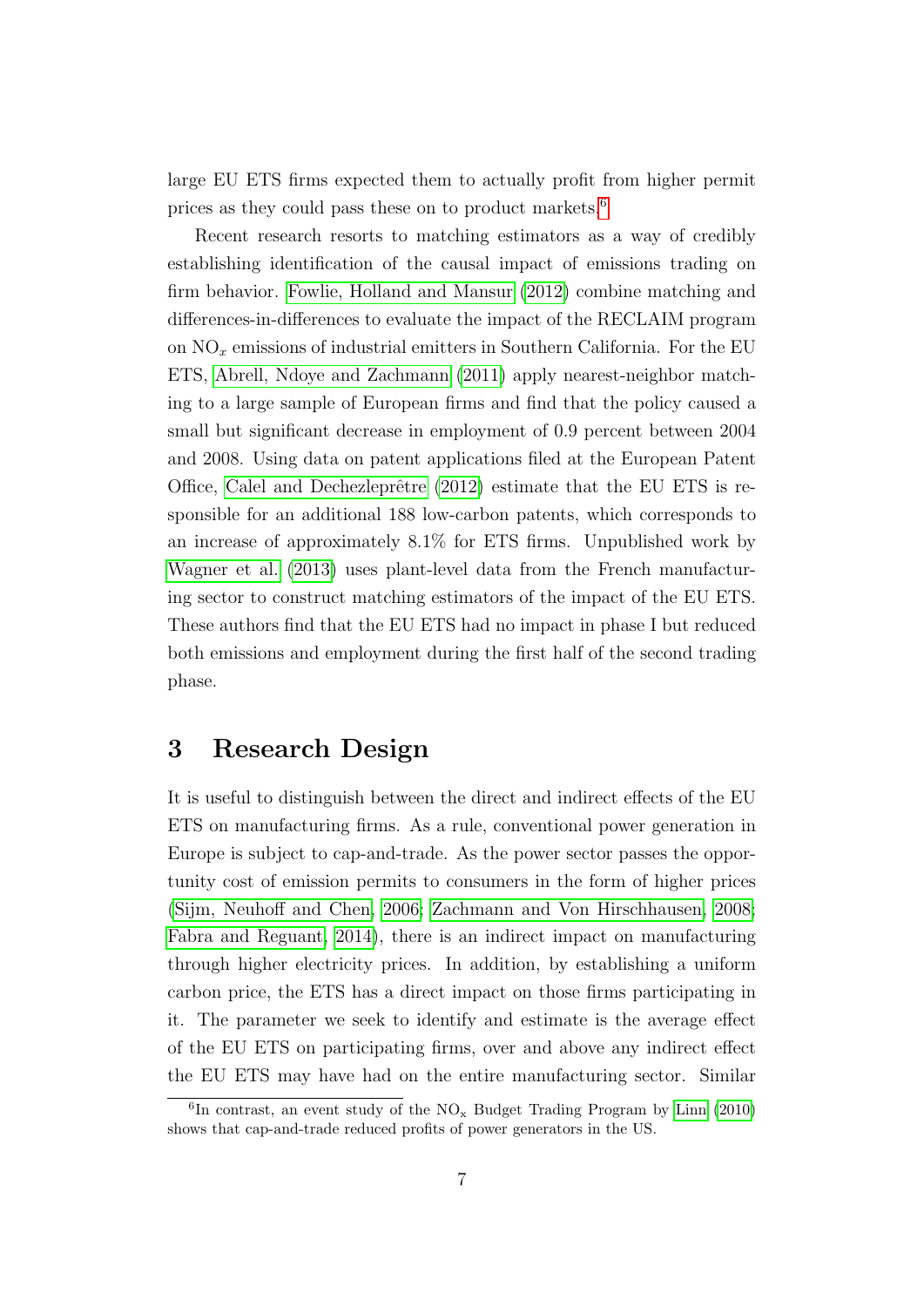to [Fowlie, Holland and Mansur](#page-36-1) [\(2012\)](#page-36-1), we resort to a matching approach that exploits both the longitudinal structure of our dataset and the rich information on firm characteristics to recover a consistent estimate of the treatment effect.<sup>[7](#page-7-0)</sup>

#### 3.1 Difference-in-difference matching estimator

In line with the potential outcome framework, denote by  $Y_i(1)$  the outcome at firm i when subject to the ETS and by  $Y_i(0)$  the outcome when the plant is not subject to the ETS. Let  $D_i$  denote the treatment indicator, and subscripts  $t'$  and  $t$  denote pre- and post-treatment periods, respectively.  $X$ is a set of observable covariates. We are interested in the average treatment effect on the treated (ATT)

$$
\alpha_{ATT} = E(Y_{it}(1) - Y_{it}(0)|X, D = 1).
$$
 (1)

The fundamental evaluation problem arises because  $Y_{it}(0)$  is unobserved for the treated. The matching approach to solving this problem consists of imputing  $Y_{it}(0)$  using outcomes for untreated firms that are observationally equivalent to the treated firm. The ATT can then be estimated from the sample equivalent of the expression  $E(Y_{it}(1)|X, D=1)$  –  $E(Y(0)|X, D=0)$ , assuming conditional independence between outcomes and treatment status,  $(y_{it}(0), y_{it}(1)) \perp D[X]$ . In view of the participation thresholds for the EU ETS, this unconfoundedness assumption appears too demanding in the policy context considered here. However, the ATT can be identified under a weaker such assumption by bringing in longitudinal information and focusing on differences-in-differences (DD) of outcomes. In particular, [Heckman, Ichimura and Todd](#page-36-6) [\(1997\)](#page-36-6) suggest to estimate the

<span id="page-7-0"></span><sup>&</sup>lt;sup>7</sup>In principle, the threshold-based eligibility rules of the EU ETS could be exploited in a regression discontinuity design (RDD). As shown in Appendix [A.1,](#page-39-0) thresholds are tied to technical characteristics such as the production capacity of a particular product in process-regulated industries, and the rated thermal input of combustion facilities. German law requires firms to submit this information to the regulator when applying for an operating permit, but only large facilities have to make it public. For instance, while the participation threshold for combustion installations is 20 MW rated thermal input, the application procedure is public only for combustion installations with at least 50 MW. In process-regulated sectors, the participation threshold often coincides with the one for publication. Therefore, RDD is not feasible.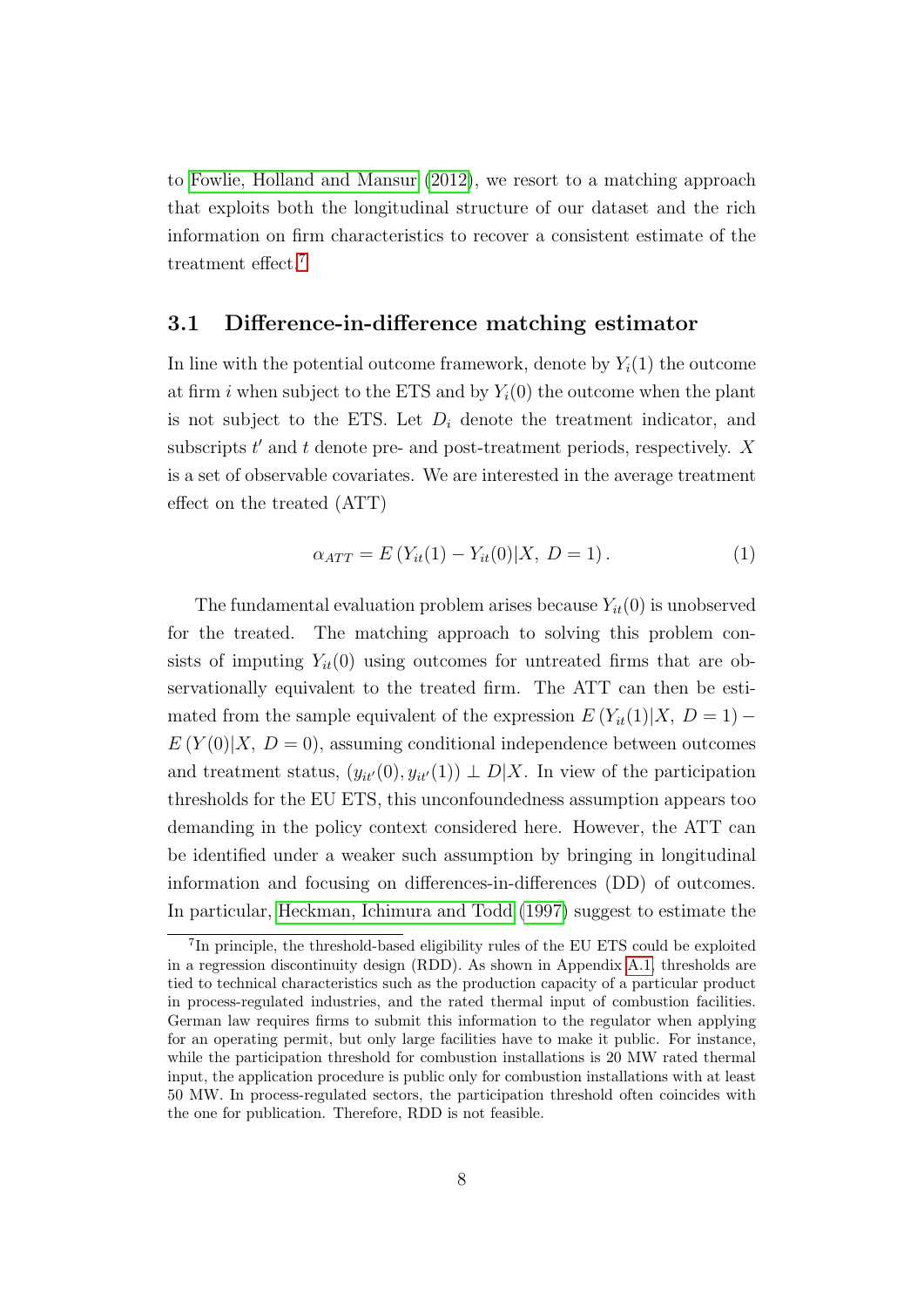ATT from the sample analogues of the population moments

$$
D_{t,t'}(X) = E(Y_{it}(1) - Y_{it'}(0)|X, D = 1) - E(Y_{it}(0) - Y_{it'}(0)|X, D = 0).
$$
\n(2)

To implement this, they propose a semiparametric conditional DD matching estimator

<span id="page-8-1"></span>
$$
\hat{\alpha} = \frac{1}{N_1} \sum_{i \in I_1} \left\{ (Y_{it}(1) - Y_{i0}(0)) - \sum_{k \in I_0} W_{N_0, N_1}(i, k) \cdot (Y_{kt}(0) - Y_{k0}(0)) \right\} (3)
$$

where  $I_1$  is the set of  $N_1$  ETS participants and  $I_0$  is the set of  $N_0$  nonparticipants. The weight  $W_{N_0,N_1}(i,k)$  with  $\sum_{k\in I_0} W_{N_0,N_1}(i,k) = 1$  determines how strongly the counterfactual observation  $k$  contributes to the estimated treatment effect. A control plant is weighted more strongly the more similar – in covariate space – it is to the treated facility. The specific weighting function is determined by the matching algorithm.<sup>[8](#page-8-0)</sup>

To pair treated and control firms, we specify weights  $W_{N_0,N_1}(i,k)$  that combine nearest neighbor (NN) matching algorithms and propensity score matching (cf. [Rosenbaum and Rubin, 1983\)](#page-38-4). The propensity score, denoted  $p_i$ , predicts a firm's probability of participating in the EU ETS,  $P(X) \equiv Pr(D = 1|X)$ , for given observable characteristics X. We estimate the propensity score in a probit regression of a firm's treatment status on a vector of firm characteristics x. Under one-to-one NN matching, the outcome of a treated firm is compared to the outcome of the non-treated firm whose propensity score is closest to that of the treated firm. Under one-to-many NN matching, the counterfactual outcome is a simple average of the outcomes at all neighboring non-treated firms.

Below we also report the results from an alternative approach to estimating the ATT, based on a combination of weighting and regression.

$$
M(S) = \frac{\int_S E(Y_1 - Y_0|X, D = 1) dF(X|D = 1)}{\int_S dF(X|D = 1)}
$$

<span id="page-8-0"></span><sup>8</sup>To be precise, we will estimate an averaged version of this parameter

where S is a subset of the support of X given  $D = 1$  [\(Heckman, Ichimura and Todd,](#page-36-6) [1997\)](#page-36-6).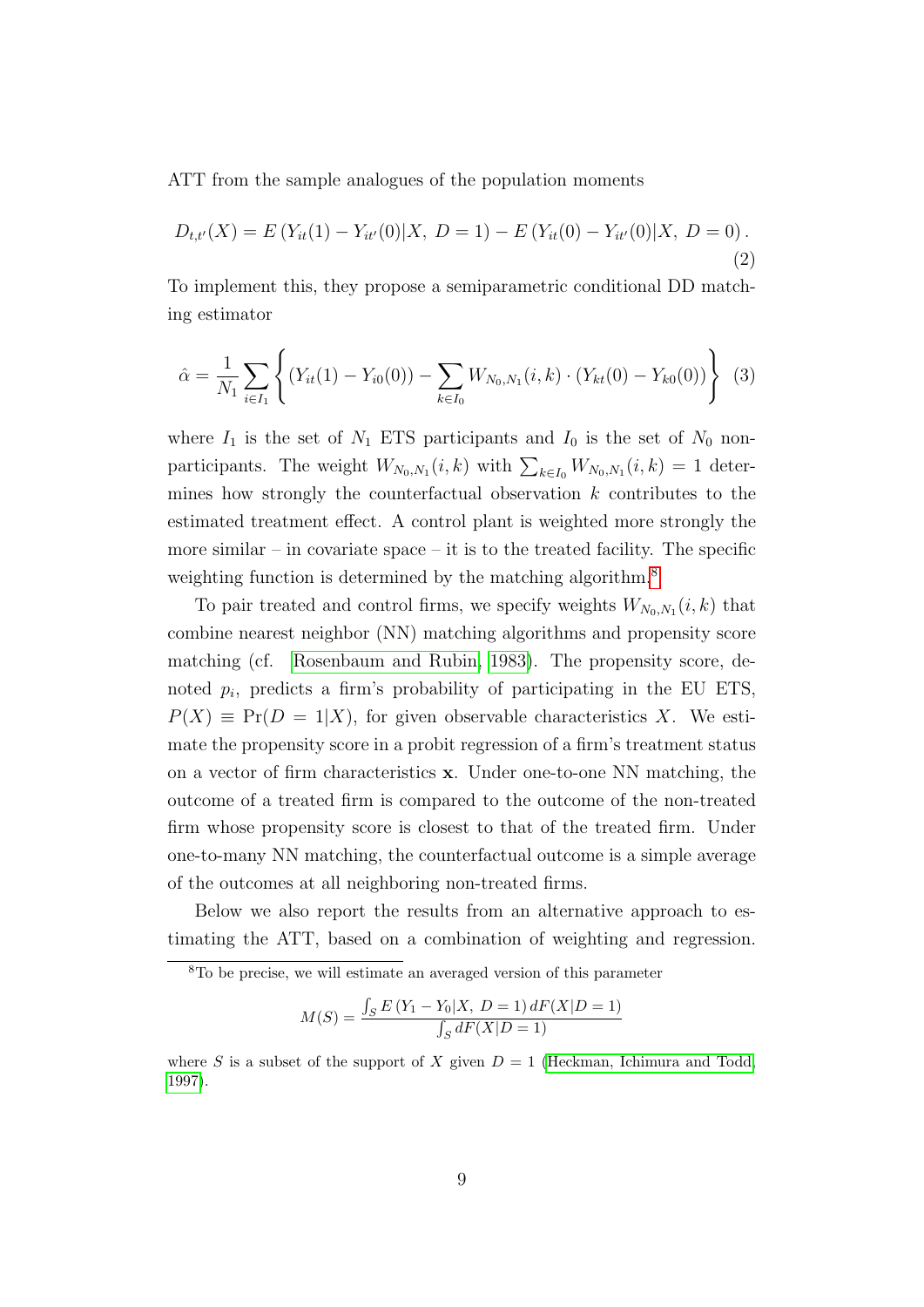Specifically, we perform OLS on the weighted DD equation

<span id="page-9-0"></span>
$$
\Delta y_{it} = constant + \alpha_{ATT}^{R} D_i + x_{it}' \beta + \epsilon_{it}
$$
\n(4)

where the propensity score is used to reweight the distribution of treated and non-treated firms. Contrary to NN matching, weighted outcomes of all untreated firms are used to construct the counterfactual. While treated firms enter the regression with a weight of one, the weights for the untreated firms  $\frac{p_k}{1-p_k}$  are based on the estimated propensity score and ensure that the distribution of the control variables is approximately equal for both groups. Including the covariates  $x$  used for estimating the propensity score in  $(4)$ is redundant if the propensity score is estimated consistently. Hence, the reweighting estimator is double-robust in the sense that it is consistent if either the propensity score model is correctly specified or the outcome is linear in the explanatory variables [\(Hirano and Imbens, 2001;](#page-37-6) [Imbens,](#page-37-7) [2004;](#page-37-7) [Lunceford and Davidian, 2004;](#page-37-8) [Busso, DiNardo and McCrary, 2013\)](#page-35-9).

### 3.2 Identifying assumptions

The matching estimators in [\(3\)](#page-8-1) and [\(4\)](#page-9-0) identify the ATT under the assumption [\(Heckman, Ichimura and Todd, 1998\)](#page-36-7)

<span id="page-9-2"></span>
$$
E(Y_{it}(0) - Y_{it'}(0) | P(X), D = 1) = E(Y_{it}(0) - Y_{it'}(0) | P(X), D = 0)
$$
 (5)

This is considerably weaker than conditional independence.<sup>[9](#page-9-1)</sup> In the given application, it means that counterfactual trends in outcomes in ETS firms must not be systematically different from those in the group of matched control firms. A further identifying assumption is that matching is performed on a common support  $X \in S(P(X)|D=1)$  where the distributions of covariates in the treatment and control groups overlap. Finally, we must rule out the possibility that the treatment effect spills over from the treated to the untreated. In the program evaluation literature, this assumption is referred to as the Stable Unit Treatment Value Assumption (SUTVA). An

<span id="page-9-1"></span><sup>9</sup>Using experimental data on a job training program for comparison, [Heckman,](#page-36-6) [Ichimura and Todd](#page-36-6) [\(1997\)](#page-36-6) test different variants of the unconfoundedness assumptions. While assumption [\(5\)](#page-9-2) cannot be rejected, stronger assumptions are indeed rejected by the data.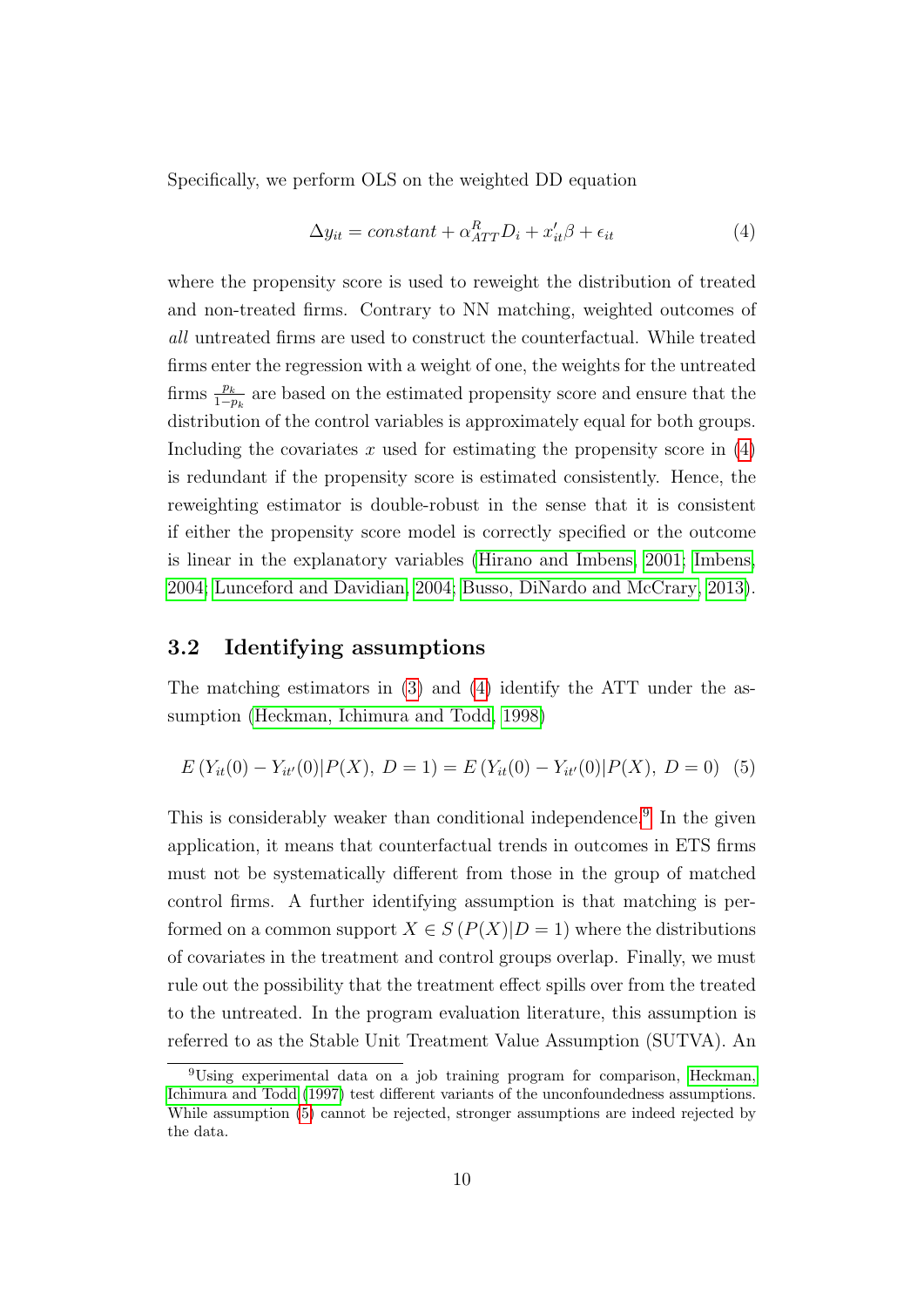immediate concern in this regard is with spillovers between treated and untreated plants within the firm. To circumvent this problem, we conduct the analysis at the firm level, thereby internalizing such spillovers.<sup>[10](#page-10-1)</sup> If firms used to construct the counterfactual are affected by the treatment, their post-treatment outcomes, and thus also the estimated treatment effect, will be biased.

While the common support assumption is directly testable, unfoundedness and SUTVA are not. We will evaluate the plausibility of these assumptions in Section [\(5.2\)](#page-18-0) below.

## <span id="page-10-0"></span>4 Data

### 4.1 Data sources

Our principal dataset is the "AFiD-Betriebspanel" from Germany, which is available to approved researchers at the Research Data Centres maintained by the German Federal Statistical Office and the statistical offices of the German Länder. The AFID panel currently comprises annual data from 1995 until 2010 on the universe of German manufacturing plants with more than 20 employees.<sup>[11](#page-10-2)</sup> The dataset covers approximately  $50,000$  plants per year and contains information on a wide range of economic variables such as employment, gross output, investment, and exports. These data are collected as part of the monthly production surveys administered by the German statistical office.

Energy use is a central aspect of this study. For the first half of the panel (1995-2002), this information is available for the main fuel types, i.e., coal, gas, electricity and oil. From 2003 onwards, the information comes from a separate but also mandatory survey covering energy consumption for more than 15 different fuel types, electricity generation on site and electricity trading (see [Petrick, Rehdanz and Wagner, 2011,](#page-37-9) for details). This information allows us to calculate plant-level carbon emissions and

<span id="page-10-1"></span><sup>10</sup>Aggregating plants to the firm level also circumvents the problem that prices in intra-firm trade might differ from market prices.

<span id="page-10-2"></span><sup>&</sup>lt;sup>11</sup>Smaller plants are included as well if they belong to a firm with at least 20 employees. From 2007 onwards, the cutoff is 50 employees. The earliest period used in this paper is 1998.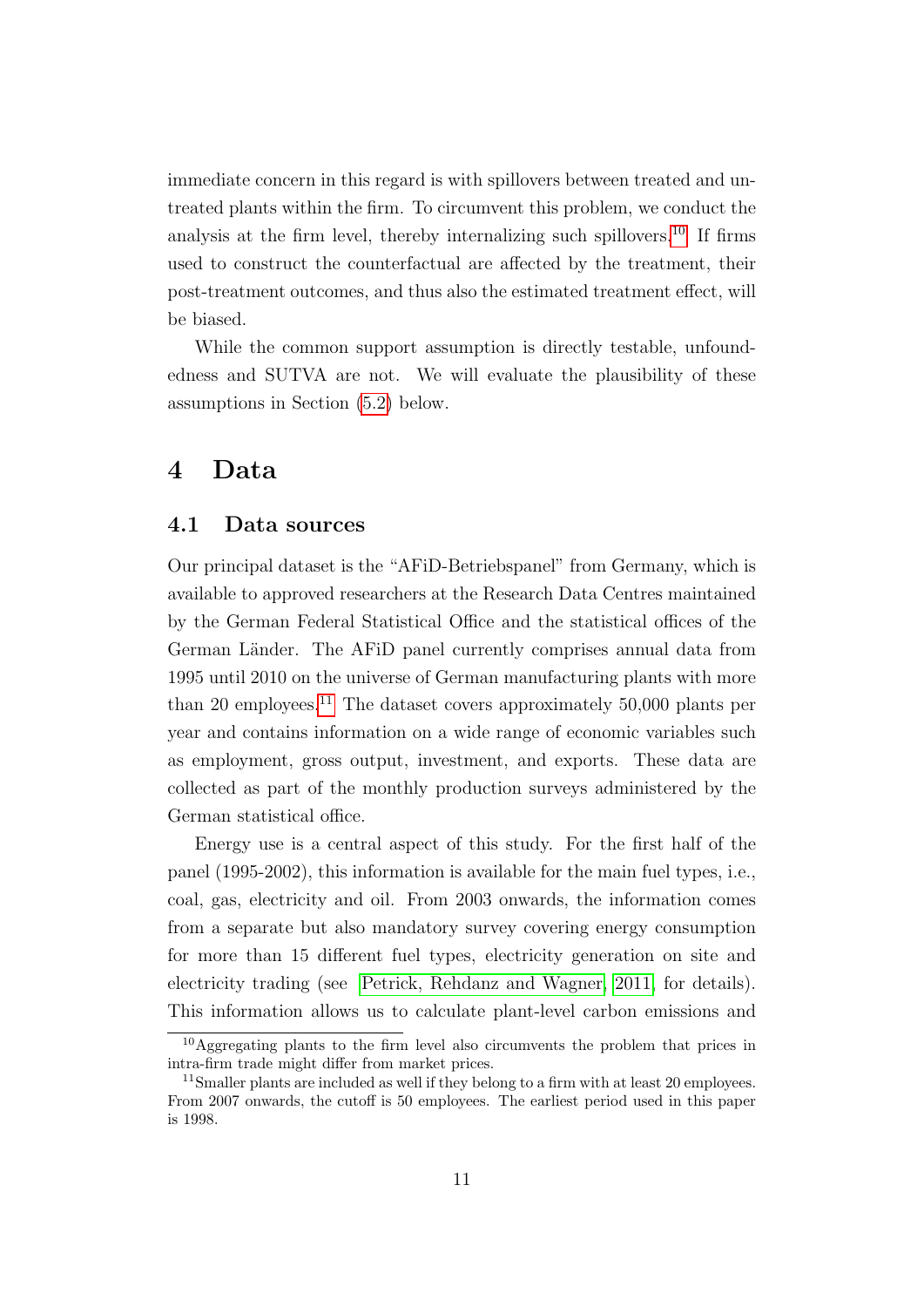carbon intensity of production with unprecedented accuracy.

The list of treated plants is available from the CITL, the official registry of the EU ETS. We use a combination of trade registry numbers, VAT numbers and Bureau von Dijk identifiers to match information on EU ETS par-ticipation to firm identifiers in the AFiD panel.<sup>[12](#page-11-0)</sup> Starting with a complete list of German trading account holders, we first drop hospitals, universities, and other accounts that are clearly not part of the manufacturing sector. Of the remaining 1,879 facilities, 1,658 (88%) were successfully matched to AFiD firms. The other 221 account holders could not be matched to any entry in the official firm register at the Statistical Offices. Most likely, this is because small plants are not sampled in the AFiD panel, or because the account holder is not a manufacturing firm. Given these circumstances, the effective matching rate is likely to be considerably higher than 88%.

### 4.2 Descriptive statistics

Because we are interested in the firm-level impact of the EU ETS, we aggregate all plant-level variables on economic performance and energy mix up to the firm level. Table [1](#page-12-0) summarizes the firm characteristics that are central to our analysis, using observations for the year 2003. Panel A reports summary statistics for the full sample after cutting off the top and bottom one percent of the outcome distribution.<sup>[13](#page-11-1)</sup> Approximately one percent of the remaining 41,000 firms participate in the EU ETS. Panel B summarizes the characteristics of these firms.<sup>[14](#page-11-2)</sup> Upon comparing panels  $A$ and B, we see that ETS participants are considerably larger, more prone to export, and paying higher wages than firms in the full sample. This highlights the extent of selection on observable firm characteristics.

To construct a meaningful control group for the ETS participants from the large set of untreated firms, we resort to semi-parametric matching techniques discussed in Section [4.3](#page-14-0) below. Panel C of Table [1](#page-12-0) summarizes

<span id="page-11-0"></span><sup>&</sup>lt;sup>12</sup>The matching could not be done at the plant level as there is no concordance table between AFiD plant identifiers and the available identifiers in the CITL. Confidentiality rules prevented us from matching on installation names.

<span id="page-11-2"></span><span id="page-11-1"></span><sup>&</sup>lt;sup>13</sup>This is meant to minimize the influence of outliers in the subsequent estimations.

<sup>14</sup>Confidentiality restrictions imposed by the data provider prevent us from reporting arithmetic means by treatment status, but we report t-statistics from a test of equality in Panel A of Table [2.](#page-13-0)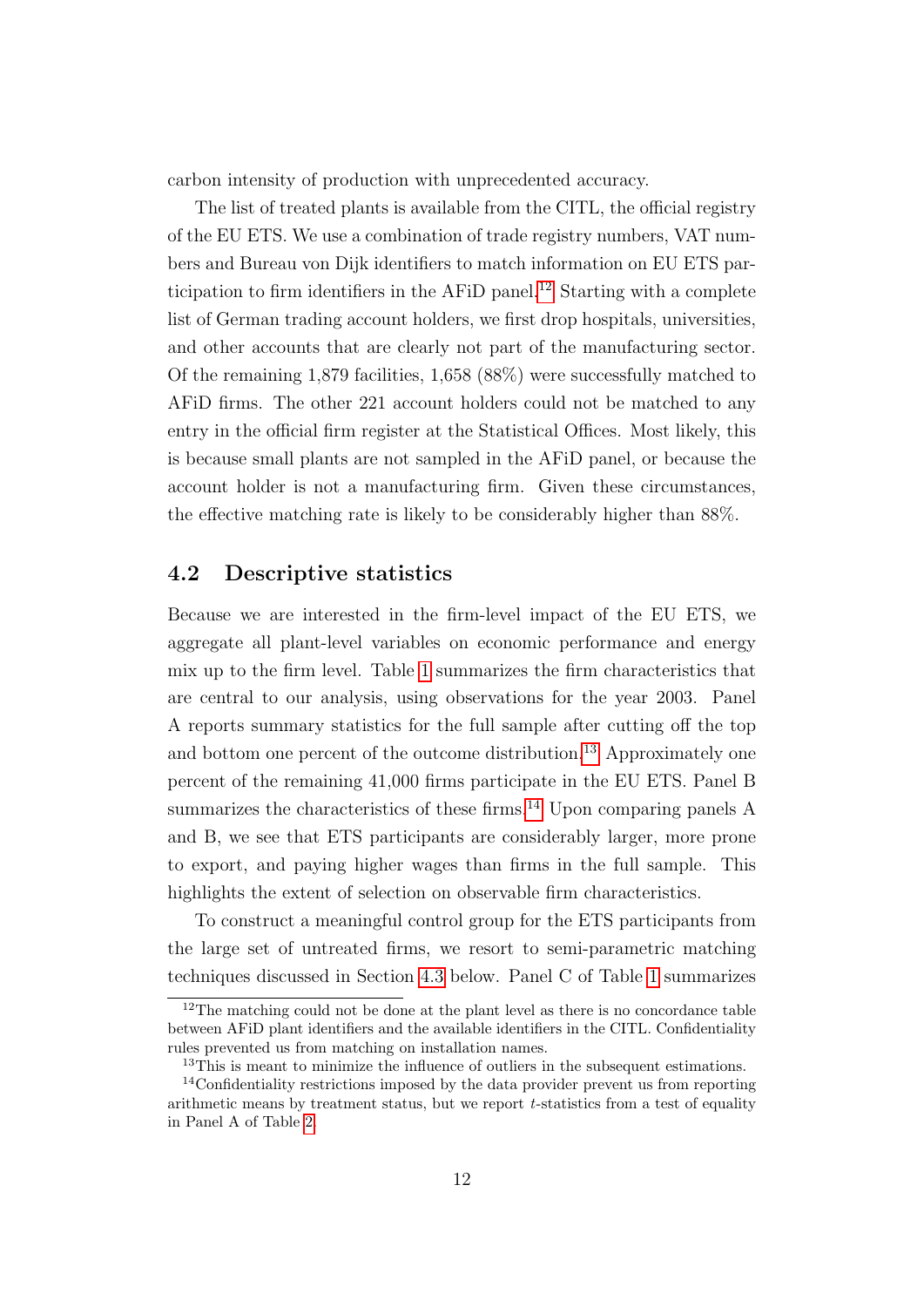| Variable                                 | (1)<br>Mean | (2)<br>Std. Dev. | (3)<br>p10 | (4)<br>p50 | (5)<br>p90 | (6)<br>N |
|------------------------------------------|-------------|------------------|------------|------------|------------|----------|
|                                          |             |                  |            |            |            |          |
| A. Full sample (mid-98%)                 |             |                  |            |            |            |          |
| $CO2$ emissions from energy (t)          | 1,912       | 5,618            | 35         | 314        | 4,098      | 40,834   |
| $CO2$ intensity (g/ $\in$ 1000)          | 108,581     | 143,612          | 8,250      | 62,793     | 248,907    | 40,709   |
| <b>Employees</b>                         | 104         | 158              | 22         | 49         | 233        | 40,325   |
| Gross output ( $\in$ 1000)               | 17,597      | 38,223           | 1,435      | 5,299      | 40,580     | 40,204   |
| Exports ( $\in$ 1000)                    | 4,978       | 15,776           | $\Omega$   | 198        | 11,542     | 40,947   |
| Export share of output                   | 0.16        | 0.22             | 0.00       | 0.04       | 0.53       | 40,931   |
| Average wage rate $(\epsilon)$           | 28,649      | 9,681            | 15,998     | 28,458     | 41,213     | 40,409   |
| <b>B.</b> ETS participants               |             |                  |            |            |            |          |
| $CO2$ emissions from energy (t)          |             | 795,888          | 6,146      | 51,716     | 457,851    | 408      |
| $CO2$ intensity (g/ $\in$ 1000)          |             | 1,449,921        | 84,392     | 670,420    | 2,604,891  | 413      |
| Employees                                |             | 11,370           | 52         | 388        | 4,103      | 433      |
| Gross output ( $\in$ 1000)               |             | 4,191,998        | 6,748      | 95,703     | 1,125,042  | 430      |
| Exports ( $\in$ 1000)                    |             | 2,853,722        | 324        | 28,064     | 647,477    | 369      |
| Export share of output                   |             | 0.27             | 0.00       | 0.29       | 0.70       | 408      |
| Average wage rate $(\epsilon)$           |             | 9,393            | 26,729     | 37,214     | 48,408     | 408      |
| C. Non-ETS participants (matched sample) |             |                  |            |            |            |          |
| $CO2$ emissions from energy (t)          |             | 372,759          | 510        | 12,047     | 891,534    | 278      |
| $CO2$ intensity (g/ $\in$ 1000)          |             | 1,786,216        | 37,991     | 155,349    | 1,769,886  | 283      |
| <b>Employees</b>                         |             | 1,994            | 42         | 208        | 4,384      | 296      |
| Gross output ( $\in$ 1000)               |             | 759,593          | 5,728      | 64,809     | 825,606    | 293      |
| Exports ( $\in$ 1000)                    |             | 323,759          | 936        | 21,537     | 802,049    | 248      |
| Export share of output                   |             | $0.25\,$         | 0.00       | 0.28       | 0.64       | 278      |
| Average wage rate $(\epsilon)$           |             | 9,283            | 25,767     | 39,210     | 49,010     | 278      |

<span id="page-12-0"></span>Table 1: Summary statistics for outcome variables and covariates in 2003

Notes:  $CO_2$  intensity in terms of gross output (g/ $\in$ 1000). Means for matched sample cannot be obtained for reasons of data privacy.

Source: Research Data Centres of the Federal Statistical Office and the Statistical Offices of the Länder (2012): AFiD-Panel Industriebetriebe, 2005-2010, own calculations.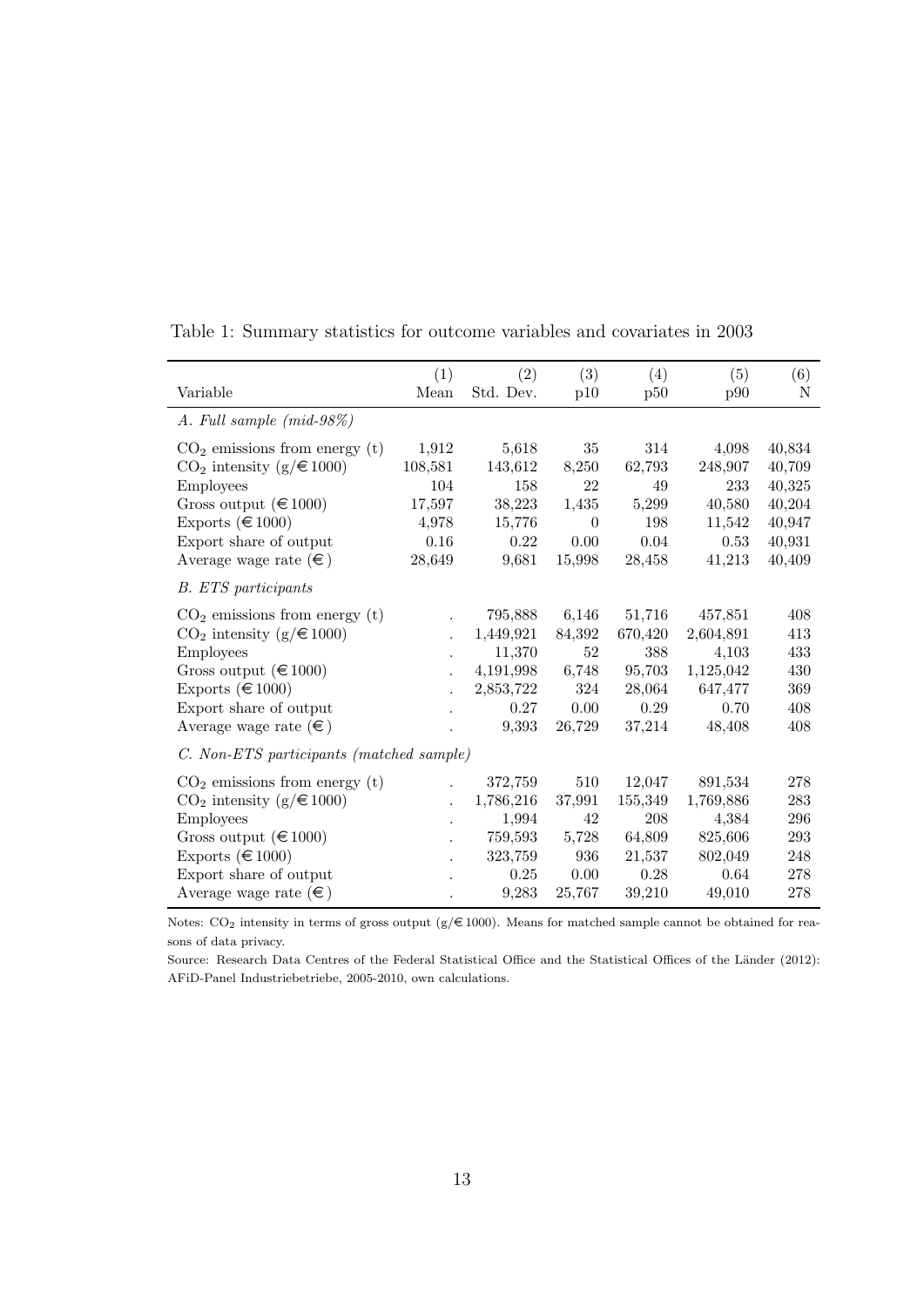<span id="page-13-0"></span>

|                   | Null hypothesis: Equality of pre-treatment outcomes |           |           |                 |           |           |
|-------------------|-----------------------------------------------------|-----------|-----------|-----------------|-----------|-----------|
|                   |                                                     | A. Levels |           |                 | B. Trends |           |
|                   |                                                     |           | Number of |                 |           | Number of |
| Variable          | <i>p</i> -value                                     | treated   | controls  | <i>p</i> -value | treated   | controls  |
| $CO2$ emissions   | 0.0911                                              | 408       | 278       | 0.0505          | 405       | ٠         |
| $CO2$ intensity   | 0.0197                                              | 413       | 283       | 0.2025          | 409       | ٠         |
| Gross output      | 0.0054                                              | 430       | 293       | 0.3141          | 428       |           |
| <b>Employees</b>  | 0.0051                                              | 433       | 296       | 0.6177          | 431       |           |
| Exports           | 0.0073                                              | 369       | 248       | 0.1047          | 336       |           |
| Export share      | 0.1634                                              | 408       | 278       | 0.2483          | 406       |           |
| Average wage rate | 0.0086                                              | 408       | 278       | 0.0603          | 285       |           |

Table 2: Pre-treatment outcomes in the matched sample

Notes: Number of control firms for matched sample are not reported for confidentiality reasons. Source: Research Data Centres of the Federal Statistical Office and the Statistical Offices of the Länder (2012): AFiD-Panel Industriebetriebe, 2005-2010, own calculations.

the characteristics of the control firms selected by a one-to-one NN match-ing algorithm.<sup>[14](#page-11-2)</sup> While matching likens the distribution of firm characteristics to the distribution among treated firms, a test of equality of means still rejects at the 5-percent significance level for a number of outcome variables (see panel A of Table [2\)](#page-13-0). Thus, assuming conditional independence between outcomes and treatment status seems too restrictive in the given policy context. The identifying assumption [\(5\)](#page-9-2) adopted here posits conditional independence between changes in the outcome variables and treatment status. While untestable, this assumption is more plausible if outcome trends are parallel in the years leading up to the policy intervention. A visual inspection of these trends – graphed in Figure [C.1](#page-43-0) of the Appendix – confirms this. Moreover, panel B of Table [2](#page-13-0) reports the results of a t-test of equal pre-treatment trends in the treatment and control group, based on logged differences in outcome variables between 2002 and 2003. We cannot reject the Null hypothesis at the 5-percent significance level for any of the outcome variables. Because the test statistics for emissions and the average wage rate are statistically significant at the 10-percent significance level, we dedicate ample space in Section [5.2](#page-18-0) below to exploring the robustness of our estimation results to alternative conditioning strategies. Among other things, we shall show that the estimated treatment effects are robust to matching directly on pre-treatment growth rather than the level of the outcome variable.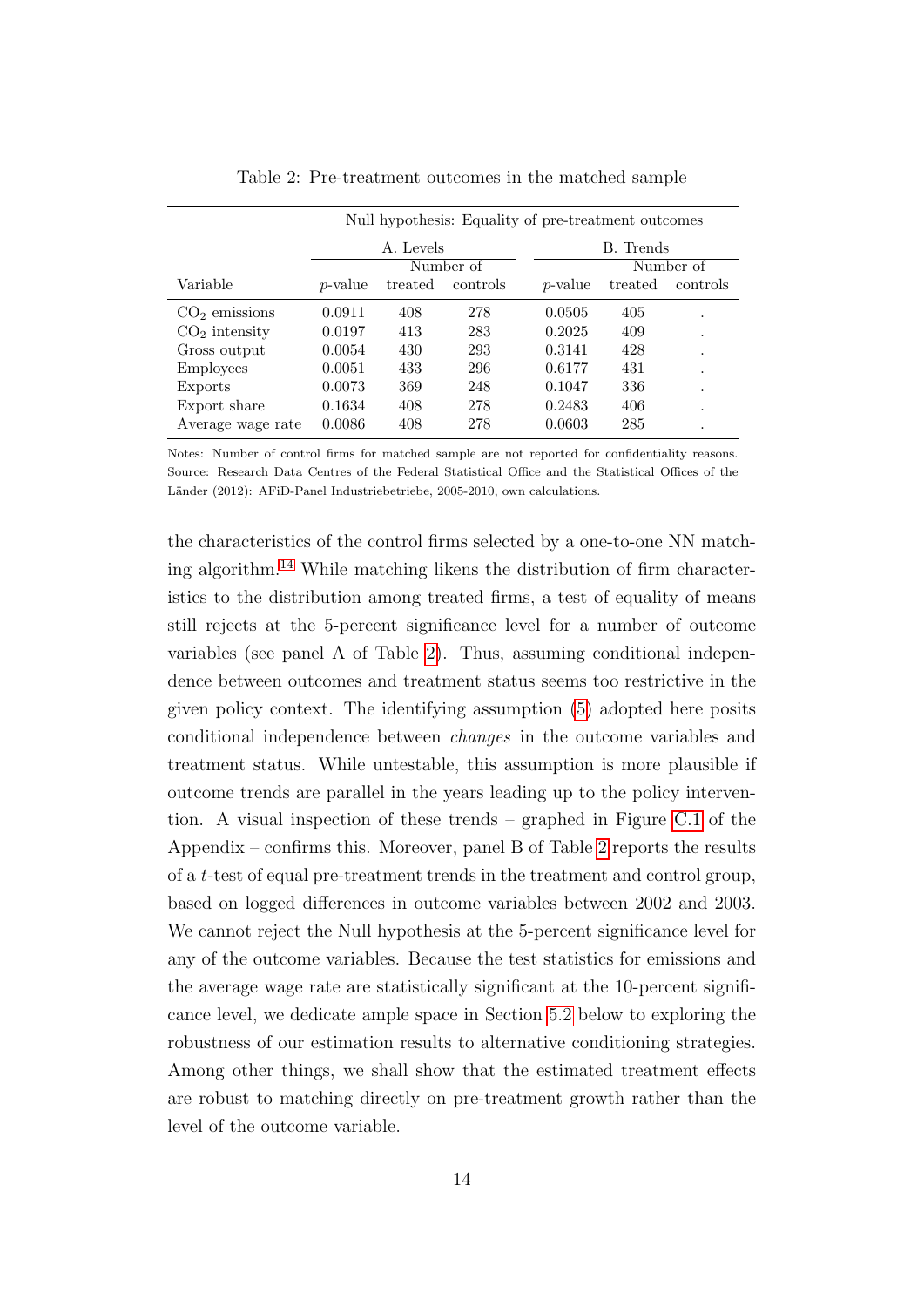### <span id="page-14-0"></span>4.3 Matching

We use propensity score matching techniques to construct counterfactuals for each treated firm. We estimate the propensity score using a probit regression of treatment status on a rich set of observable pre-treatment characteristics, including  $CO<sub>2</sub>$  emissions, gross output, export share of output, number of employees, and the average wage rate, as well as the squares of all of these variables. We also include dummies that control for the twodigit industry (WZ classification) and for the state (Bundesland) wherein the firm is located. The results are reported in Table [C.1](#page-44-0) in the Appendix.

As mentioned above, participation rules under the EU ETS follow two basic principles. On the one hand, certain industrial processes are regulated directly, with process-specific capacity thresholds determining participation.[15](#page-14-1) On the other hand, combustion installations with a rated thermal input of 20 MW or more are subject to emissions trading, regardless of the industry. On account of the difference in treatment assignment between these two groups, we partition the sample in process-regulated industries vs. all other industries, and require sharp overlay of NN matches with re-spect to these strata.<sup>[16](#page-14-2)</sup> While treated firms are more abundant in process regulated industries than in all other industries (260 compared to 188), the total number of firms is considerably larger in the other stratum (24,947 compared to 2,486).

To find suitable matches for the treated firms among the untreated firms, we perform NN matching based on the predicted propensity scores.<sup>[17](#page-14-3)</sup> Our preferred estimates are based on one-to-one NN matching, i.e. we match to each treated firm the untreated firm with the minimal distance in the propensity scores. For robustness, we also present estimates based on one-to-twenty NN matching where a synthetic counterfactual for each

<span id="page-14-1"></span><sup>15</sup>For more information on process regulated industries, see Section [2](#page-3-0) above and Section [A.1](#page-39-0) of the appendix.

<span id="page-14-2"></span><sup>16</sup>For example, this means that a steel-producing firm (process regulated) cannot be matched to a firm in the chemical industry, but it can be matched either to an untreated steel-producing firm or to a paper mill (also process regulated). Because the propensity score includes sector dummies, matching across 2-digit sectors is not likely to occur, however. In one of the robustness checks, we rule out such matches altogether and find that this has very little impact on our qualitative findings.

<span id="page-14-3"></span><sup>&</sup>lt;sup>17</sup>We use NN matching with replacement, i.e. each firm in the control group can be used more than once as a match.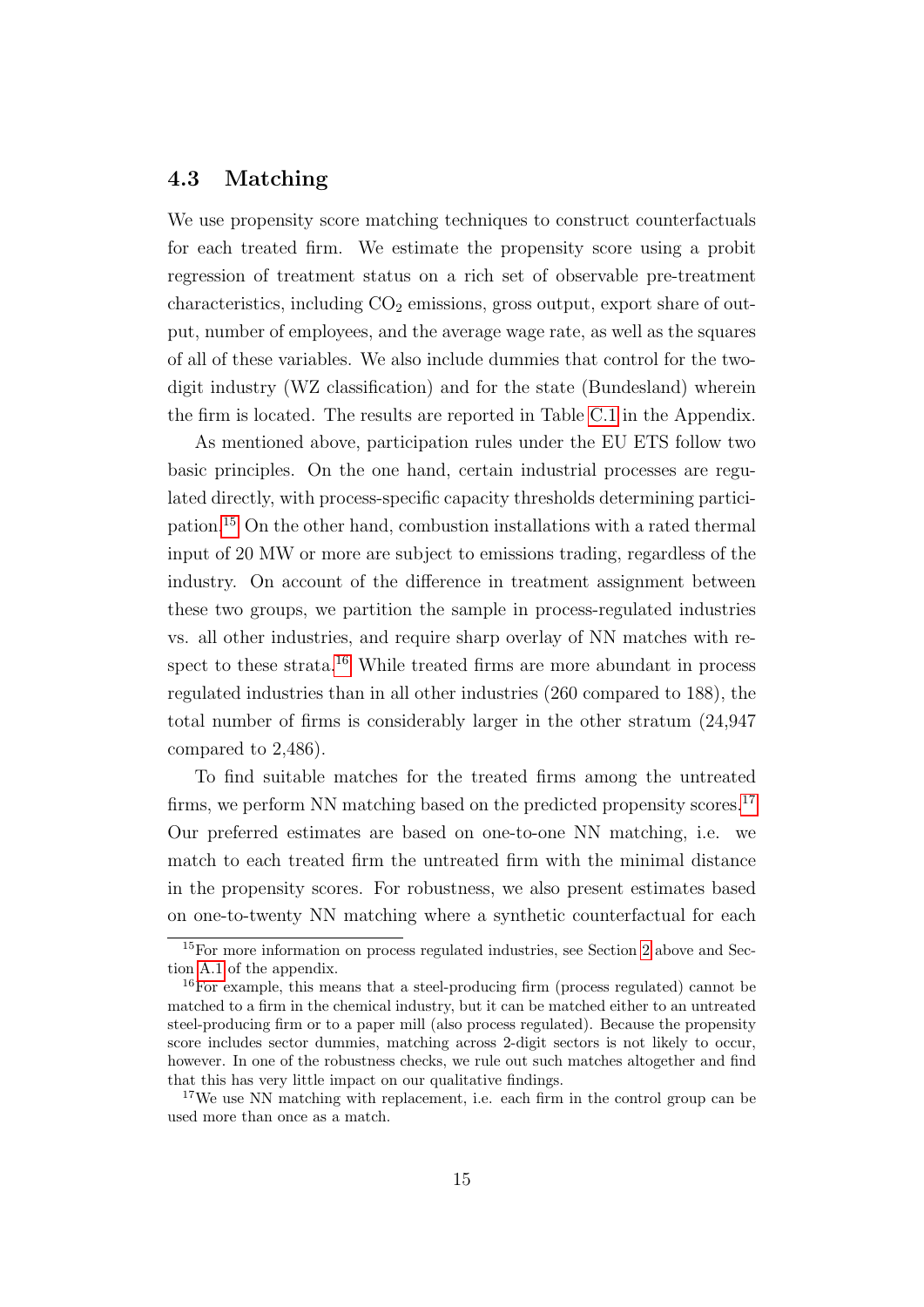treated firm is constructed as the mean outcome calculated among the twenty untreated firms with the most similar propensity score. Oversampling control firms is known to reduce the variance of the estimate, though potentially at the cost of a higher bias. The reweighted OLS estimator described in [\(4\)](#page-9-0) uses the complete set of non-treated firms with a weighting scheme that is based on the same covariates as the propensity score.

In Section [5.2](#page-18-0) below, we demonstrate that our main results are robust to a series of alternative choices for the set of conditioning variables, the base year for matching, the level of stratification, and the matching algorithm.

## <span id="page-15-0"></span>5 Results

### 5.1 Main Results

The principal objective of the EU ETS is to reduce carbon dioxide emissions in Europe. Estimating the average treatment effect of the EU ETS on emissions of treated firms tells us how successful the policy has been at curbing  $CO<sub>2</sub>$  emissions in the German manufacturing sector. Table [3](#page-16-0) displays the ATT estimates for  $CO_2$  emissions. Columns (1) and (2) report coefficients estimated with one-to-one and one-to-twenty nearest-neighbor matching, respectively. Column (3) reports the coefficient estimated using the reweighted OLS estimator from [\(4\)](#page-9-0). Columns (4) and (5) report numbers of treated and control observations for nearest neighbor matching.[18](#page-15-1) Panel A reports the log change in  $CO<sub>2</sub>$  emissions that can be causally attributed to participation in the EU ETS, whereas panel B reports the causal effect in terms of the log change in the carbon intensity of output. The estimates are reported separately for phase I (2005-2007) and the first half of phase II (2008-2010).

A clear pattern emerges from panel A. The point estimates for the first trading phase are positive, very close to zero and lack statistical significance. We thus cannot reject the Null hypothesis that treated firms conducted no abatement in the first phase. In contrast, we see strong evidence that phase II of the EU ETS caused treated firms to reduce their emissions

<span id="page-15-1"></span><sup>&</sup>lt;sup>18</sup>Note that the double-robust reweighting estimator (OLS  $w/R$ ) covers more firms because control firms outside the region of common support are included as well.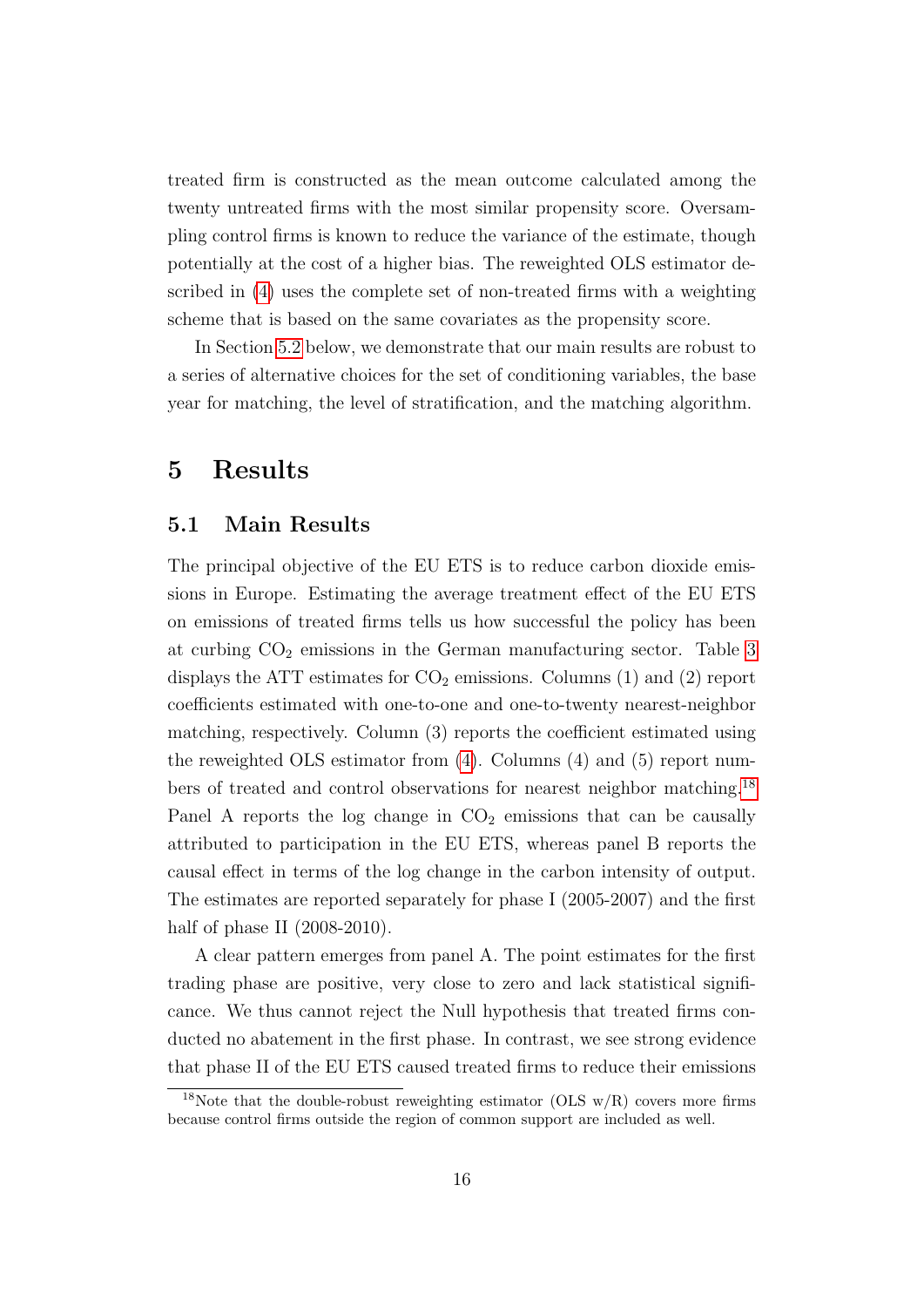<span id="page-16-0"></span>

|                                                                             | (1)                 | (2)                  | (3)                 | (4)     | (5)       |
|-----------------------------------------------------------------------------|---------------------|----------------------|---------------------|---------|-----------|
|                                                                             |                     | Estimation Algorithm |                     |         | Number of |
|                                                                             | NN(1:1)             | NN(1:20)             | OLS $w/R$           | Treated | Controls  |
| A. CO <sub>2</sub> emissions: $\Delta \ln(CO_2)$                            |                     |                      |                     |         |           |
| Phase I                                                                     | 0.00<br>(0.03)      | 0.02<br>(0.02)       | 0.03<br>(0.03)      | 452     | 27,710    |
| Phase II                                                                    | $-0.28**$<br>(0.05) | $-0.25**$<br>(0.03)  | $-0.26**$<br>(0.03) | 408     | 23,908    |
| B. CO <sub>2</sub> intensity of gross output: $\Delta \ln(\frac{CO_2}{GO})$ |                     |                      |                     |         |           |
| Phase I                                                                     | 0.04<br>(0.05)      | 0.03<br>(0.03)       | $0.05*$<br>(0.03)   | 451     | 27,637    |
| Phase II                                                                    | $-0.18**$<br>(0.05) | $-0.20**$<br>(0.04)  | $-0.30**$<br>(0.03) | 412     | 23,742    |

Table 3: Impact on  $CO<sub>2</sub>$  emissions

Notes:  $NN(1:1)$  and  $NN(1:20)$  denote nearest neighbor matching with one and 20 neighbors, respectively. OLS w/R denotes the reweighted OLS estimator. Standard errors in parenthesis. \*\*\*  $p<0.01$ , \*\*  $p<0.05$ , \*  $p<0.1$ . Source: Research Data Centres of the Federal Statistical Office and the Statistical Offices of the Länder (2012): AFiD-Panel Industriebetriebe, 1998-2010, own calculations.

by a substantial margin, in the order of 25 to 28 percentage points more than non-treated firms. This finding is statistically significant at the 5% level and robust across specifications.

The impact on carbon intensity, reported in Panel B, closely mimics the overall effect on emissions. Carbon intensity remains almost unchanged throughout phase I, although the point estimates are somewhat larger than for emissions and the reweighting estimator actually yields an increase by 5 percentage points at the 10 percent significance level. However, in phase II, carbon intensity fell between 18 and 30 percentage points faster at EU ETS firms than at the control firms, and again this effect is statistically significant at the 5 percent level. This result suggests that firms responded to the introduction of the EU ETS mainly by adjusting intensity, not scale.[19](#page-16-1)

We investigate this further by examining changes in output and employment. Panel A of Table [4](#page-17-0) reports the average treatment effects of the EU ETS on employment. The point estimates for employment range from

<span id="page-16-1"></span><sup>19</sup>Further results reported in Table [C.5](#page-48-0) in the appendix show that both processregulated and all other EU ETS firms reduced their carbon emissions. The response is slightly stronger in the former.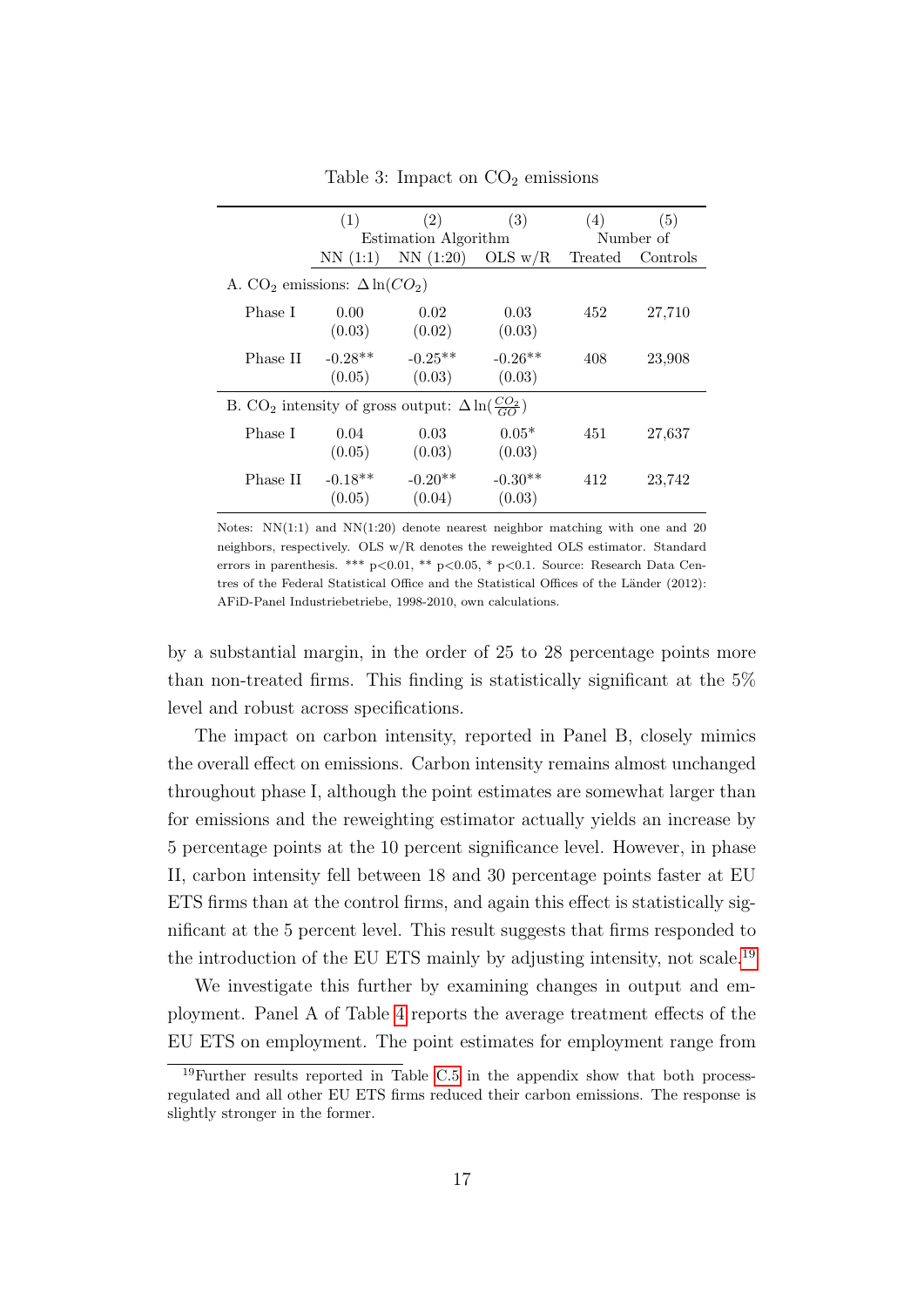|                                   | (1)                 | (2)                  | (3)                 | (4)     | (5)       |
|-----------------------------------|---------------------|----------------------|---------------------|---------|-----------|
|                                   |                     | Estimation Algorithm |                     |         | Number of |
|                                   | NN(1:1)             | NN(1:20)             | OLS $w/R$           | Treated | Controls  |
| A. Employees $(\Delta \ln L)$     |                     |                      |                     |         |           |
| Phase I                           | 0.00<br>(0.02)      | $-0.02$<br>(0.01)    | $-0.02$<br>(0.01)   | 454     | 28,396    |
| Phase II                          | 0.03<br>(0.02)      | 0.01<br>(0.01)       | 0.01<br>(0.01)      | 433     | 24,237    |
| B. Gross output $(\Delta \ln GO)$ |                     |                      |                     |         |           |
| Phase I                           | 0.01<br>(0.03)      | 0.01<br>(0.02)       | 0.01<br>(0.02)      | 449     | 28,465    |
| Phase II                          | $0.07***$<br>(0.03) | $0.05***$<br>(0.02)  | $0.04**$<br>(0.02)  | 430     | 24,240    |
| C. Exports: $\Delta \ln(X)$       |                     |                      |                     |         |           |
| Phase I                           | 0.06<br>(0.06)      | $0.10**$<br>(0.04)   | $0.11***$<br>(0.04) | 371     | 17,864    |
| Phase II                          | $0.18***$<br>(0.06) | $0.09**$<br>(0.04)   | $0.07*$<br>(0.04)   | 348     | 15,463    |

<span id="page-17-0"></span>Table 4: Impact on employment, gross output and exports

Notes: NN(1:1) and NN(1:20) denote nearest neighbor matching with one and 20 neighbors, respectively. OLS w/R denotes the reweighted OLS estimator.  $***\ p<0.01,$ ∗∗ p < 0.05, <sup>∗</sup> p < 0.1.

Source: Research Data Centres of the Federal Statistical Office and the Statistical Offices of the Länder (2012): AFiD-Panel Industriebetriebe, 1998-2010, own calculations.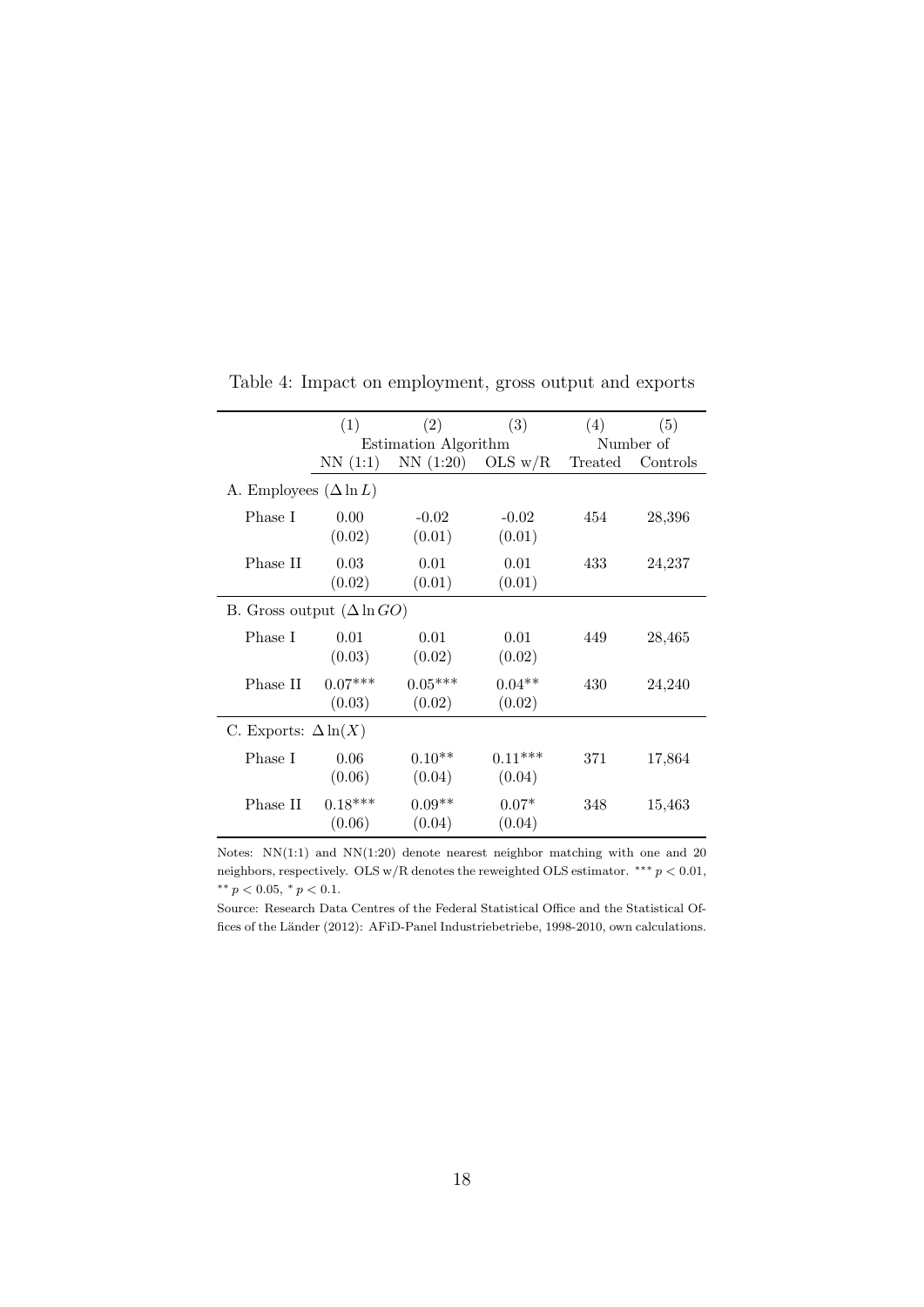-0.02 to 0.01 log points. None of the coefficient estimates is statistically significant at the  $5\%$  level.<sup>[20](#page-18-1)</sup> Hence our results do not support fears that putting a price on carbon comes at the expense of domestic job destruction.

The estimated impact of the EU ETS on gross output, reported in Panel B of Table [4,](#page-17-0) is small and insignificant in phase I. In phase II, however, we estimate that the EU ETS increased gross output at regulated firms by a statistically significant amount of between 4 and 7 percent. We thus reject the hypothesis that the EU ETS caused firms to reduce the scale of production. The positive effect on gross output is consistent with both firms producing more and charging higher prices. Unfortunately, we cannot distinguish further between these two responses for lack of a measure of physical output.

If firms did in fact increase prices to recoup the costs of carbon trading, this means that their competitiveness is not jeopardized at least in the domestic product market. The concern with unilateral regulations is, however, that regulated firms lose competitiveness in international markets where they compete with unregulated firms from overseas. To shed light on this, we estimate the ATT of the EU ETS on total exports, reported in panel C of Table [4.](#page-17-0) The point estimates range from 0.06 to 0.11 for phase I and from 0.07 to 0.18 for phase II. The precision of these estimates varies across specifications, with only four out of six being statistically significant at the 5 percent level or better. In these cases, we can reject the hypothesis that the EU ETS caused regulated firms to reduce their overall exports. Again, it is not clear whether the increase in exports reflects an increase in the volume of shipments or a price increase, or both.<sup>[21](#page-18-2)</sup>

### <span id="page-18-0"></span>5.2 Robustness checks

The results reported above show that the point estimates are quite robust to increasing the number of control firms in NN matching algorithms from one to twenty, as well as to using a linear regression approach with reweighting.

<span id="page-18-1"></span><sup>20</sup>The phase-I coefficients for employment in columns 2 and 3 are -0.166 and -0.019 with standard errors 0.013 and 0.013, respectively.

<span id="page-18-2"></span><sup>21</sup>Table [C.7](#page-50-0) in the appendix reports the ATT estimates for the share of exports in gross output. The point estimates in panel A range from 0.03 to 0.07 and the Null hypothesis of no impact on the export share is rejected only once. Robustness checks reported in panel B and C yield similar findings.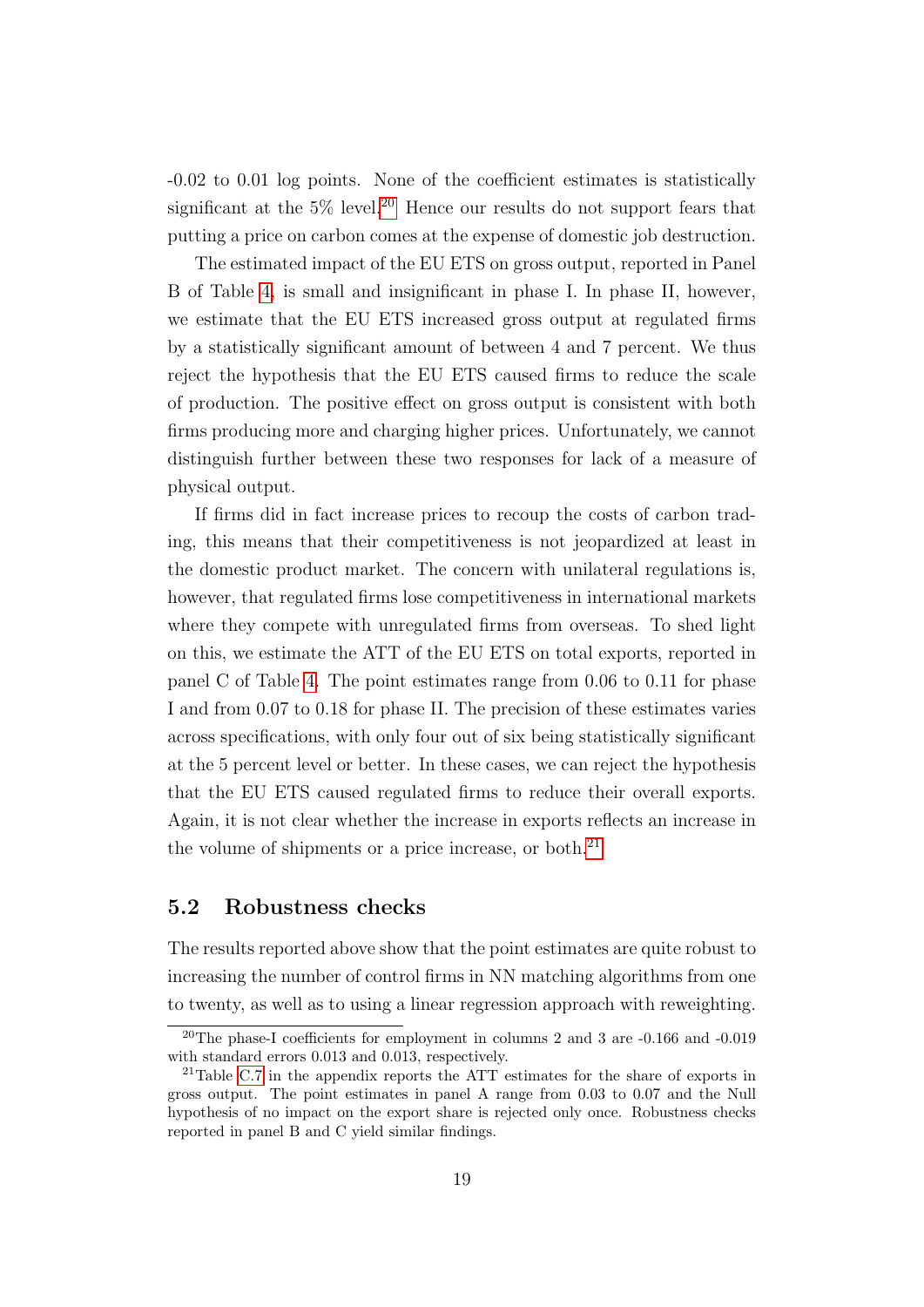

<span id="page-19-0"></span>Figure 1: NN (1:1) estimates when matching on pre-treatment trends

Notes: Error bars represent the 95 % confidence interval. Source: Research Data Centres of the Federal Statistical Office and the Statistical Offices of the Länder (2012): AFiD-Panel Industriebetriebe, 1998-2010, own calculations.

Nonetheless, consistent estimation of the ATTs above is predicated on a number of identifying assumptions. This section provides further evidence that our results are robust to a number of challenges to the identifying assumptions.

#### Unconfoundedness

Unconfoundedness – i.e., the assumption in  $(5)$  that the counterfactual trend in the outcome variable is not systematically different between treatment and control groups – is not directly testable, so we assess its credibility from a number of different angles. We start by examining the pre-treatment trends across treatment groups. Because unconfoundedness assumes parallel trends in the counterfactual scenario, it is more credible if these trends are parallel already in the years prior to the intervention. Figure [C.1](#page-43-0) in the appendix plots the trends for the outcome variables by treatment status, showing in fact parallel trends prior to treatment. Moreover, panel B of Table [2](#page-13-0) shows that a formal test of equality of pre-treatment trends does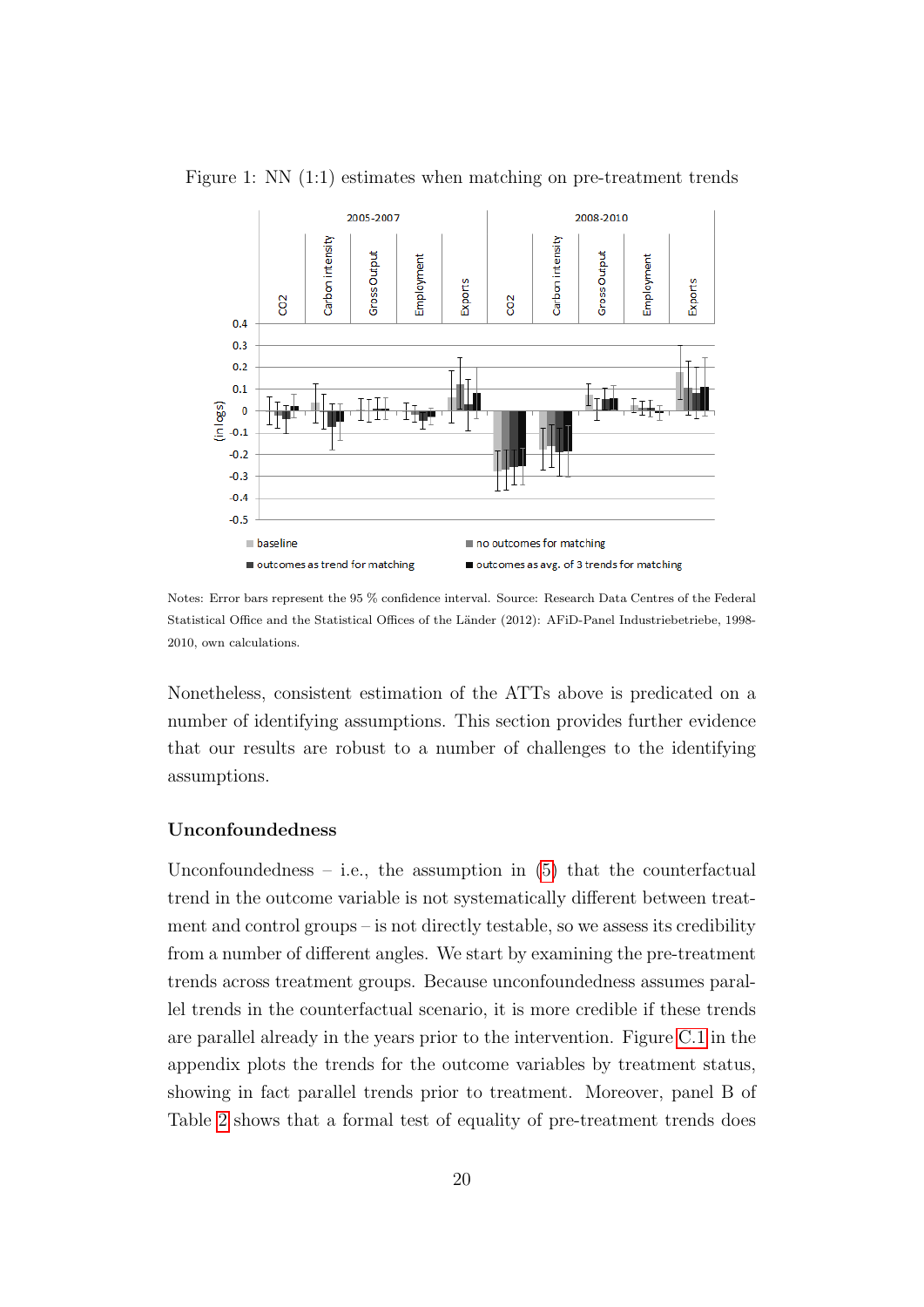<span id="page-20-0"></span>



**baseline** ■ 2-digit Strata

Notes: Error bars represent the 95 % confidence interval. Source: Research Data Centres of the Federal Statistical Office and the Statistical Offices of the Länder (2012): AFiD-Panel Industriebetriebe, 1998-2010, own calculations.

not reject at the 5 percent level.

Next, we investigate how robust the estimated ATTs are to directly controlling for pre-treatment trends. To this end, we re-estimate the ATTs after matching treated and control firms based on pre-treatment changes (not levels) in the respective outcome variable. Figure [1](#page-19-0) shows three sets of alternative ATTs – obtained in the preferred  $NN(1:1)$  specification – next to the baseline specification which matches on the outcome variables in levels. The first alternative specification does not match on lagged outcome variables at all, the second one matches on the 2002-2003 change in the outcome variable, and the last one matches on the average change in the outcome variable between the years 2000 and 2003. The resulting point estimates and confidence bands for carbon emissions and intensity are very close to those obtained in the baseline specification. The point estimates of the impact on exports in phase II remain positive, but are no longer statistically significant under the alternative matching strategies. The impact on gross output remains positive and statistically significant except for the case where no pre-treatment output variable is included in the matching algorithm.

As a further check of unconfoundedness, we re-estimate all ATTs af-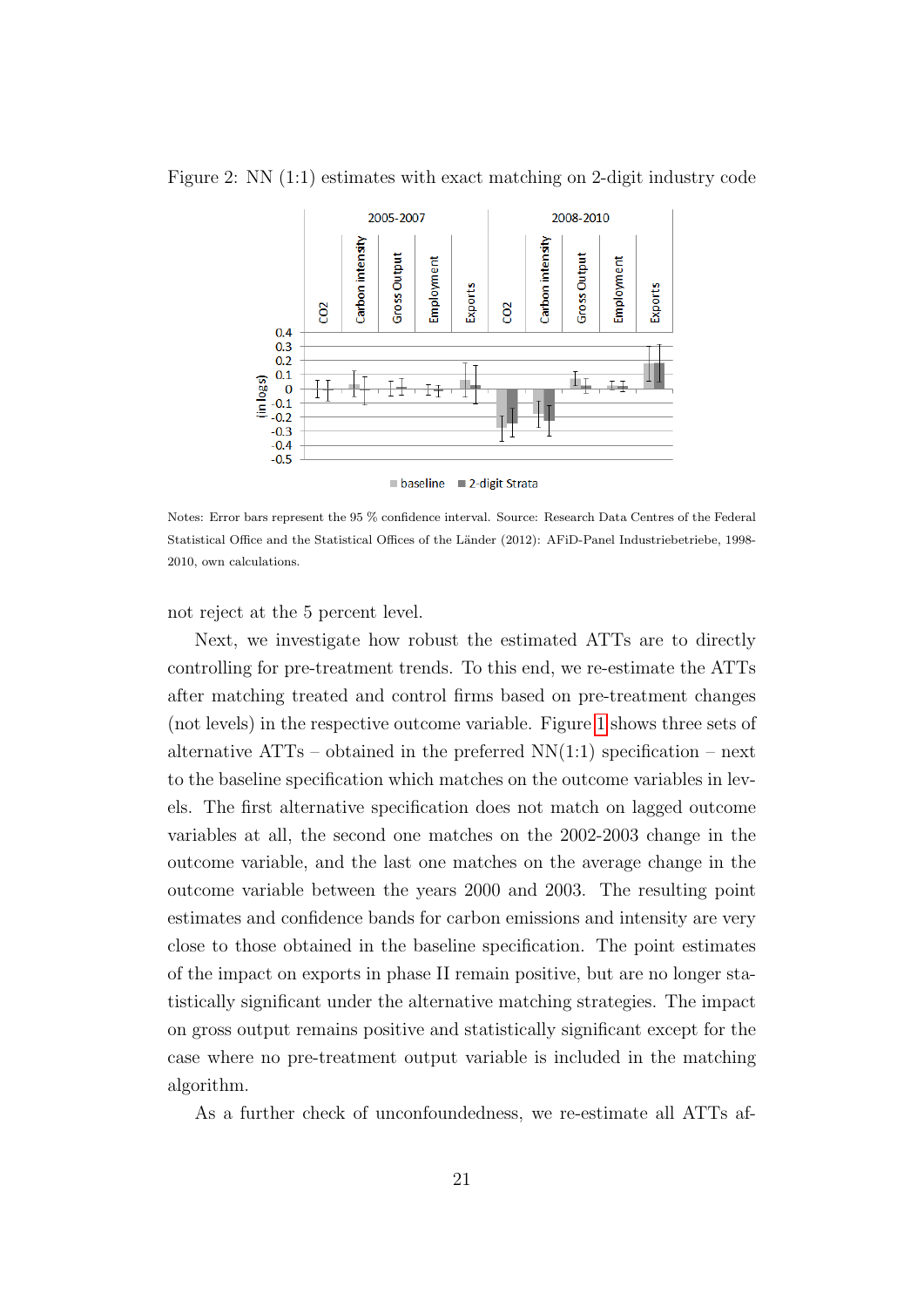ter imposing exact matching on firms' two-digit sector. This addresses the worry that differential post-treatment shocks across sectors could be confounding the treatment estimates. As shown in Figure [2,](#page-20-0) the results are very similar to the baseline specification, the only qualitative difference being that the estimate for gross output, though still positive, is not statistically significant in phase II. Recall that the baseline specification imposes exact matching only within two strata (process-regulated sectors vs. all other sectors) and includes two-digit sector dummies in the propensity score estimation. Defining strata at the two-digit sector level rules out matching of, e.g., a treated steel plant with an untreated paper mill, even if both are alike in terms of emissions, gross output, number of employees and the average wage. Instead, the control firm is taken from within the iron and steel sector, even though its characteristics – size, in particular – might differ more than those of the control firm. The robustness of the results to these choices suggests that the trade-off is small.<sup>[22](#page-21-0)</sup>

#### Stable Unit Treatment Value Assumption (SUTVA)

As we have noted above, the EU ETS likely affects the entire economy indirectly though rising electricity prices. We seek to identify the effect the policy had on firms over and above this indirect effect. Doing so requires us to rule out the possibility that the direct treatment impact "spills over" from treated to untreated firms. In the program evaluation literature, this assumption is referred to as the Stable Unit Treatment Value Assumption (SUTVA). An immediate concern in this regard arises with spillovers between treated and untreated plants within the firm. We circumvent this problem by conducting the analysis at the firm level, which internalizes such spillovers.<sup>[23](#page-21-1)</sup> Nonetheless, if firms used to construct the counterfactual are affected by the treatment, their post-treatment outcomes, and thus the estimated treatment effect as well, will be biased. While the SUTVA is

<span id="page-21-0"></span><sup>22</sup>[Fowlie, Holland and Mansur](#page-36-1) [\(2012\)](#page-36-1) combine stratification by industry with nearestneighbor matching on a single covariate. We explore this using 2-digit sector and carbon emissions per employee as the matching covariates, as in [Wagner et al.](#page-38-1) [\(2013\)](#page-38-1). The results, reported in Table [C.4](#page-47-0) of the appendix, are qualitatively similar to the baseline specification, although the coefficient estimates are somewhat larger in magnitude.

<span id="page-21-1"></span><sup>23</sup>That is, we focus on the outcome that results after treated firms re-optimize production decisions across plants.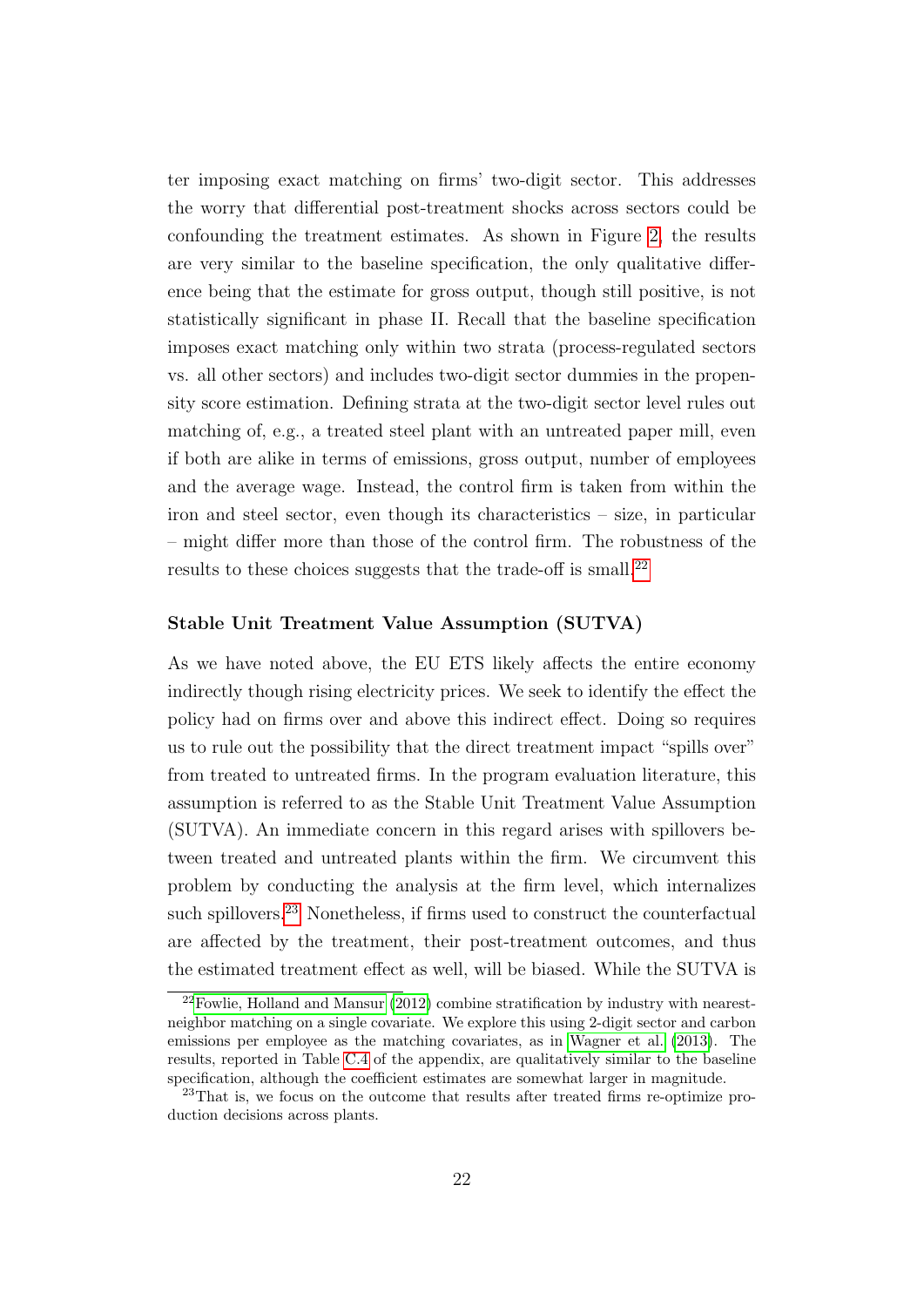

<span id="page-22-0"></span>Figure 3: NN (1:1) estimates with matching in non-contiguous states

Notes: Error bars represent the 95 % confidence interval. Source: Research Data Centres of the Federal Statistical Office and the Statistical Offices of the Länder (2012): AFiD-Panel Industriebetriebe, 1998-2010, own calculations.

untestable, [Fowlie, Holland and Mansur](#page-36-1) [\(2012\)](#page-36-1) propose to generate testable hypotheses of how violations of SUTVA would manifest. For example, one such hypothesis would be that the EU ETS caused emissions to shift from treated firms to nearby untreated firms. If this was the case then we would obtain larger treatment effects than when using only untreated firms not affected by those spillovers to construct the counterfactual outcomes. Under the assumption that spillovers are local, we can test this by excluding all control firms that are in the same state as the treated firm or in one adjacent to it. Figure [3](#page-22-0) shows that this leads to small – and mostly insignificant – changes in point estimates. The point estimate for  $CO<sub>2</sub>$  emissions drops in magnitude but remains statistically significant, whereas the treatment effect for gross output becomes statistically insignificant.

#### Stable covariates

To avoid matching on endogenous covariates, we estimate the propensity score using covariates from 2003, the year in which the EU Trading Directive was passed. Hence, five years lie between the matching year and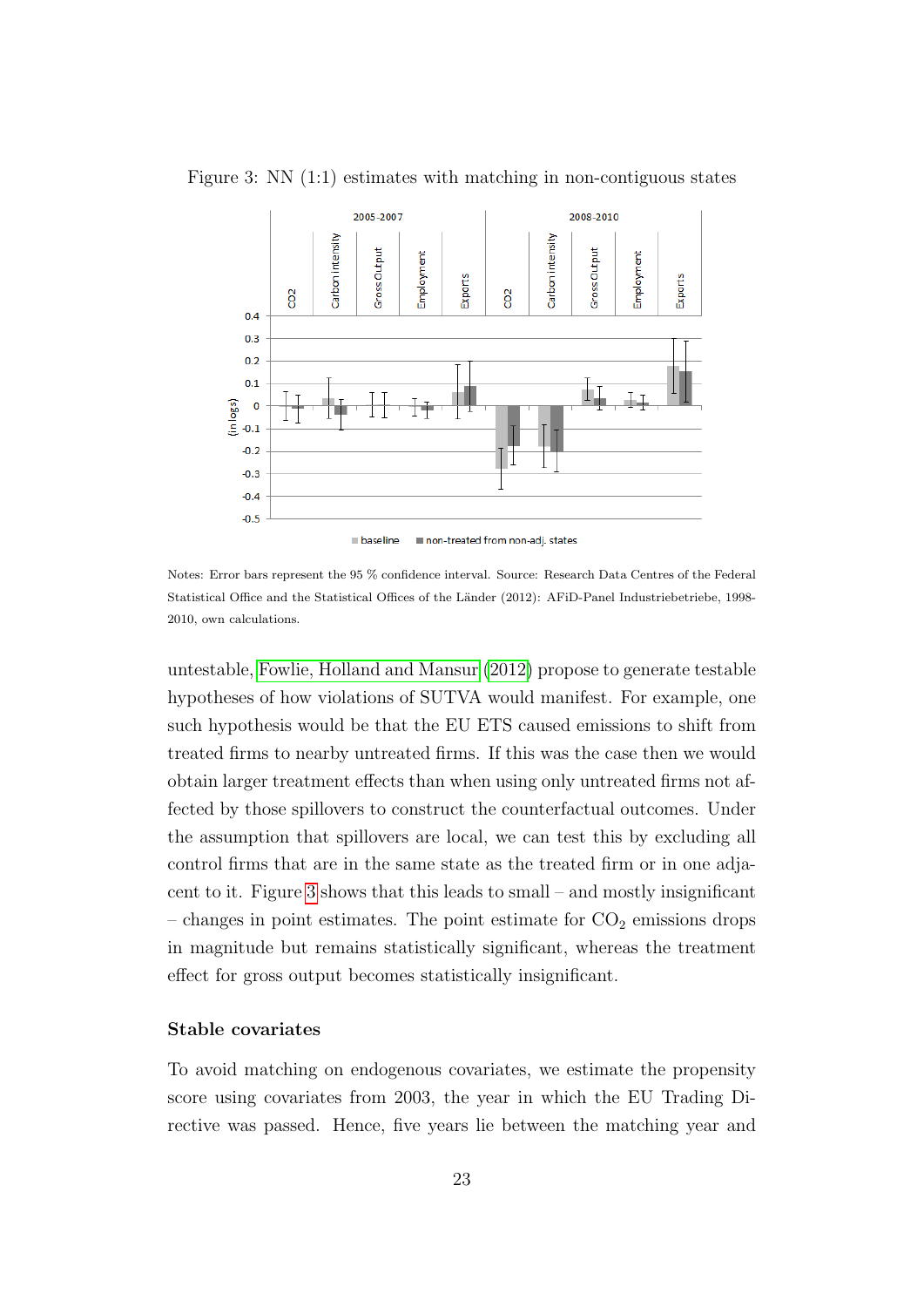

<span id="page-23-0"></span>Figure 4: NN (1:1) estimates with matching in different periods

Notes: Error bars represent the 95 % confidence interval. Source: Research Data Centres of the Federal Statistical Office and the Statistical Offices of the Länder (2012): AFiD-Panel Industriebetriebe, 1998-2010, own calculations.

the beginning of phase II. It is possible that the relevant counterfactual for the treated firms change in this relatively long time period, making the control group unrepresentative when phase II starts. We investigate this by re-estimating the ATTs for the second period after matching the treated and control firms on propensity scores estimated on data from 2006. While 2006 covariates are not exogenous, the bias should be small given that we do not find large, let alone significant, effects of the treatment in phase I. At the same time, the sensitivity of the ATTs toward change between the two matching years gives us an intuition about whether the counterfactual has changed over time. Figure [4](#page-23-0) compares the two sets of treatment effects. Similarly to previous robustness checks, the ATT for gross output becomes insignificant, casting another shred of doubt on the robustness of the positive ATT estimated for gross output. The other results remain qualitatively unchanged. Quantitatively, the point estimate on the emissions reduction drops by one standard deviation, from -0.28 to -0.23, and the one on carbon intensity from -0.18 to -0.15 (three fifths of a standard deviation).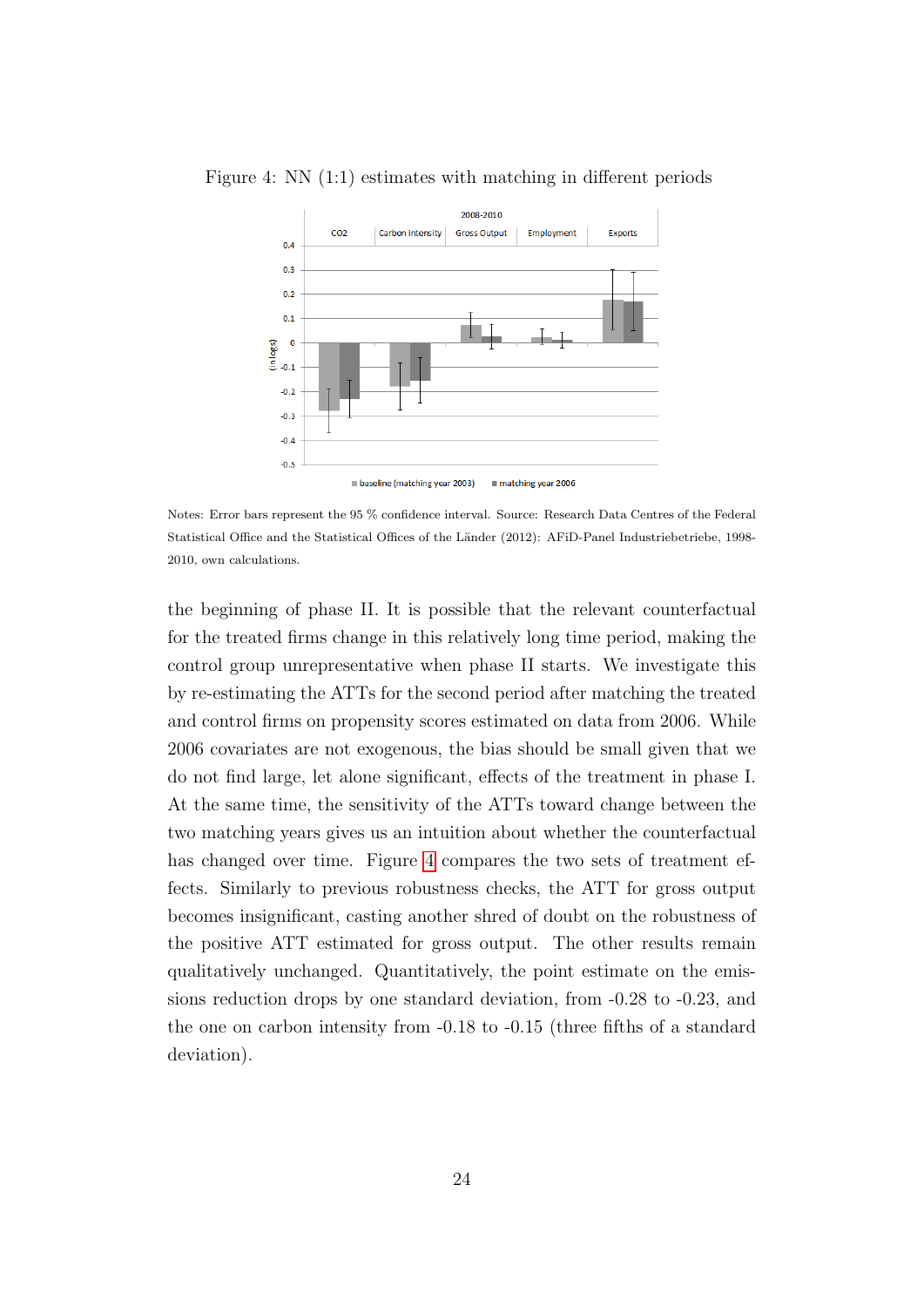| (1)                                   | (2)                         | (3)       | (4)     | (5)       |  |  |  |
|---------------------------------------|-----------------------------|-----------|---------|-----------|--|--|--|
|                                       | <b>Estimation Algorithm</b> |           |         | Number of |  |  |  |
| NN(1:1)                               | NN(1:20)                    | OLS $w/R$ | Treated | Controls  |  |  |  |
| $CO2$ emissions: $\Delta \ln(CO2)$    |                             |           |         |           |  |  |  |
| $-0.08$                               | $-0.09**$                   | $-0.09**$ | 356     | 12,778    |  |  |  |
| (0.07)                                | (0.03)                      | (0.03)    |         |           |  |  |  |
| $CO2$ intensity: $\Delta \ln(CO2/GO)$ |                             |           |         |           |  |  |  |
| $-0.17*$                              | $-0.10**$                   | $-0.09**$ | 357     | 12,784    |  |  |  |
| (0.1)                                 | (0.03)                      | (0.03)    |         |           |  |  |  |

<span id="page-24-1"></span>Table 5: Pre-treatment Effects for the 2000-2004 period

Notes:  $NN(1:1)$  and  $NN(1:20)$  denote nearest neighbor matching with one and 20 neighbors, respectively. OLS w/R denotes the reweighted OLS estimator. Standard errors in parenthesis. \*\*\*  $p<0.01$ , \*\*  $p<0.05$ , \*  $p<0.1$ . Source: Research Data Centres of the Federal Statistical Office and the Statistical Offices of the Länder (2012): AFiD-Panel Industriebetriebe, 1998-2010, own calculations.

#### Pre-treatment dynamics

The EU ETS directive was finalized and announced in October 2003. If the announcement of emissions trading affected firm behavior even before its implementation in 2005, then 2004 would not be the appropriate base year for before-and-after comparisons. In fact, the ATT estimates reported above would not capture the full treatment effect, and the consistency of the matching approach would be impaired as firm characteristics in the year 2003 were no longer exogenous to treatment status. These possible concerns motivate taking a closer look at pre-treatment dynamics.

One can think of two potential causes for a pre-treatment impact – or "announcement effect" – of the EU ETS. On the one hand, firms may have had an incentive to strategically adjust their pre-treatment emissions. That is, they could have switched technologies to steer clear of the thresholds that govern participation, or they could have spurred emissions in order to receive more grandfathered permits in future trading phases. $24$  On the other hand, firms may have taken early action, e.g., by investing in projects that became profitable once the expected payoff from excess emission allowances was taken into account.

<span id="page-24-0"></span><sup>24</sup>The base period for the allocation of free permits for phase I was 2000 to 2002 for existing installations. Free permit allocation in phase II was based on emissions during the period 2000-2005.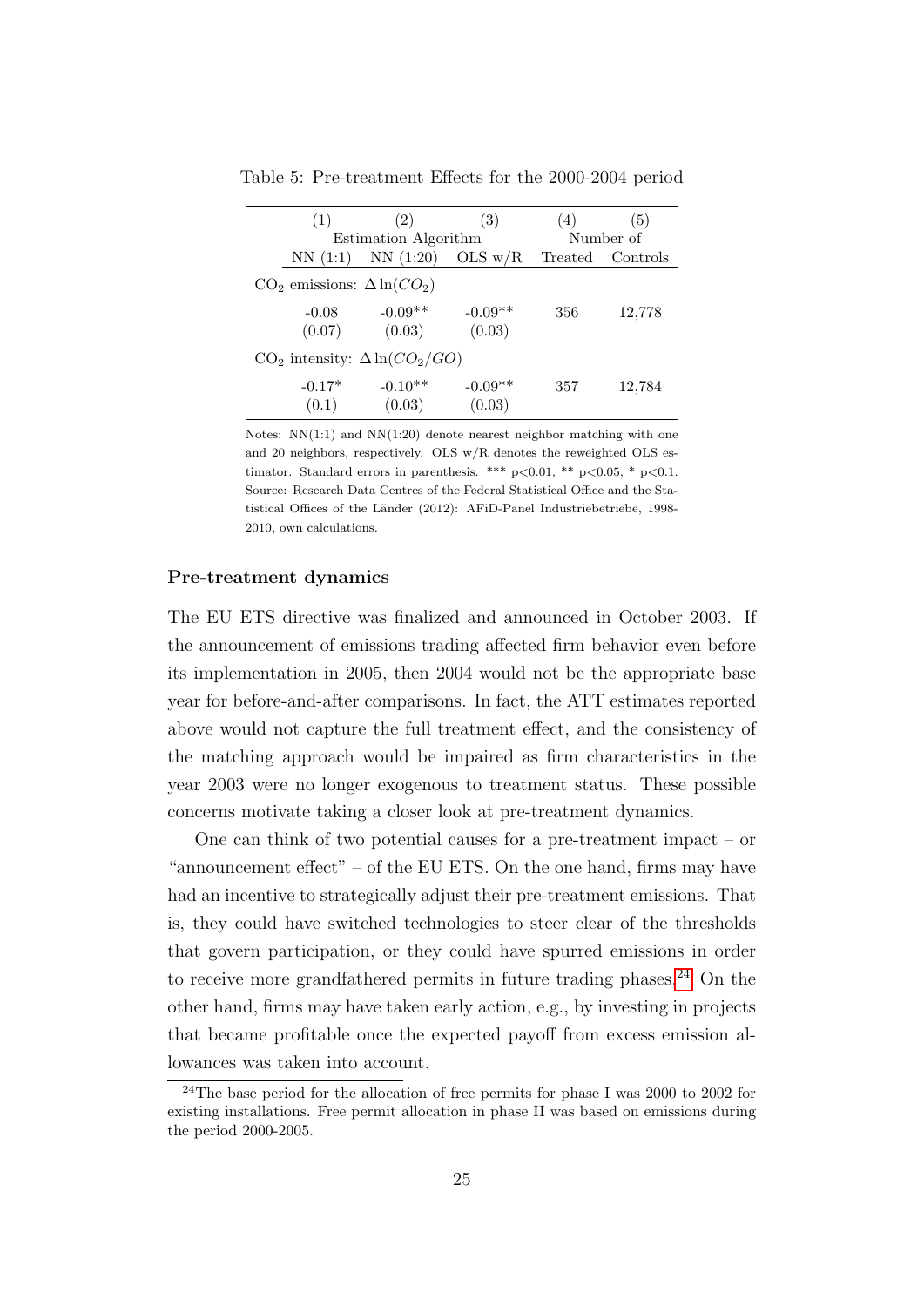We estimate the announcement effect using a placebo treatment for the pre-treatment difference in outcomes between 2000 and 2004, after matching treated and control firms using covariates from 1999. While we find no statistically significant treatment effect on employment, gross output and exports, the point estimates for carbon emissions and carbon intensity are negative and statistically significant at the 5 percent level in some specifications, see Table  $5.^{25}$  $5.^{25}$  $5.^{25}$  If we interpret this to mean that the announcement of the EU ETS decreased emissions, then matching on 2003 emissions in the main specification compares treated firms with controls that are too clean, and would bias the estimated impact on emissions towards zero. However, when we estimate the ATT after matching on 1999 covariates, the impact estimate for carbon emissions hardly changes (the results are reported in Table [C.3](#page-46-0) in the appendix). If anything, the point estimates are smaller in magnitude, not larger. While there are some differences in magnitude and significance levels for the other outcome variables, there is no logical connection to an announcement effect. These differences are more likely due to the different conditioning strategy and the smaller sample.

#### The great recession

Trading phase II coincides with the onset of the deepest economic downturn in recent history, triggered by the financial crisis in September 2008. While the recession struck more mildly in Germany than in most other EU countries, its effects and subsequent recovery are clearly appreciable in the trajectory of real gross output, plotted in panel (d) of Figure [C.1](#page-43-0) in the appendix. Clearly, this event poses an additional challenge to our identification strategy because, even if counterfactual trends are parallel in "normal" economic conditions, they might not be in a major economic slump. Again, this issue cannot be tested, so we try to assess it in more indirect ways.

A visual inspection of the trends by treatment status suggests that gross output evolved in a parallel fashion even during the recession. To assess this more rigorously, we use ATT estimates to test for differences in real gross output growth between 2007 (pre-crisis) and 2010. Matching

<span id="page-25-0"></span> $25$ The results for gross output and employment are reported in Appendix Table [C.2.](#page-45-0)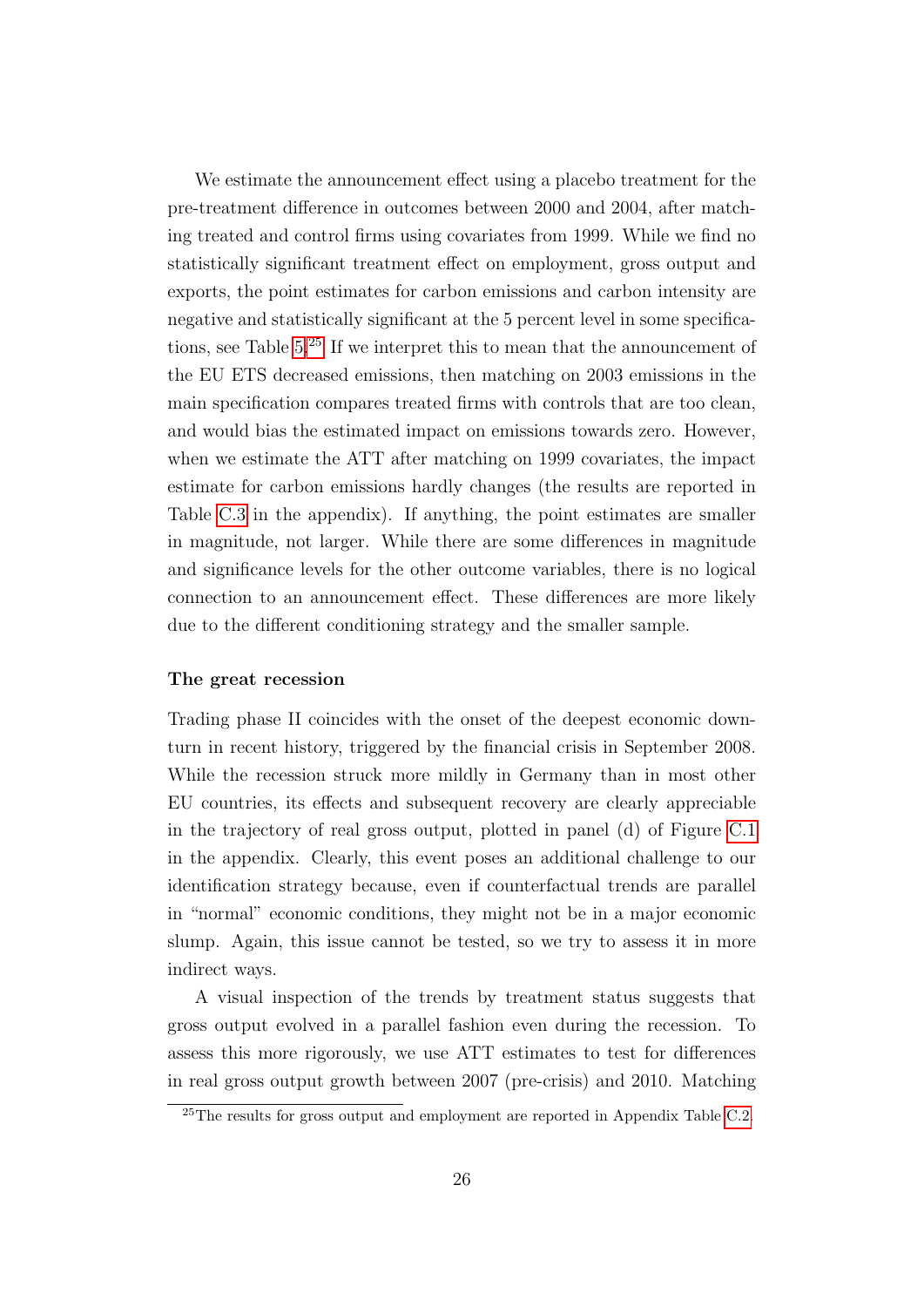firms based on characteristics for the year 2006 ensures that a possible confounding impact of the EU ETS is limited to later years. This exercise yields small and statistically insignificant point estimates for gross output and employment, as shown in Figure  $4^{26}$  $4^{26}$  $4^{26}$  For there to be a differential effect of the recession, it must be the case that the impacts of the recession and of the EU ETS cancel out.

Finally, we look at macroeconomic fluctuations that occurred when treatment was imminent, such as the economic fallout of the 9/11 terrorist attacks and the dotcom recession, for evidence of a differential effect of recessions on the treatment group. We implement this by estimating placebo ATTs for employment and gross output separately for the treatment periods 2001-2002 and 2001-2004, after matching on 1999 covariates. The results are reported in Table [C.2](#page-45-0) of the appendix and show no statistically significant differences across treatment groups. While this is reassuring, it is evident that the magnitude of these downturns was much smaller than the 2008/09 recession.

Overall, we conclude that our findings for  $CO<sub>2</sub>$  emissions, carbon intensity and employment are robust to a host changes to the specification and in the identifying assumptions. While the statistical significance of the positive impact for gross output and exports is not robust to these changes, in no case did they give rise to a negative and significant impact estimate.

# <span id="page-26-0"></span>6 How did treated firms reduce carbon emissions?

A robust finding established in the previous section is that the EU ETS caused firms to substantially cut back on  $CO<sub>2</sub>$  emissions in phase II. Further, this cutback was achieved through a reduction in the carbon intensity rather than the scale of production. In this section we draw on additional data from various sources to shed more light on how treated firms reduced the carbon footprint of production. From a conceptual point of view, firms can achieve this by reducing the carbon intensity for a given level of en-

<span id="page-26-1"></span> $^{26}$ The point estimates are 0.03 for gross output and 0.01 for employment. None of them is statistically significant at the 5 percent level in any of the three specifications.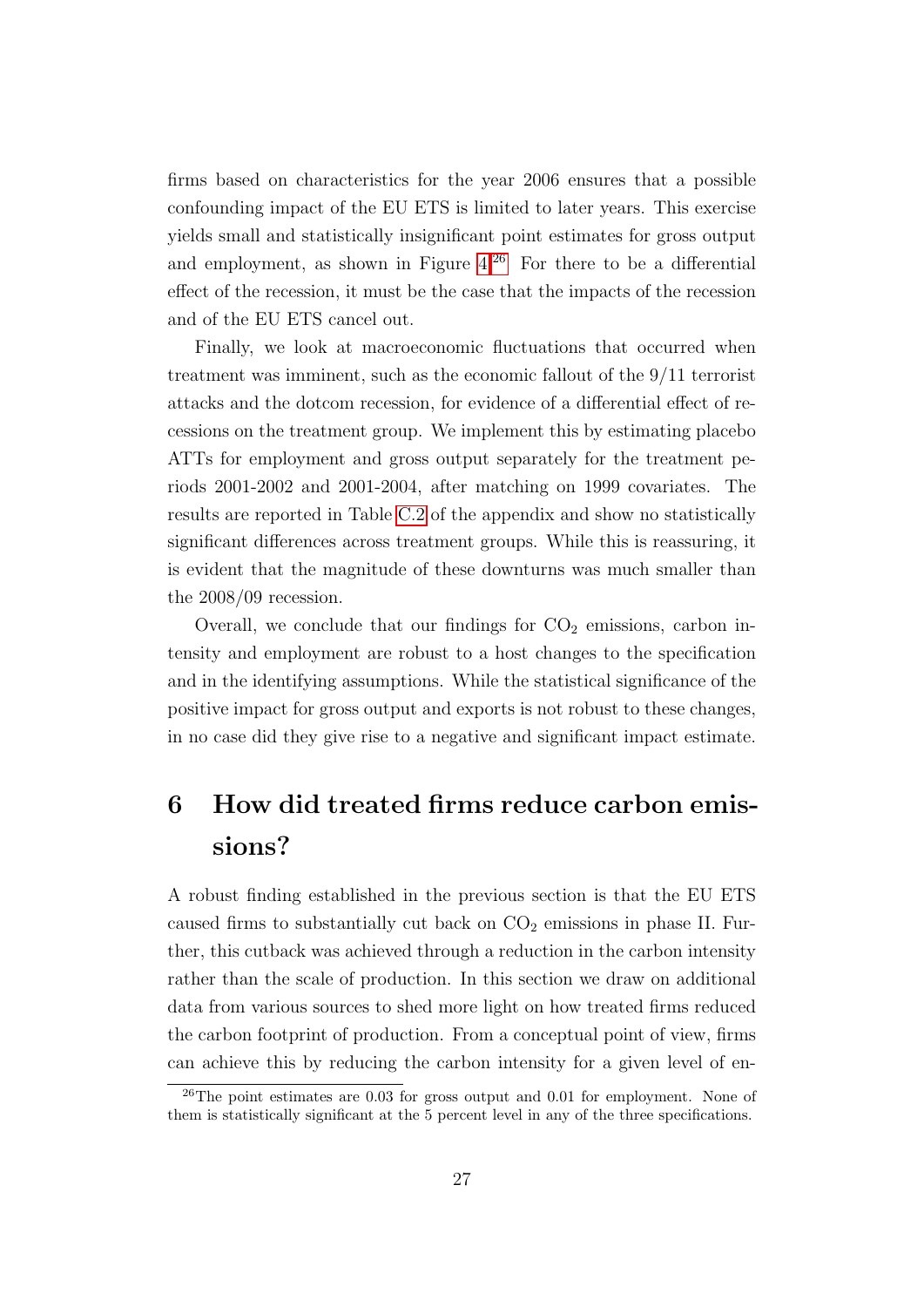ergy consumption – for example by switching from high-carbon fuels to low-carbon fuels – or by using energy more efficiently for a given energy mix.

### 6.1 Fuel switching

We look for evidence of fuel switching by estimating the causal impact of the EU ETS separately for the consumption of electricity, primary energy as well as for the most common non-electricity fuels, natural gas and petroleum products. We start by looking at the absolute response, summarized in Table [6.](#page-29-0) Panel A shows that ATT estimates for electricity consumption are between -0.03 and -0.04 in phase II, but only the OLS reweighting estimate is also statistically significant. In contrast, the estimated ATTs for non-electricity fuels, reported in Panel B, are highly statistically significant, with an increase of between 0.11 and 0.16 log points in phase I and a subsequent decrease by 0.81 to 0.87 log points in phase II. As Panels C and D show, this decrease is explained by the strong reductions in both natural gas and oil consumption, with point estimates between -0.21 to -0.33 for the former and between -0.45 and -0.56 for the latter. Moreover, the number of firms consuming natural gas and petroleum products falls by a larger proportion among treated than among untreated firms, as is evident from the last two columns. The point estimates for phase I suggest that some firms engaged in substitution of natural gas for oil, but this effect is not statistically significant in our preferred specification, and – as we already know – did not result in a significant reduction of overall carbon emissions.

Table [7](#page-30-0) summarizes the impact of the EU ETS on the fuel shares in overall energy consumption. These results confirm the relative increase of electricity in the fuel mix by 0.26 to 0.28 in phase II, due to the drastic reduction of non-electricity fuels. Panels C and D lend additional support to the conjecture that EU ETS firms substituted to low-carbon fuels like natural gas in phase I, as suggested by the increased share of natural gas and the reduced petroleum share. The mostly insignificant point estimates for these fuel shares in phase II corroborate the previous finding that the strong reductions in non-electricity fuels are not counterveiled by increases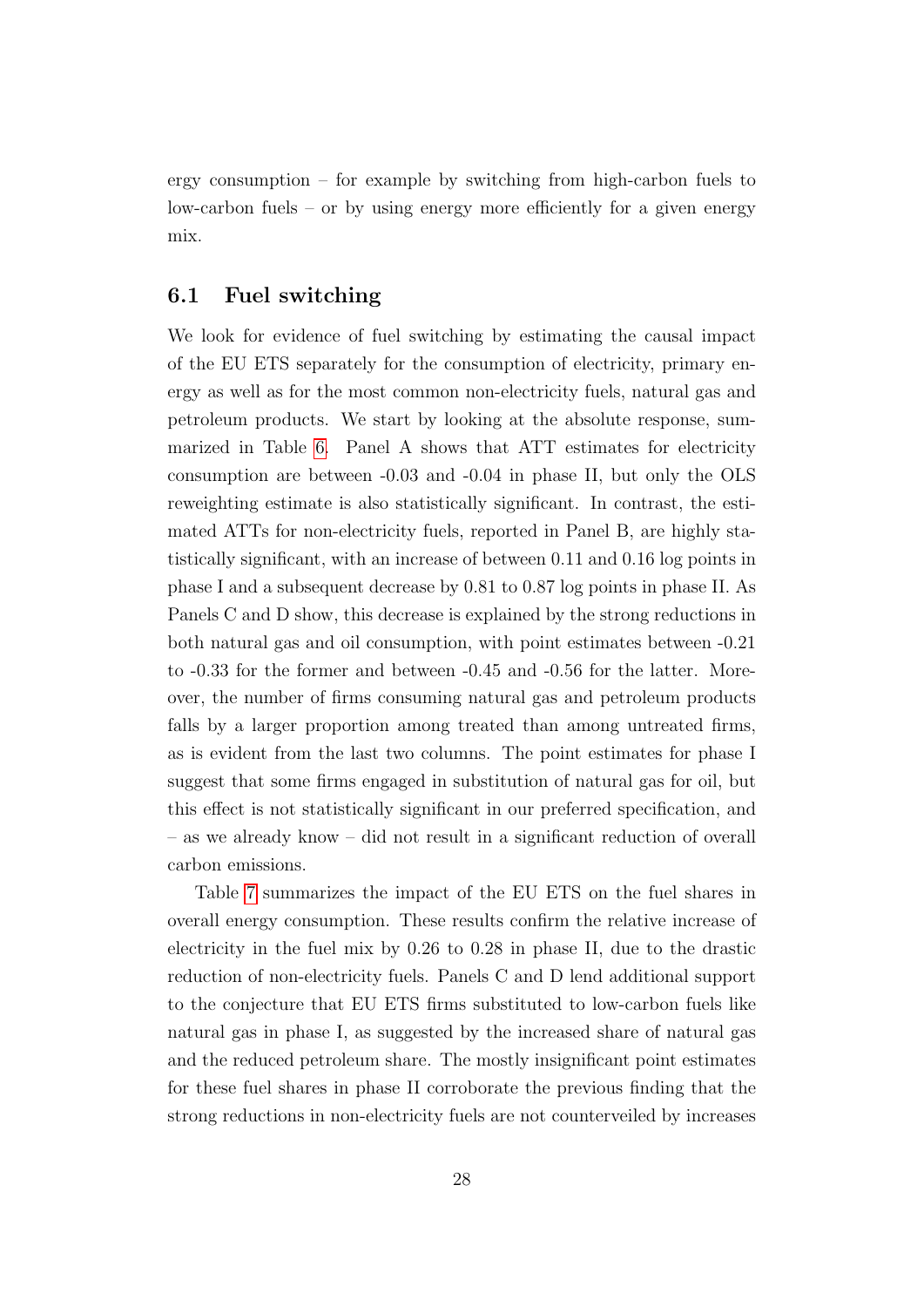in electricity use.

Overall, these findings suggest that treated firms pursued different strategies to cope with carbon pricing in the two trading phases. While treated firms first switched from high- to low-carbon content among non-electricity fuels, they drastically reduced their use of fossil fuels in phase II. It appears that carbon pricing in phase II increased the cost of generating heat or electricity on site beyond economically viable levels for the average treated firm. Less heat generation on site could mean that treated firms were making more efficient use of process heat, or that they shut down or throttled their on-site power plants. Given that we find no significant impact on electricity consumption, firms that reduced electricity generation on site did so in favor of additional procurement from the grid, thereby transferring the obligation to surrender emission certificates to the electricity provider. $27$ 

## 6.2 Technology upgrades and other emissions reducing measures

To the extent that the substantial reduction in carbon emissions during phase II of the EU ETS cannot be attributed to the substitution toward fuels with a lower emissions intensity, it is likely the result of increased energy conservation efforts. For instance, the adoption of more efficient technologies tends to reduce energy use. We test for this possibility by estimating the impact of the EU ETS on investment and gross investment. The results, which are reported in Table [C.6](#page-49-0) in the appendix, show that the EU ETS had no statistically significant impact on investment in either of the two trading phases.

While this exhausts the range of abatement options we can test for using AFiD data, it is far from exhausting firms' options to abate  $CO<sub>2</sub>$  emissions. To shed light on other ways of reducing  $CO<sub>2</sub>$  emissions, we resort to qualitative data from a broad-based survey of managers at medium-sized European manufacturing firms. The data were collected by [Martin et al.](#page-37-4)  $(2013a)$  $(2013a)$  using a bias-reducing, "double-blind" telephone interview method developed by [Bloom and van Reenen](#page-34-4) [\(2007\)](#page-34-4). Participating firms were drawn at random

<span id="page-28-0"></span><sup>&</sup>lt;sup>27</sup>Remember that we only estimate the direct effect of the EU ETS on firms, over and above any indirect effect induced via the electricity sector.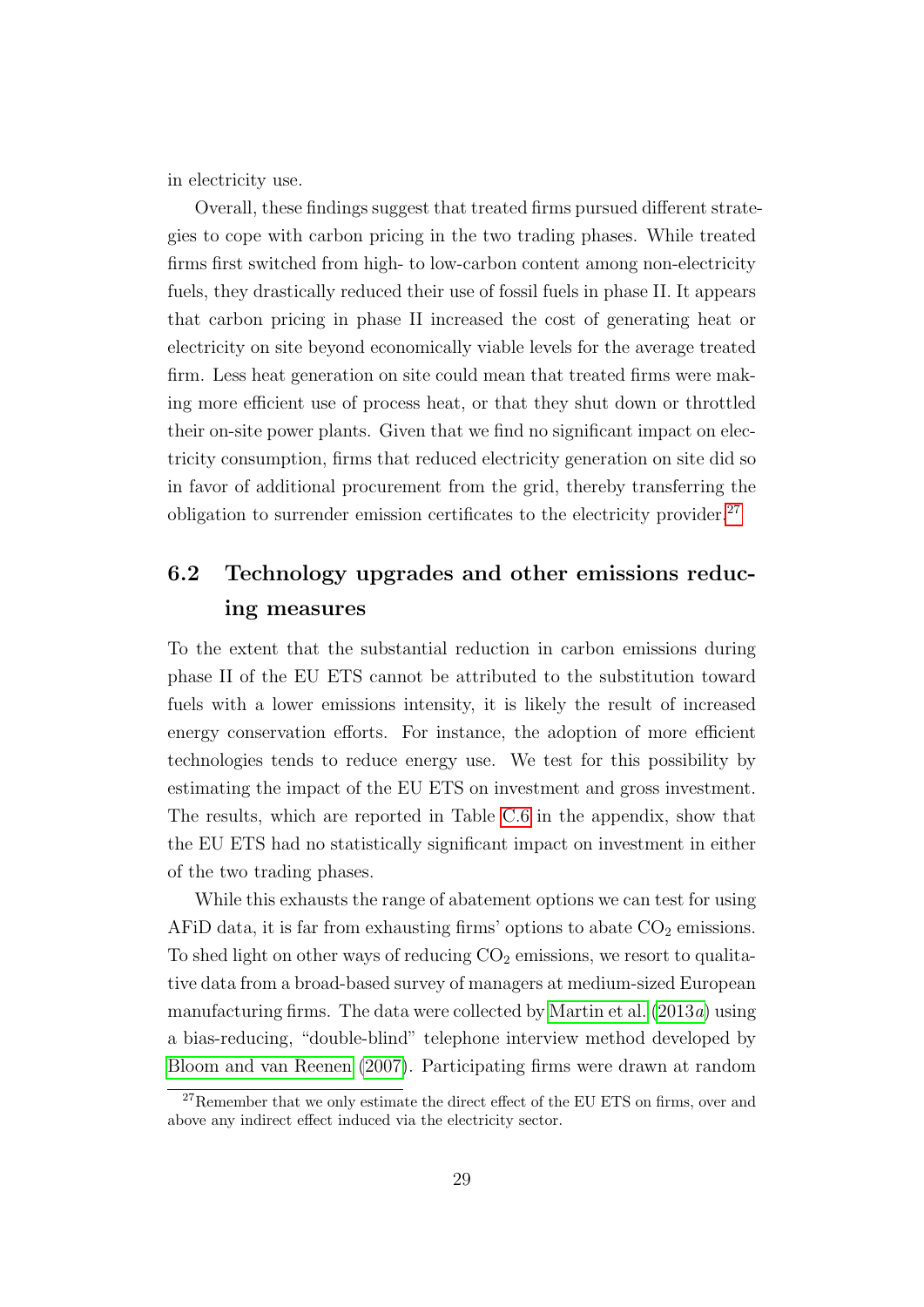<span id="page-29-0"></span>

|                                                                      | (1)                  | (2)                                     | (3)                 | (4) | (5)              |
|----------------------------------------------------------------------|----------------------|-----------------------------------------|---------------------|-----|------------------|
|                                                                      |                      | Estimation Algorithm                    |                     |     | Number of        |
|                                                                      |                      | NN $(1:1)$ NN $(1:20)$ OLS w/R          |                     |     | Treated Controls |
| A. Electricity consumption: $\Delta \ln (E L E C)$                   |                      |                                         |                     |     |                  |
| Phase I                                                              | 0.01<br>(0.03)       | 0.03<br>(0.02)                          | 0.02<br>(0.03)      | 453 | 27,699           |
| Phase II                                                             | $-0.04$<br>(0.03)    | $-0.03$<br>(0.02)                       | $-0.04**$<br>(0.02) | 428 | 23,867           |
| B. Consumption of all non-electricity fuels: $\Delta \ln (EPRIMARY)$ |                      |                                         |                     |     |                  |
| Phase I                                                              | $0.16***$            | $0.13***$<br>$(0.05)$ $(0.04)$ $(0.03)$ | $0.11***$           | 435 | 24,601           |
| Phase II                                                             | (0.15)               | $-0.81***$ $-0.83***$<br>(0.11)         | $-0.87**$<br>(0.1)  | 376 | 21,331           |
| C. Consumption of natural gas: $\Delta \ln(GAS)$                     |                      |                                         |                     |     |                  |
| Phase I                                                              | 0.01<br>(0.07)       | $0.10^{**}$<br>(0.04)                   | $0.11**$<br>(0.04)  | 412 | 16,817           |
| Phase II                                                             | $-0.21***$<br>(0.11) | $-0.32**$<br>(0.08)                     | $-0.33**$<br>(0.07) | 217 | 10,506           |
| D. Consumption of petroleum products: $\Delta \ln(OIL)$              |                      |                                         |                     |     |                  |
| Phase I                                                              | $-0.05$<br>(0.12)    | $-0.02$<br>(0.08)                       | $-0.15**$<br>(0.07) | 232 | 8,857            |
| Phase II                                                             | $-0.56**$<br>(0.17)  | $-0.45**$<br>$(0.11)$ $(0.13)$          | $-0.48**$           | 163 | 7,815            |

Table 6: Impact on fuel use

Notes: NN(1:1) and NN(1:20) denote nearest neighbor matching with one and 20 neighbors, respectively. OLS w/R denotes the reweighted OLS estimator. Standard errors in parenthesis. \*\*\* p<0.01, \*\* p<0.05, \* p<0.1. Source: Research Data Centres of the Federal Statistical Office and the Statistical Offices of the Länder (2012): AFiD-Panel Industriebetriebe, 1998-2010, own calculations.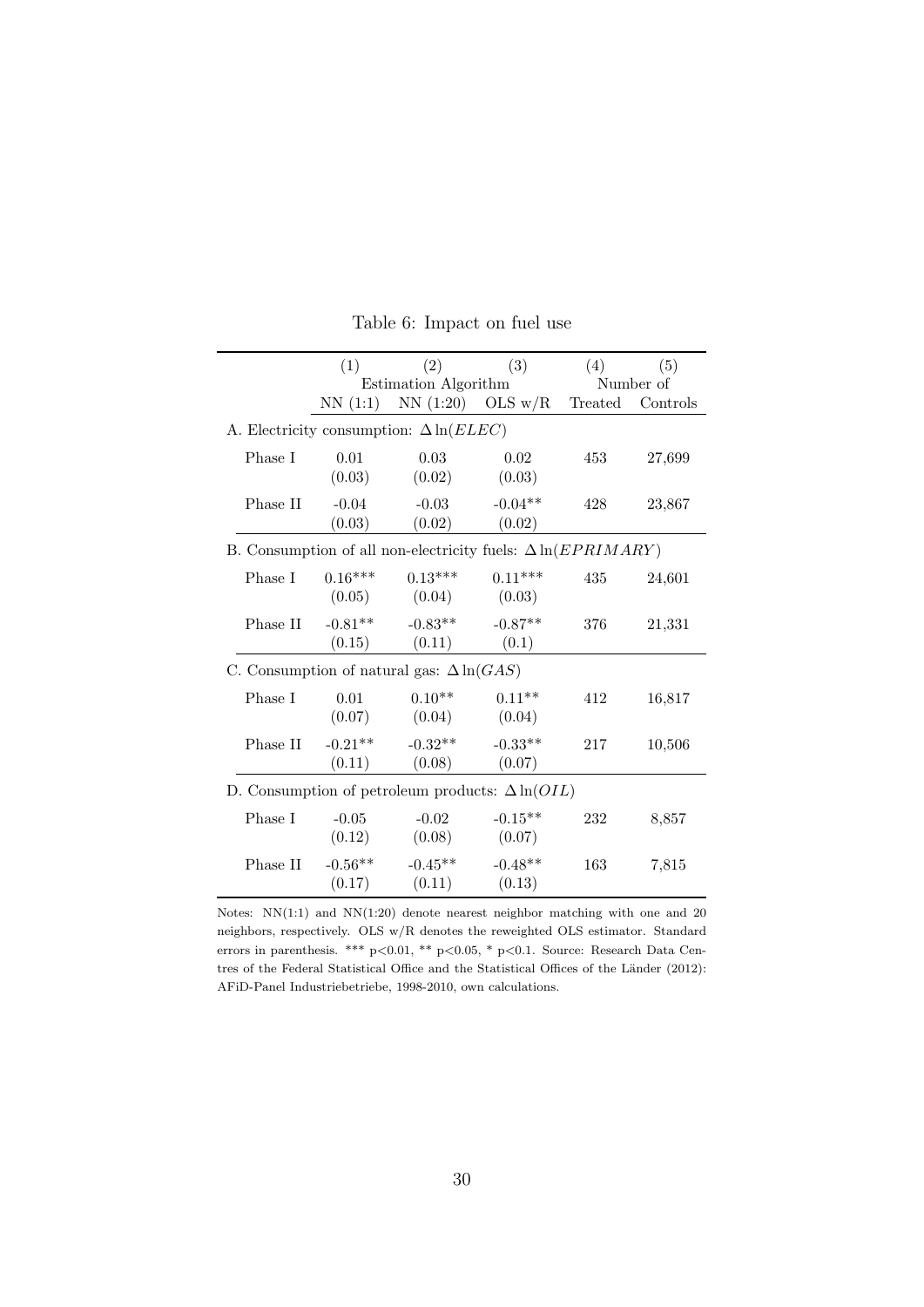<span id="page-30-0"></span>

|                                                                   | (1)       | (2)                                               | (3)                 | (4) | (5)              |
|-------------------------------------------------------------------|-----------|---------------------------------------------------|---------------------|-----|------------------|
|                                                                   |           | Estimation Algorithm                              |                     |     | Number of        |
|                                                                   | NN(1:1)   |                                                   | NN $(1:20)$ OLS w/R |     | Treated Controls |
| A. Electricity share: $\Delta \ln(ELEC/ENERGY)$                   |           |                                                   |                     |     |                  |
| Phase I                                                           | $-0.01$   | $-0.02$                                           | $-0.04*$            | 441 | 27,716           |
|                                                                   | (0.03)    | (0.02)                                            | (0.02)              |     |                  |
| Phase II                                                          | $0.26***$ | $0.27***$                                         | $0.28***$           | 378 | 23,863           |
|                                                                   | (0.06)    | (0.04)                                            | (0.03)              |     |                  |
| B. Share of non-electricity fuels: $\Delta \ln (EPRIMARY/ENERGY)$ |           |                                                   |                     |     |                  |
| Phase I                                                           | $0.07**$  | $0.08***$                                         | $0.08***$           | 443 | 24,586           |
|                                                                   | (0.03)    | (0.02)                                            | (0.02)              |     |                  |
| Phase II                                                          | $-0.40**$ | $-0.42**$                                         | $-0.47**$           | 380 | 21,320           |
|                                                                   | (0.10)    | (0.08)                                            | (0.07)              |     |                  |
|                                                                   |           | C. Share of natural gas: $\Delta \ln(GAS/ENERGY)$ |                     |     |                  |
| Phase I                                                           | $0.13***$ | $0.12***$                                         | $0.11***$           | 414 | 16,810           |
|                                                                   | (0.05)    | (0.03)                                            | (0.04)              |     |                  |
| Phase II                                                          | 0.02      | $-0.14**$                                         | $-0.19**$           | 220 | 10,509           |
|                                                                   | (0.09)    | (0.06)                                            | (0.05)              |     |                  |
| D. Share of petroleum products: $\Delta \ln(OIL/ENERGY)$          |           |                                                   |                     |     |                  |
| Phase I                                                           | $-0.18*$  | $-0.08$                                           | $-0.21**$           | 230 | 9,156            |
|                                                                   | (0.10)    | (0.08)                                            | (0.07)              |     |                  |
| Phase II                                                          | 0.06      | 0.18                                              | 0.12                | 167 | 7,842            |
|                                                                   | (0.16)    | (0.12)                                            | (0.15)              |     |                  |

Table 7: Impact on fuel shares in total energy use

Note: NN(1:1) and NN(1:20) denote nearest neighbor matching with one and 20 neighbors, respectively. OLS w/R denotes the reweighted OLS estimator. Standard errors in parenthesis. \*\*\* p<0.01, \*\* p<0.05, \* p<0.1. Source: Research Data Centres of the Federal Statistical Office and the Statistical Offices of the Länder (2012): AFiD-Panel Industriebetriebe, 1998-2010, own calculations.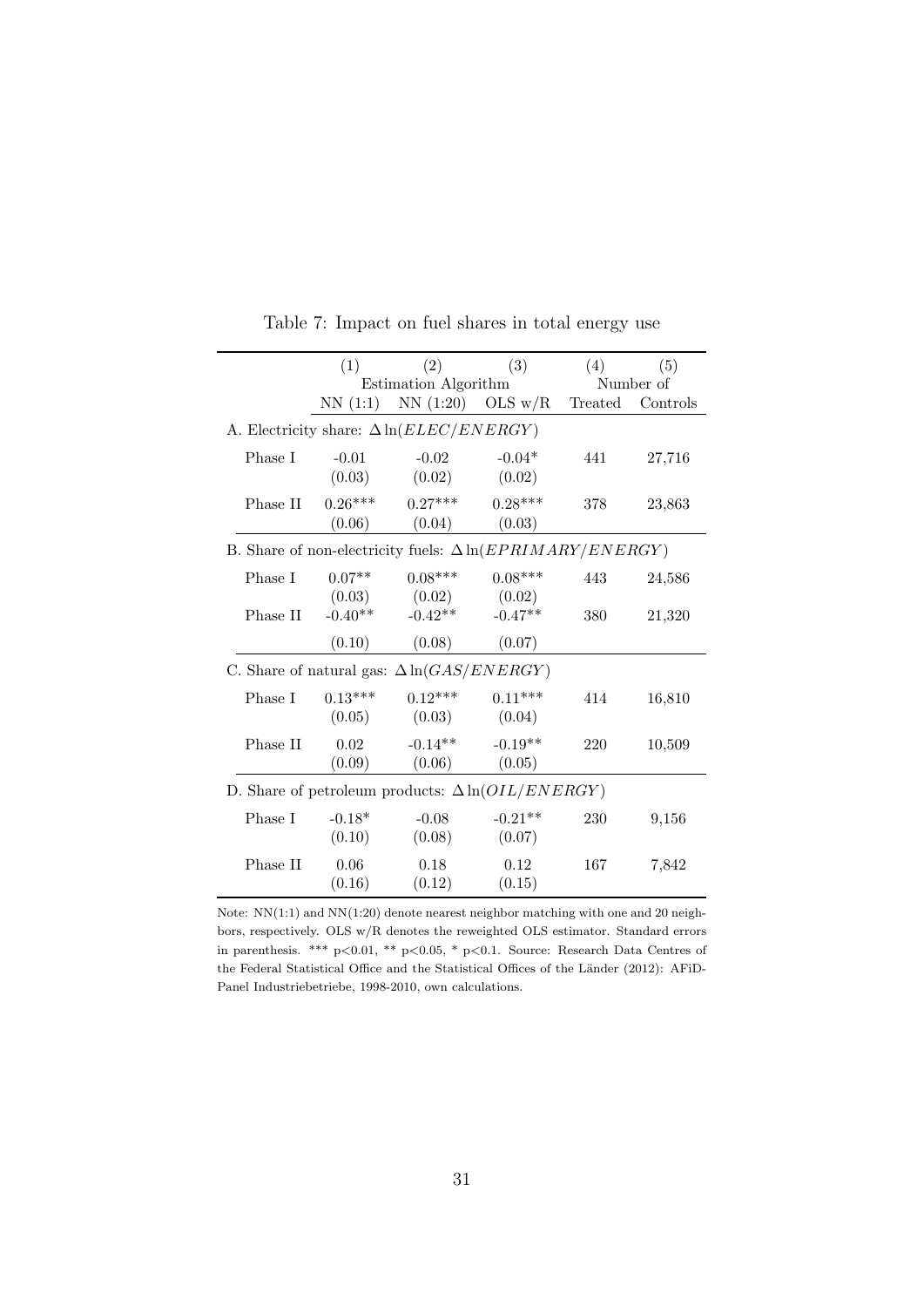from all mid-sized firms contained in a large commercial database [\(Bureau](#page-34-1) [van Dijk, 1999-2008\)](#page-34-1). We use data on 138 German firms that were interviewed between late August and October 2009. Due to oversampling of EU ETS firms, 95 of the firms participate in the EU ETS. Appendix [B](#page-41-0) describes aspects of the data collection in more detail.

We focus on interview responses pertaining to measures that were imple-mented at the production site in order to reduce carbon dioxide emissions.<sup>[28](#page-31-0)</sup> Table [8](#page-32-0) summarizes these measures. The mean adoption rates reported in column 1 highlight the role of optimization processes that affect the use of machinery or heating and cooling for emissions abatement. Improving the production process or upgrading machinery is the most common such measure, with an adoption rate of 63 percent, followed by optimized use of process heat (38 percent) and optimization of the exhaust air system or district heating system (28 percent). A second tier of measures reduces the carbon content of generation on site via combined heat and power (CHP) generation (13 percent) or exploitation of renewable energy sources (14 percent). In addition, numerous measures target the reduction of energy use through efficiency improvements, e.g., of buildings (18 percent), the compressed air system (15 percent) or lighting (12 percent), through the introduction or upgrading of an energy management system (15 percent), via staff training (12 percent) and external energy audits (8 percent). Only 8 percent of respondents conduct process innovation that leads to emissions reductions.

We investigate how these measures are associated with participation in the EU ETS. Column 2 reports the coefficient obtained in probit regressions of adoption on the treatment dummy, conditional on employment size and controls for interview noise. This reveals that ETS firms are significantly more likely to make better use of process heat and to optimize processes specific to their industry. In contrast, ETS participation is negatively associated with modernizing the lighting system and energy efficient site extension/insulation/building management.

<span id="page-31-0"></span>Furthermore, column 3 summarizes the adoption rates for the one mea-

<sup>28</sup>Managers were asked "Can you tell me what measures you have adopted in order to reduce GHG emissions (or energy consumption) on this site? Have you bought any new equipment, or have you changed the way you produce?"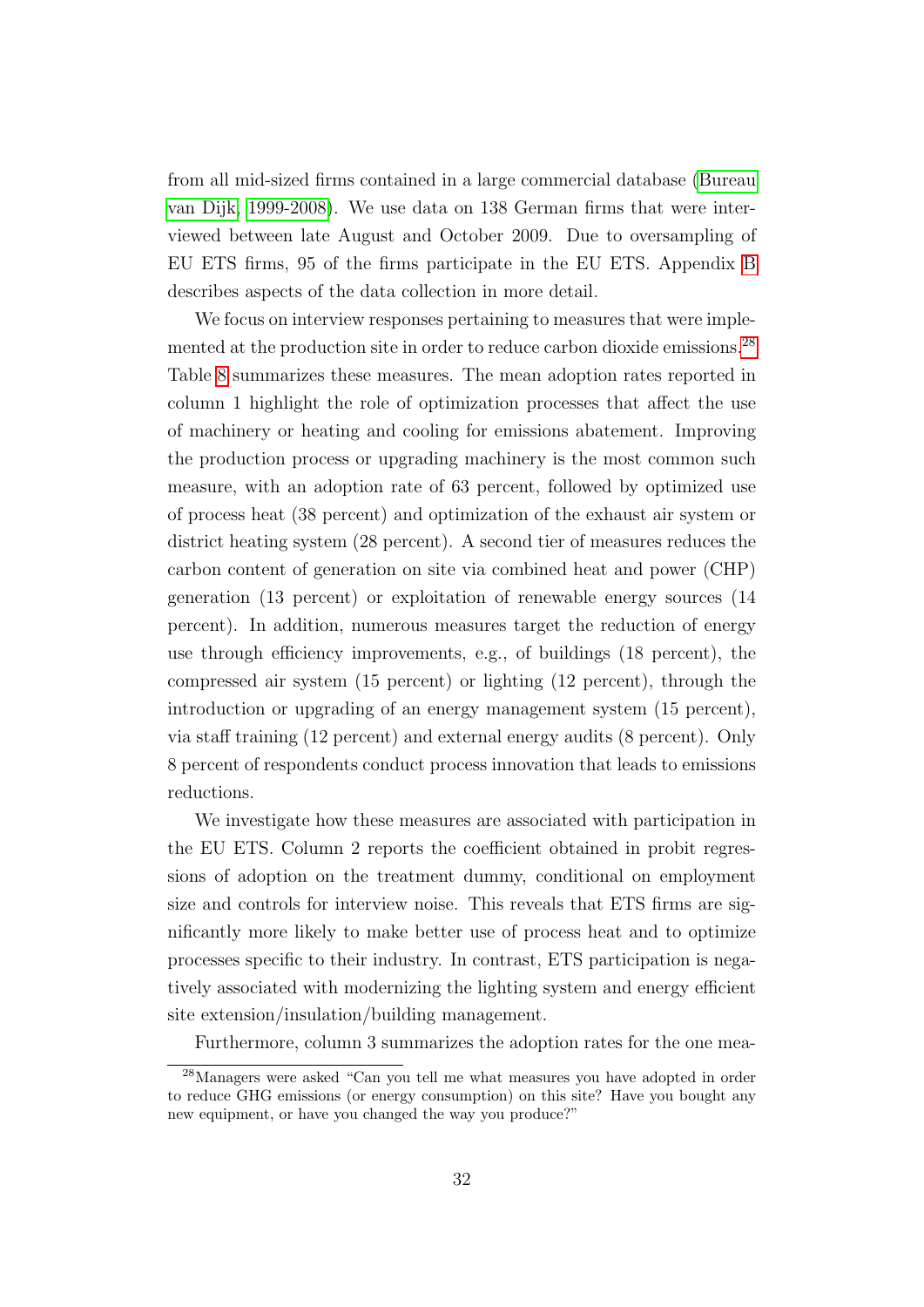<span id="page-32-0"></span>

|                                                        | (1)<br>All measures adopted | (2)                 | (3)<br>Most significant measure | (4)                 |
|--------------------------------------------------------|-----------------------------|---------------------|---------------------------------|---------------------|
|                                                        | Share of<br>adopters $(\%)$ | Effect<br>of ETS    | Share of<br>adopters $(\%)$     | Effect<br>of ETS    |
| I. Heating and cooling                                 |                             |                     |                                 |                     |
|                                                        |                             |                     |                                 |                     |
| 1. Optimized use of process heat                       | $37.7***$<br>(4.1)          | $1.02***$<br>(0.31) | $20.5***$<br>(3.8)              | $1.01***$<br>(0.34) |
| 2. Modernization of cooling /                          | $9.4***$                    | $-0.22$             | $0.9\,$                         |                     |
| refrigeration system                                   | (2.5)                       | (0.30)              | (0.9)                           |                     |
| 3. Optimization of air                                 | $4.4***$                    | 0.15                | $0.9\,$                         |                     |
| conditioning system                                    | (1.7)                       | (0.42)              | (0.9)                           |                     |
| 4. Optimization of exhaust air                         | $27.5***$                   | 0.01                | $9.8***$                        | $-0.64*$            |
| system / district heating system                       | (3.8)                       | (0.23)              | (2.8)                           | (0.34)              |
| II. More climate-friendly energy generation on site    |                             |                     |                                 |                     |
| 1. Installation of CHP plant                           | $13.0***$                   | 0.17                | $6.3***$                        | 0.05                |
|                                                        | (2.9)                       | (0.28)              | (2.3)                           | (0.34)              |
| 2. Biogas feed-in into local                           | $2.9***$                    | 0.20                | $5.4***$                        |                     |
| CHP plant or domestic gas grid                         | (1.4)                       | (0.46)              | (2.1)                           |                     |
| 3. Switching to natural gas                            | $2.9**$                     | $-0.38$             | $0.9\,$                         |                     |
|                                                        | (1.4)                       | (0.44)              | (0.9)                           |                     |
| 4. Exploitation of                                     | $13.8***$                   | $-0.17$             | $9.8***$                        | 0.08                |
| renewable energy source                                | (2.9)                       | (0.34)              | (2.8)                           | (0.50)              |
| <b>III.</b> Machinery                                  |                             |                     |                                 |                     |
| 1. Modernization of                                    | $14.5***$                   | 0.07                | $5.4***$                        | $-0.29$             |
| compressed air system                                  | (3.0)                       | (0.25)              | (2.1)                           | (0.43)              |
| 2. Other industry-specific production                  | $63.0***$                   | $0.41**$            | $23.2***$                       | 0.29                |
| process optimization/machine upgrade                   | (4.1)                       | (0.20)              | (4.0)                           | (0.27)              |
| 3. Production process                                  | $8.0***$                    | 0.13                | 1.8                             |                     |
| innovation                                             | (2.3)                       | (0.37)              | (1.3)                           |                     |
| IV. Energy management                                  |                             |                     |                                 |                     |
| 1. Introduction of energy                              | $8.0***$                    | $-0.14$             | 1.8                             |                     |
| management system                                      | (2.3)                       | (0.30)              | (1.3)                           |                     |
| 2. Submetering / upgrade of                            | $7.3***$                    | 0.56                | $0.9\,$                         |                     |
| existing energy management system                      | (2.2)                       | (0.42)              | (0.9)                           |                     |
| 3. (External) energy audit                             | $7.3***$                    | $-0.14$             | $\overline{a}$                  |                     |
|                                                        | (2.2)                       | (0.30)              |                                 |                     |
| 4. Installation of timers                              | $4.4***$                    | $-0.89**$           | $\overline{a}$                  |                     |
| attached to machinery                                  | (1.7)                       | (0.35)              |                                 |                     |
| 5. Installation of                                     | $2.2*$                      | $-0.59$             | $2.7*$                          | $-0.52$             |
| heating systems                                        | (1.3)                       | (0.51)              | (1.5)                           | (0.52)              |
| V. Other measures on production site                   |                             |                     |                                 |                     |
| 1. Modernization of                                    | $12.3***$                   | $-0.68**$           | $1.8\,$                         |                     |
| lighting system                                        | (2.8)                       | (0.32)              | (1.3)                           |                     |
| 2. Energy-efficient site extension/                    | $18.1***$                   | $-0.87***$          | $5.4***$                        | $-0.76$             |
| improved insulation/building management                | (3.3)<br>$12.3***$          | (0.23)              | (2.1)                           | (0.46)              |
| 3. Employee awareness campaigns                        |                             | $-0.29$             |                                 |                     |
| and staff trainings<br>4. Non-technical reorganization | (2.8)<br>$2.2*$             | (0.28)              | $0.9\,$                         |                     |
| of the production process                              | (1.3)                       | $-0.13$<br>(0.41)   | (0.9)                           |                     |
| 5. Installation of energy                              | $6.5***$                    | 0.10                | $\overline{\phantom{a}}$        |                     |
| efficient IT system                                    | (2.1)                       | (0.40)              |                                 |                     |
| 6. Improved waste                                      | $5.1***$                    | 0.54                | $0.9\,$                         |                     |
| management / recycling                                 | (1.9)                       | (0.45)              | (0.9)                           |                     |

#### Table 8: Adoption of emissions reducing measures

Notes: Based on telephone interviews with managers of 138 German manufacturing firms, 95 of which were EU ETS participants in 2009. Columns (1) and (3) report the mean and standard deviation (in parentheses) of the adoption rate for a given measure. Columns (2) and (4) report the coefficient on EU ETS participation in a probit regression of adoption, controlling for employment size, interviewer fixed effects, and respondent characteristics. Standard errors in parentheses are clustered at the 3-digit sector level.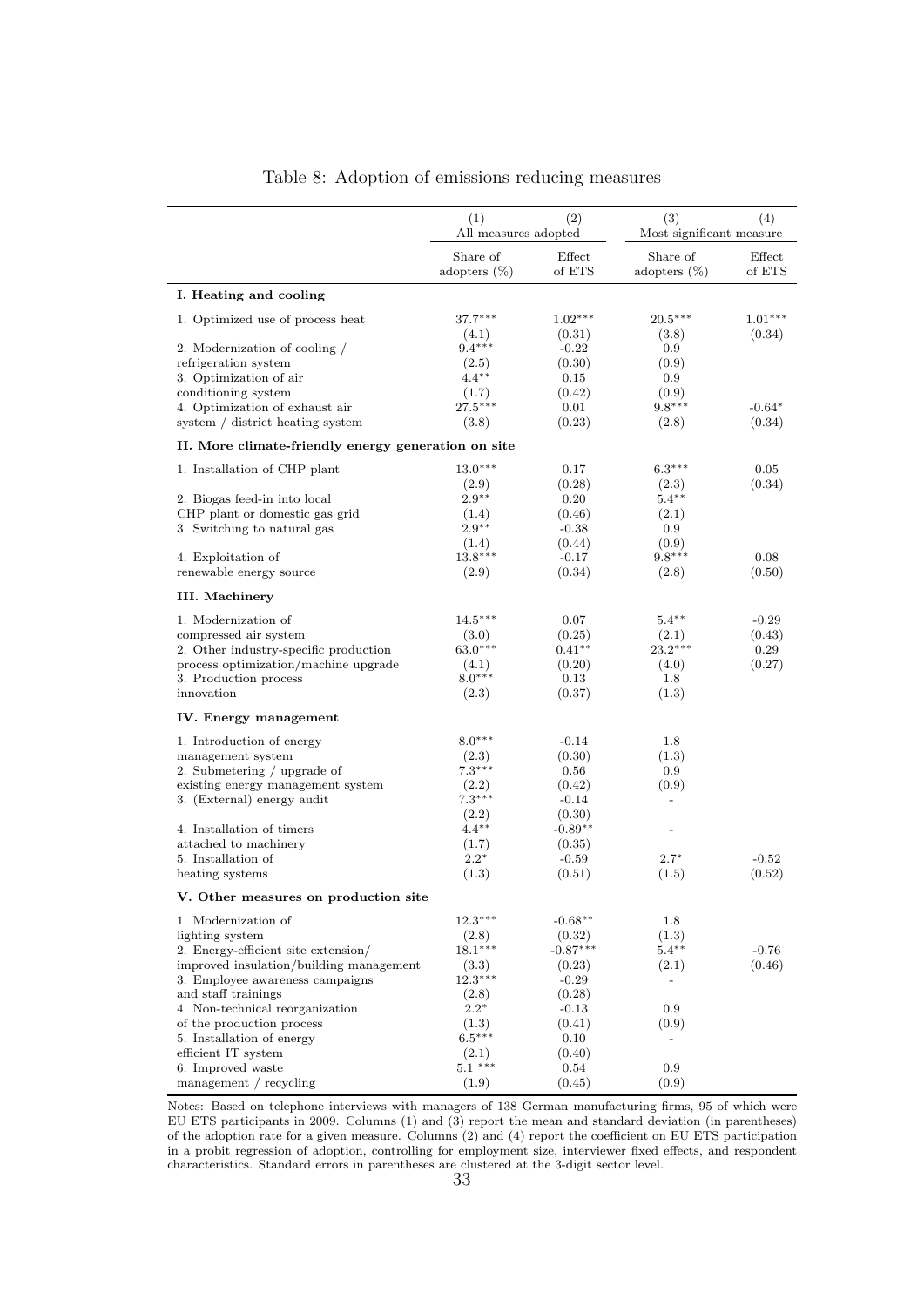sure that achieved the largest reduction in carbon emissions.<sup>[29](#page-33-1)</sup> This confirms once again the importance of optimizing industry-specific processes and use of process heat for reducing carbon emissions. In fact, the latter is the only measure for which we obtain a positive association with ETS participation that is significant at the 5 percent level (reported in column 4).

Needless to say, these correlations do not necessarily represent causal relationships. Together with the causal impact estimates from the previous subsection, however, they provide a consistent answer to the question posed in the title of this section. To abate  $CO<sub>2</sub>$  emissions, treated firms reduced heat rather than electricity consumption through the optimized use of process heat, particularly improved recovery of waste heat.

## <span id="page-33-0"></span>7 Conclusion

In this paper we have presented new econometric evidence on the causal impact for the EU ETS on  $CO<sub>2</sub>$  emissions and on economic performance in the manufacturing sector. Drawing on high-quality microdata for German manufacturing firms, our analysis yields two principal findings.

First, we establish that the EU ETS caused treated firms to reduce their  $CO<sub>2</sub>$  emissions by one-fifth relative to non-treated firms, and we go to considerable lengths to explain how firms managed to abate their carbon emissions. While it is not difficult to think of reasons why the abatement occurred entirely in the second trading phase, we leave it as a task for future research to disentangle competing explanations.<sup>[30](#page-33-2)</sup>

Our second main result is the failure to reject the hypothesis that the EU ETS had no negative effect on gross output, employment or exports over the sample period. This contrasts with claims by industry associations that a regional carbon trading scheme leads to drastic job losses. It also

<span id="page-33-1"></span><sup>29</sup>Managers were asked: "Which one of these measures achieved the largest carbon saving?", referring to the measures named in response to the previous question.

<span id="page-33-2"></span><sup>30</sup>For example, the marginal incentive to curb emissions was very low during the second half of phase I because the overall cap was revealed to be not binding, and because banking of permits for use in later trading phases was prohibited. The marked knock-on effect of abatement in phase II is consistent with this explanation, inasmuch as overall emissions target in phase II was tighter and unlimited banking of permits for future use provided stronger intertemporal abatement incentives.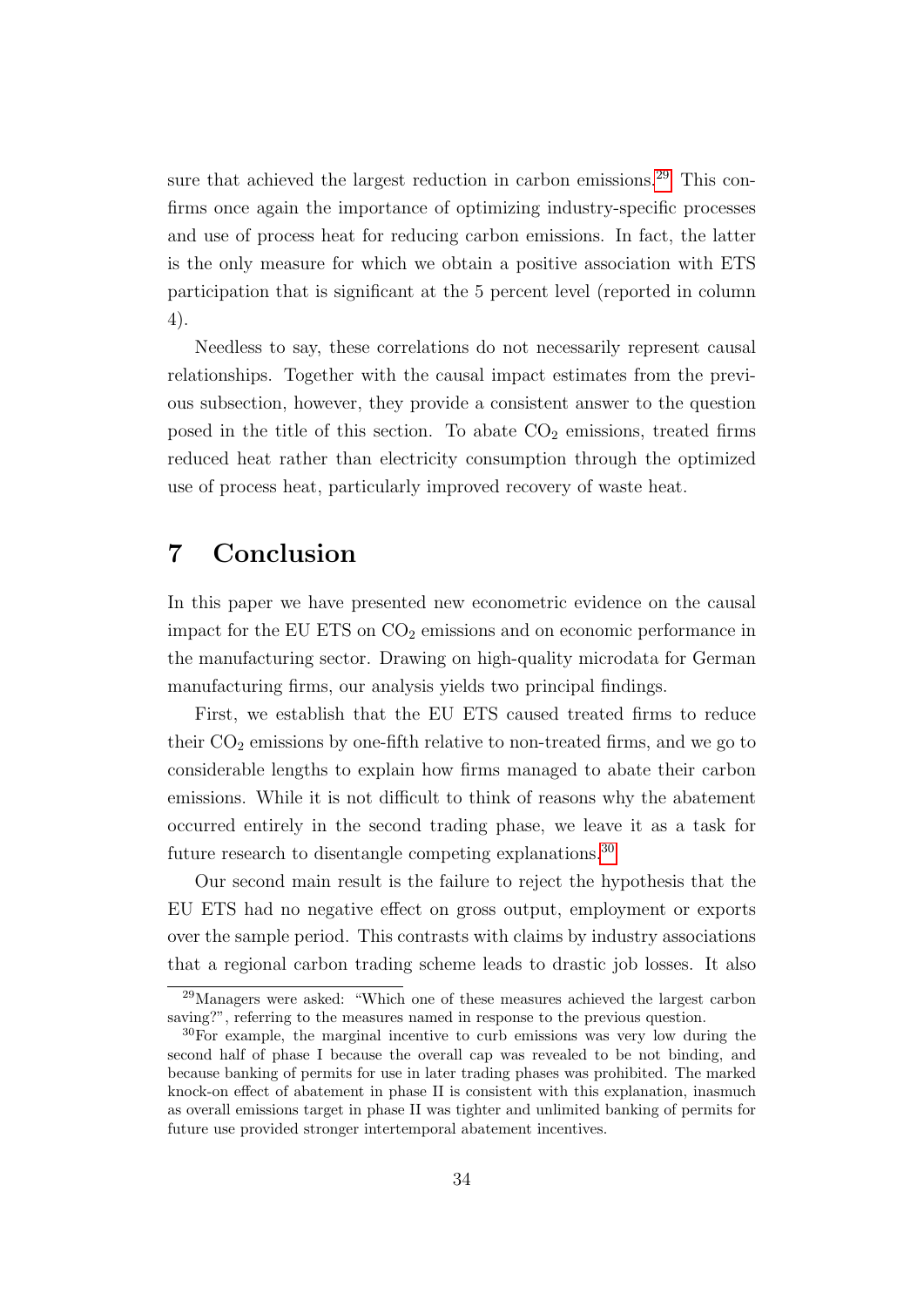casts doubt on the legitimacy of the generous compensation that European manufacturing industries receive from the EU Commission for presumably adverse competitiveness effects of the EU ETS (Martin et al.,  $2013a, b$  $2013a, b$ ). As most of German exports go to other EU countries where industry is also subject to the EU ETS, an analysis of exports to non-EU countries should provide more direct evidence on the issue of international competitiveness. Because the AFiD dataset does not provide the precise destination of exports, this is left as a topic for future research.

Our study has focused on Germany, the largest economy in the EU ETS, its largest emitter, and a leading exporter of manufactured goods in the world. All of these aspects make Germany a natural starting place for a comprehensive policy evaluation of the causal impact of the EU ETS, but future research will not stop here. Collecting and analyzing suitable microdata across a large set of member states is necessary to obtain a complete picture of the effects of this landmark policy.

## References

- <span id="page-34-3"></span>Abrell, Jan, Anta Ndoye, and Georg Zachmann. 2011. "Assessing the Impact of the EU ETS Using Firm Level Data." Bruegel Working Paper 2011-08.
- <span id="page-34-0"></span>Anderson, B., and C. Di Maria. 2011. "Abatement and Allocation in the Pilot Phase of the EU ETS." Environmental and Resource Economics, 1–21.
- <span id="page-34-2"></span>Anger, Niels, and Ulrich Oberndorfer. 2008. "Firm Performance and Employment in the EU Emissions Trading Scheme: An Empirical Assessment for Germany." Energy Policy, 36(1): 12–22.
- <span id="page-34-4"></span>Bloom, N., and J. van Reenen. 2007. "Measuring and Explaining Management Practices across Firms and Countries." Quarterly Journal of Economics, CXXII(4): 1351–1406.
- <span id="page-34-5"></span>Bloom, Nicholas, and John van Reenen. 2010. "New Approaches to Surveying Organizations." American Economic Review, 100(2): 105–09.
- <span id="page-34-1"></span>Bureau van Dijk. 1999-2008. "ORBIS data base." http://www.bvdinfo.com. (accessed July, 2009).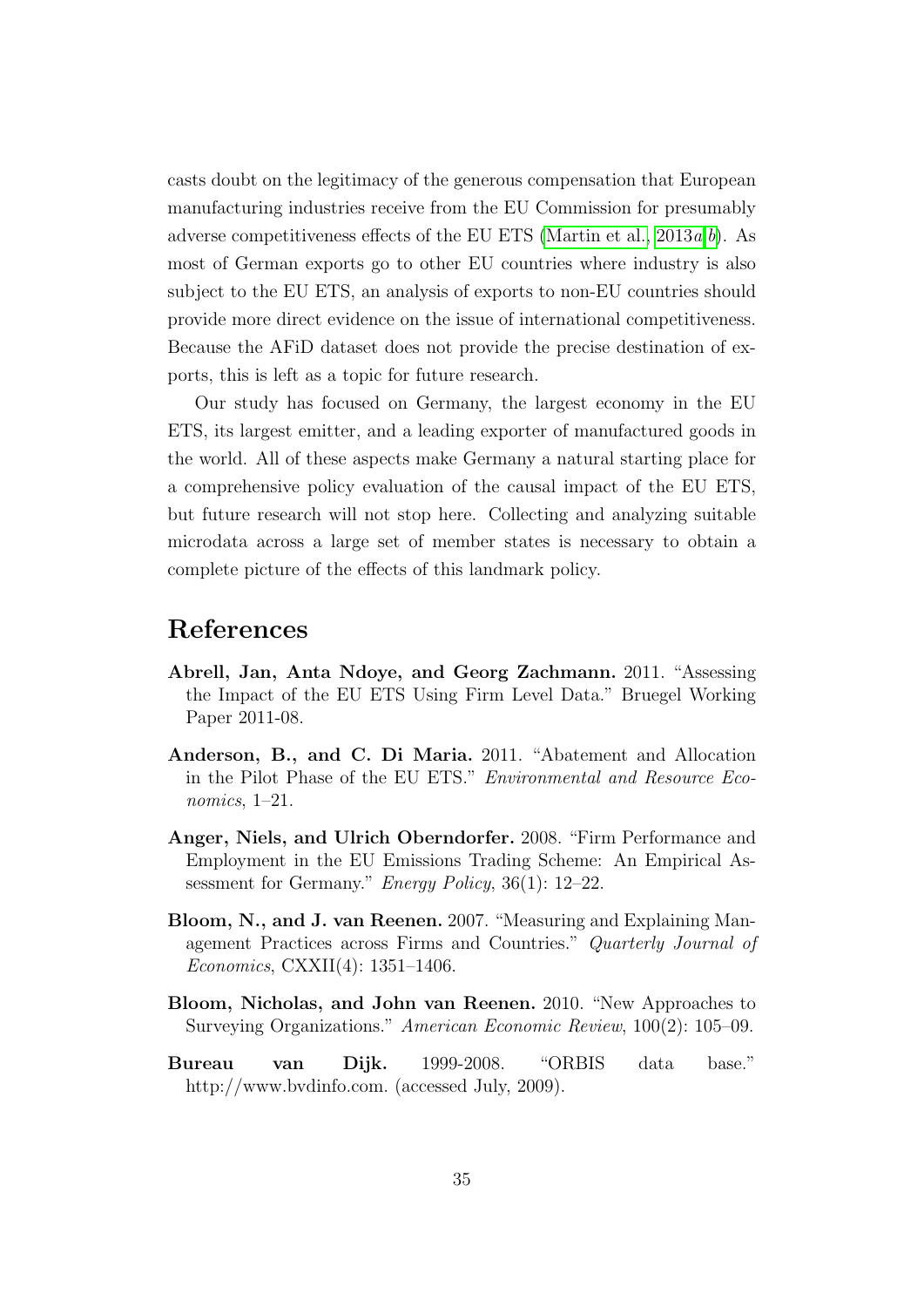- <span id="page-35-7"></span>Bushnell, James B., Howard Chong, and Erin T. Mansur. 2013. "Profiting from Regulation: Evidence from the European Carbon Market." American Economic Journal: Economic Policy, 5(4): 78–106.
- <span id="page-35-9"></span>Busso, Matias, John DiNardo, and Justin McCrary. 2013. "New Evidence on the Finite Sample Properties of Propensity Score Reweighting and Matching Estimators." Review of Economics and Statistics, forthcoming.
- <span id="page-35-8"></span>Calel, Raphael, and Antoine Dechezleprêtre. 2012. "Environmental Policy and Directed Technological Change: Evidence from the European Carbon Market." London School of Economics CEP Discussion Paper 1141.
- <span id="page-35-6"></span>Chan, Hei S., Shanjun Li, and Fan Zhang. 2013. "Firm Competitiveness and the European Union Emissions Trading Scheme." Energy Policy, 63: 1056–1064.
- <span id="page-35-5"></span>Commins, Nicola, Seán Lyons, Marc Schiffbauer, and Richard S.J. Tol. 2011. "Climate Policy and Corporate Behavior." The Energy Journal, 32(4): 51–68.
- <span id="page-35-1"></span>Demailly, Damien, and Philippe Quirion. 2006. "CO2 Abatement, Competitiveness and Leakage in the European Cement Industry under the EU ETS: Grandfathering versus Output-based Allocation." Climate Policy, 6(1): 93–113.
- <span id="page-35-0"></span>Demailly, Damien, and Philippe Quirion. 2008. "European Emission Trading Scheme and Competitiveness: A Case Study on the Iron and Steel Industry." Energy Economics, 30(4): 2009–2027.
- <span id="page-35-4"></span>Ellerman, A. D., and S. M. Feilhauer. 2008. "A Top-down and Bottom-up Look at Emissions Abatement in Germany in Response to the EU ETS." Working Paper, MIT Center for Energy and Environmental Policy Research, n2008.017, http://hdl.handle.net/1721.1/45661.
- <span id="page-35-2"></span>Ellerman, A. Denny, and Barbara K. Buchner. 2007. "The European Union Emissions Trading Scheme: Origins, Allocation, and Early Results." Review of Environmental Economics and Policy, 1(1): 66–87.
- <span id="page-35-3"></span>Ellerman, A. Denny, and Barbara K. Buchner. 2008. "Over-Allocation or Abatement? A Preliminary Analysis of the EU ETS Based on the 2005/06 Emissions Data." Environmental and Resource Economics, 41(2): 267–287.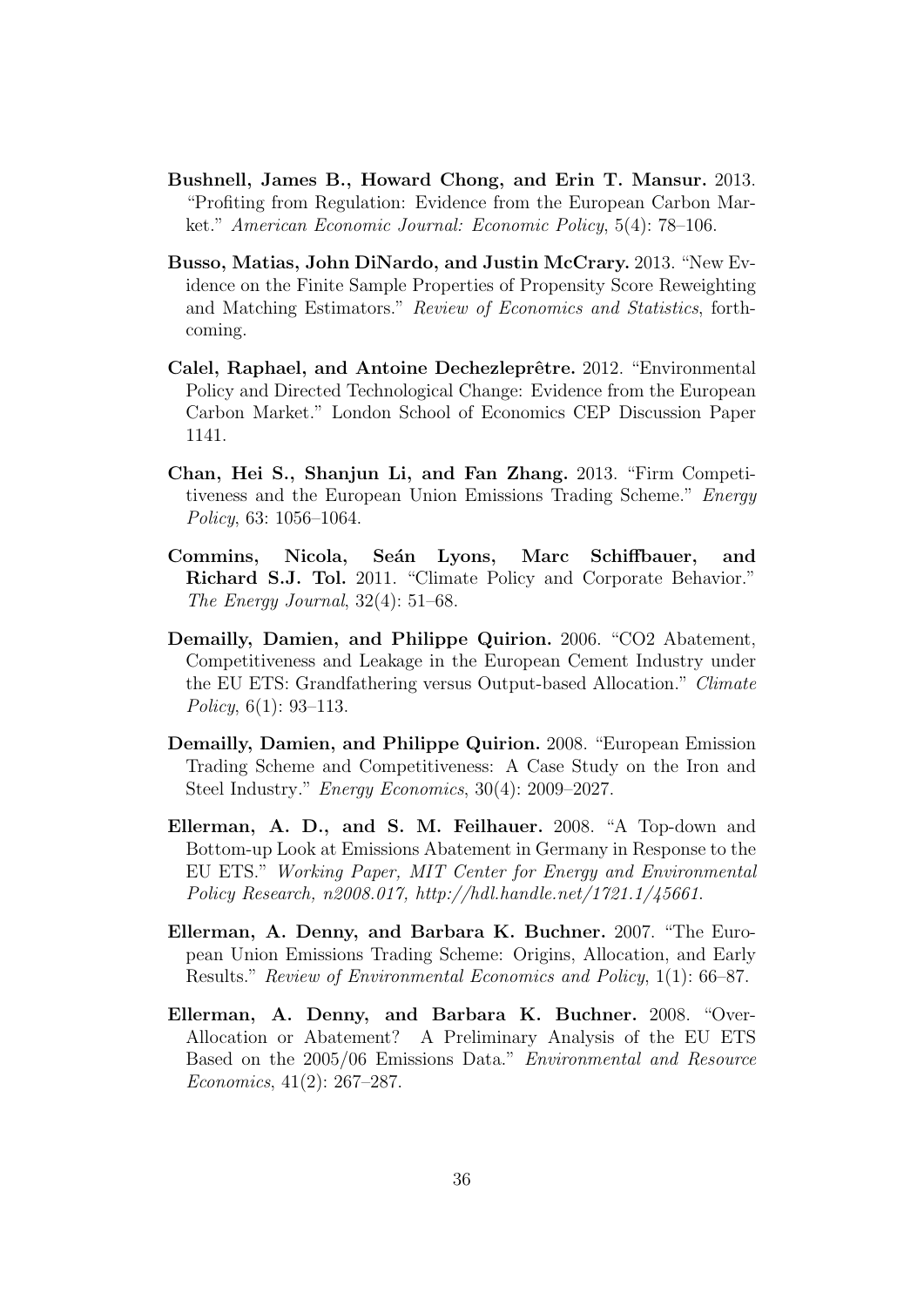- <span id="page-36-3"></span>Ellerman, A. Denny, Claudio Marcantonini, and Aleksandar Zaklan. 2014. "The EU ETS: Eight Years and Counting." Robert Schuman Centre for Advanced Studies Research Paper 2014/04.
- <span id="page-36-4"></span>Ellerman, A. Denny, Frank J. Convery, and Christian de Perthuis. 2010. Pricing Carbon: The European Union Emissions Trading Scheme. . 1 ed., Cambridge University Press.
- <span id="page-36-0"></span>Ellerman, A. Denny, Paul L. Joskow, Richard Schmalensee, Juan-Pablo Montero, and Elizabeth M. Bailey. 2000. Markets for Clean Air: The U.S. Acid Rain Program. Cambridge University Press.
- EU Commission. 2005-2010. "European Union Transaction Log (EUTL)." http://ec.europa.eu/environment/ets. (accessed June, 2011).
- <span id="page-36-8"></span>European Commission. 2009. "Directive 2009/29/EC of the European Union and of the council of 23 April 2009 amending directive 2003/87/EC so as to improve and extend the greenhouse gas emission allowance trading scheme of the community."
- <span id="page-36-5"></span>Fabra, Natalia, and Mar Reguant. 2014. "Pass-through of Emissions Costs in Electricity Markets." American Economic Review, forthcoming.
- Federal Statistical Office. 2012. "Index der Erzeugerpreise gewerblicher Produkte. Fachserie 17 Reihe 2." https://wwwgenesis.destatis.de/genesis/online. (accessed July 2011).
- <span id="page-36-2"></span>Fowlie, Meredith, and Jeffrey M. Perloff. 2013. "Distributing Pollution Rights in Cap-and-Trade Programs: Are Outcomes Independent of Allocation?" Review of Economics and Statistics, 95(5): 1640–1652.
- <span id="page-36-1"></span>Fowlie, Meredith, Stephen P. Holland, and Erin Mansur. 2012. "What Do Emissions Markets Deliver and to Whom? Evidence from Southern California's NOx Trading Program." American Economic Review, 102(2): 965–993.
- <span id="page-36-6"></span>Heckman, James J., Hidehiko Ichimura, and Petra E. Todd. 1997. "Matching as an Econometric Evaluation Estimator: Evidence from Evaluating a Job Training Programme." The Review of Economic Studies,  $64(4)$ : 605–654.
- <span id="page-36-7"></span>Heckman, James J., Hidehiko Ichimura, and Petra Todd. 1998. "Matching as an Econometric Evaluation Estimator." The Review of Economic Studies, 65(2): 261–294.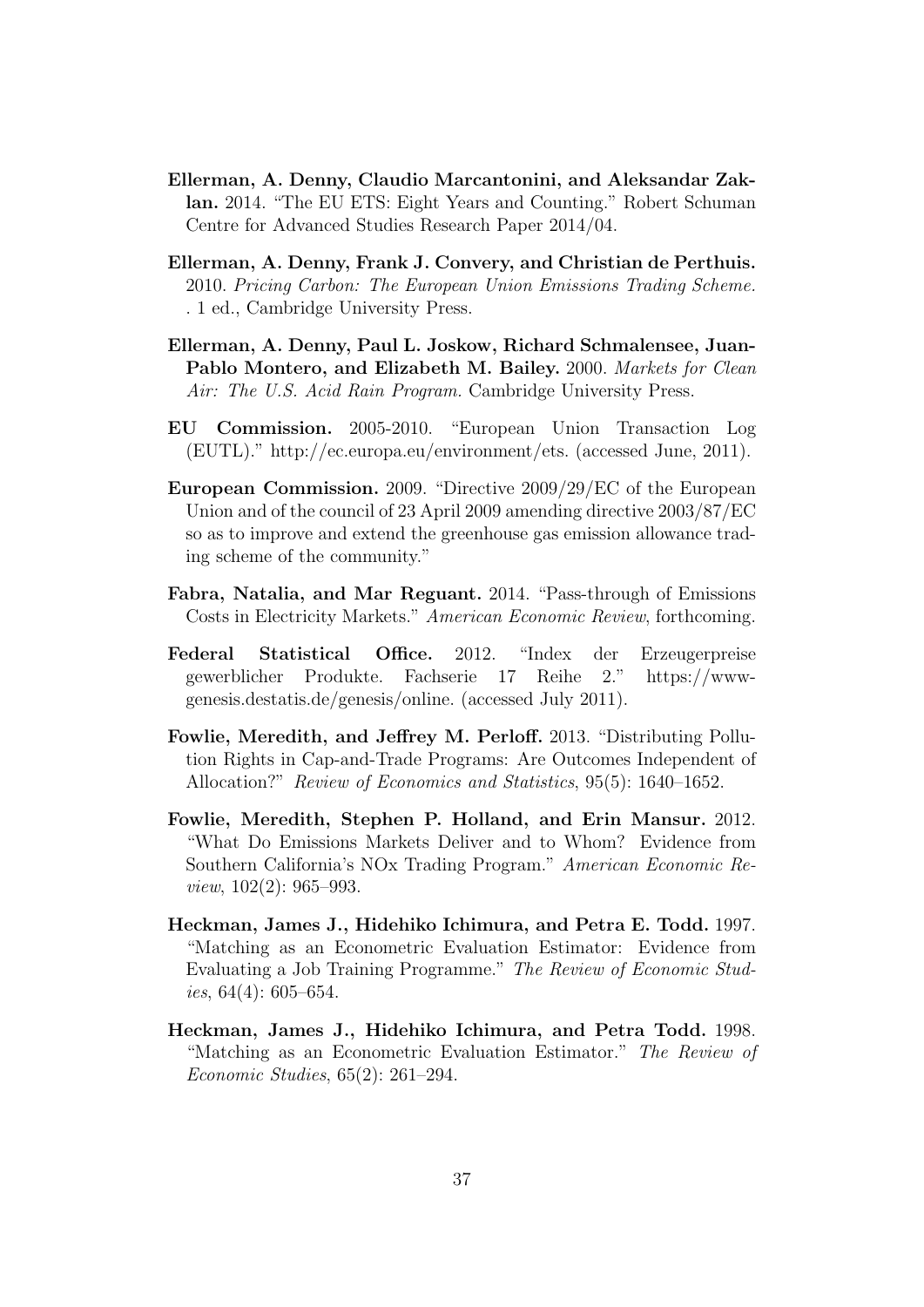- <span id="page-37-6"></span>Hirano, Keisuke, and Guido W. Imbens. 2001. "Estimation of Causal Effects using Propensity Score Weighting: An Application to Data on Right Heart Catheterization." Health Services and Outcomes Research Methodology, 2(3-4): 259–278.
- <span id="page-37-7"></span>Imbens, Guido W. 2004. "Nonparametric Estimation of Average Treatment Effects Under Exogeneity: A Review." The Review of Economics and Statistics, 86(1): 4–29.
- <span id="page-37-3"></span>Kenber, Mark, Oliver Haugen, and Madeleine Cobb. 2009. "The Effects of EU Climate Legislation on Business Competitiveness: A Survey and Analysis." Climate  $\mathcal C$  Energy Paper Series, The German Marshall Fund of the United States.
- <span id="page-37-5"></span>Linn, Joshua. 2010. "The effect of cap-and-trade programs on firms' profits: Evidence from the Nitrogen Oxides Budget Trading Program." Journal of Environmental Economics and Management, 59(1): 1–14.
- <span id="page-37-8"></span>Lunceford, Jared K, and Marie Davidian. 2004. "Stratification and Weighting Via the Propensity Score in Estimation of Causal Treatment Effects: A Comparative Study." Statistics in Medicine, 23: 2937–2960.
- <span id="page-37-0"></span>Martin, Ralf, Mirabelle Muûls, and Ulrich J. Wagner. 2013. "The Impact of the EU ETS on Regulated Firms: What is the Evidence After Eight Years?" http://ssrn.com/abstract=2344376.
- <span id="page-37-4"></span>Martin, Ralf, Mirabelle Muûls, Laure B. de Preux, and Ulrich J. Wagner. 2013a. "Industry Compensation Under Relocation Risk: A Firm-Level Analysis of the EU Emissions Trading Scheme." American Economic Review, forthcoming.
- <span id="page-37-10"></span>Martin, Ralf, Mirabelle Muûls, Laure B. de Preux, and Ulrich J. Wagner. 2013b. "On the Empirical Content of Carbon Leakage Criteria in the EU Emissions Trading Scheme." http://ssrn.com/abstract=2362820.
- <span id="page-37-1"></span>McKinsey, and Ecofys. 2006a. "EU ETS REVIEW Report on International Competitiveness." European Commission Directorate General for Environment, Brussels.
- <span id="page-37-2"></span>McKinsey, and Ecofys. 2006b. "Review of Emissions Trading Scheme: Survey highlights." European Commission Directorate General for Environment, Brussels.
- <span id="page-37-9"></span>Petrick, Sebastian, Katrin Rehdanz, and Ulrich J. Wagner. 2011. "Energy Use Patterns in German Industry: Evidence from Plant-level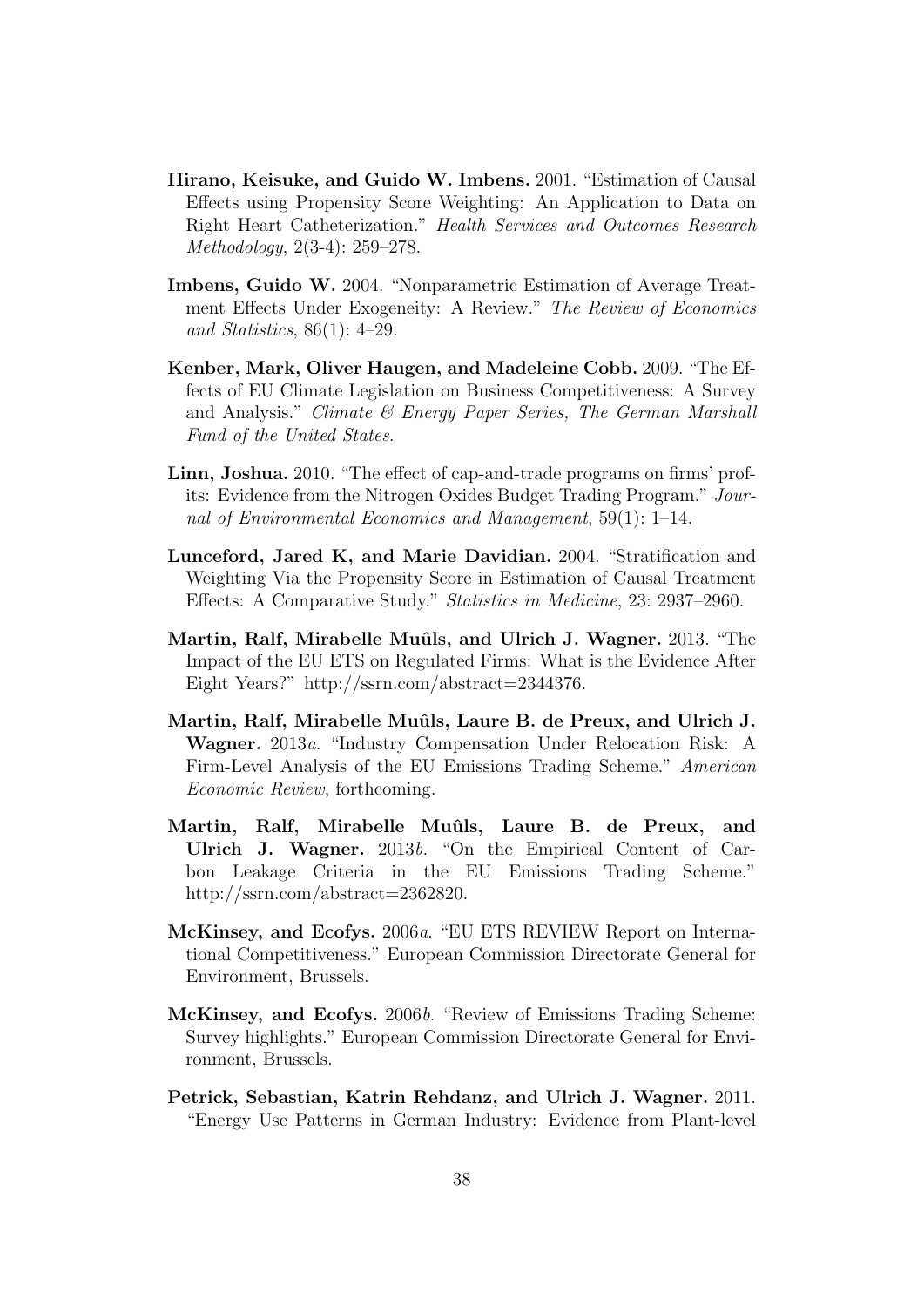Data." Journal of Economics and Statistics (Jahrbuecher fuer Nationaloekonomie und Statistik), 231(3): 379–414.

- <span id="page-38-5"></span>Point Carbon. 2005-2014. "ICE Last Traded Prices." http://www.pointcarbon.com/news/marketdata/euets/forward/eua/. (accessed February, 2014).
- Research Data Centres of the Federal Statistical Office and the Statistical Offices of the Länder. 1995-2010. "AFiD-Panel Industriebetriebe." Research data file. (accessed November, 2012).
- <span id="page-38-4"></span>Rosenbaum, Paul R., and Donald B. Rubin. 1983. "The Central Role of the Propensity Score in Observational Studies for Causal Effects." Biometrika, 70(1): 41–55.
- <span id="page-38-2"></span>Sijm, J., K. Neuhoff, and Y. Chen. 2006. "CO<sub>2</sub> cost pass-through and windfall profits in the power sector." *Climate Policy*,  $6(1)$ : 49–72.
- <span id="page-38-0"></span>Veith, Stefan, Jörg R. Werner, and Jochen Zimmermann. 2009. "Capital market response to emission rights returns: Evidence from the European power sector." Energy Economics, 31(4): 605–613.
- <span id="page-38-1"></span>Wagner, Ulrich J., Mirabelle Muûls, Ralf Martin, and Jonathan Colmer. 2013. "The Causal Effect of the European Union Emissions Trading Scheme: Evidence from French Manufacturing Installations." Unpublished.
- <span id="page-38-3"></span>Zachmann, G., and C. Von Hirschhausen. 2008. "First evidence of asymmetric cost pass-through of EU emissions allowances: Examining wholesale electricity prices in Germany." Economics Letters, 99(3): 465– 469.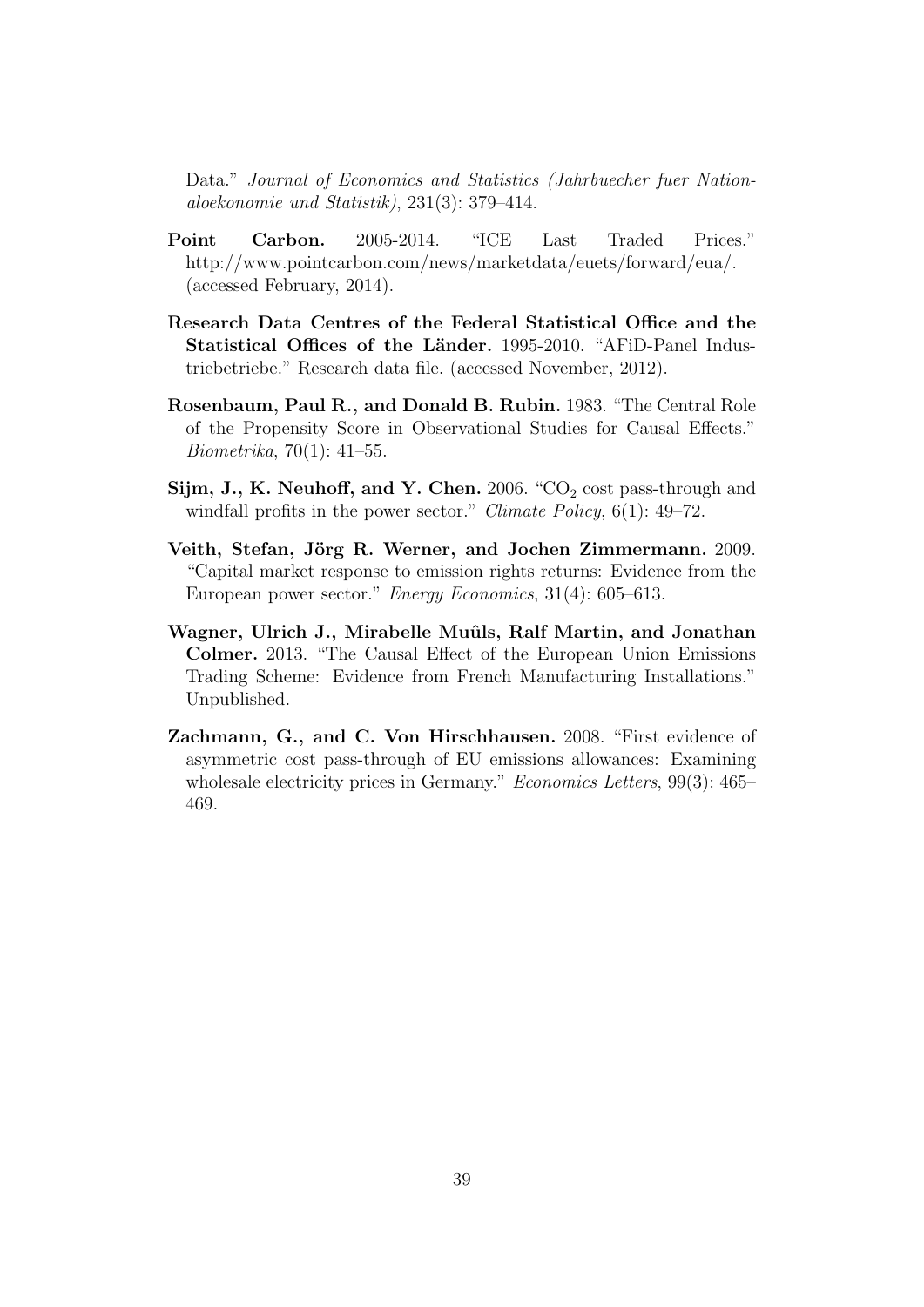## Appendix (For Online Publication)

## A Policy Background

### <span id="page-39-0"></span>A.1 Activities and thresholds for ETS eligibility

[European Commission](#page-36-8) [\(2009\)](#page-36-8) covers the following activities (cf. Annex I):<sup>[1](#page-39-1)</sup>

- Energy activities
	- Combustion installations with a rated thermal input exceeding 20 MW (except hazardous or municipal waste installations)
	- Mineral oil refineries
	- Coke ovens
- Production and processing of ferrous metals
	- Metal ore (including sulfide ore) roasting or sintering installations
	- Installations for the production of pig iron or steel (primary or secondary fusion) including continuous casting, with a capacity exceeding 2.5 tons per hour
- Mineral industry
	- Installations for the production of cement clinker in rotary kilns with a production capacity exceeding 500 tons per day or lime in rotary kilns with a production capacity exceeding 50 tons per day or in other furnaces with a production capacity exceeding 50 tons per day
	- Installations for the manufacture of glass including glass fiber with a melting capacity exceeding 20 tons per day
	- Installations for the manufacture of ceramic products by firing, in particular roofing tiles, bricks, refractory bricks, tiles, stoneware or porcelain, with a production capacity exceeding 75 tons per day, and/or with a kiln capacity exceeding  $4 \text{ m}^3$  and with a setting density per kiln exceeding 300 kg/ $\rm m^3$
- <span id="page-39-1"></span>• Other activities

<sup>&</sup>lt;sup>1</sup>Note that the directive covers more activities, we list those relevant for our period of observation.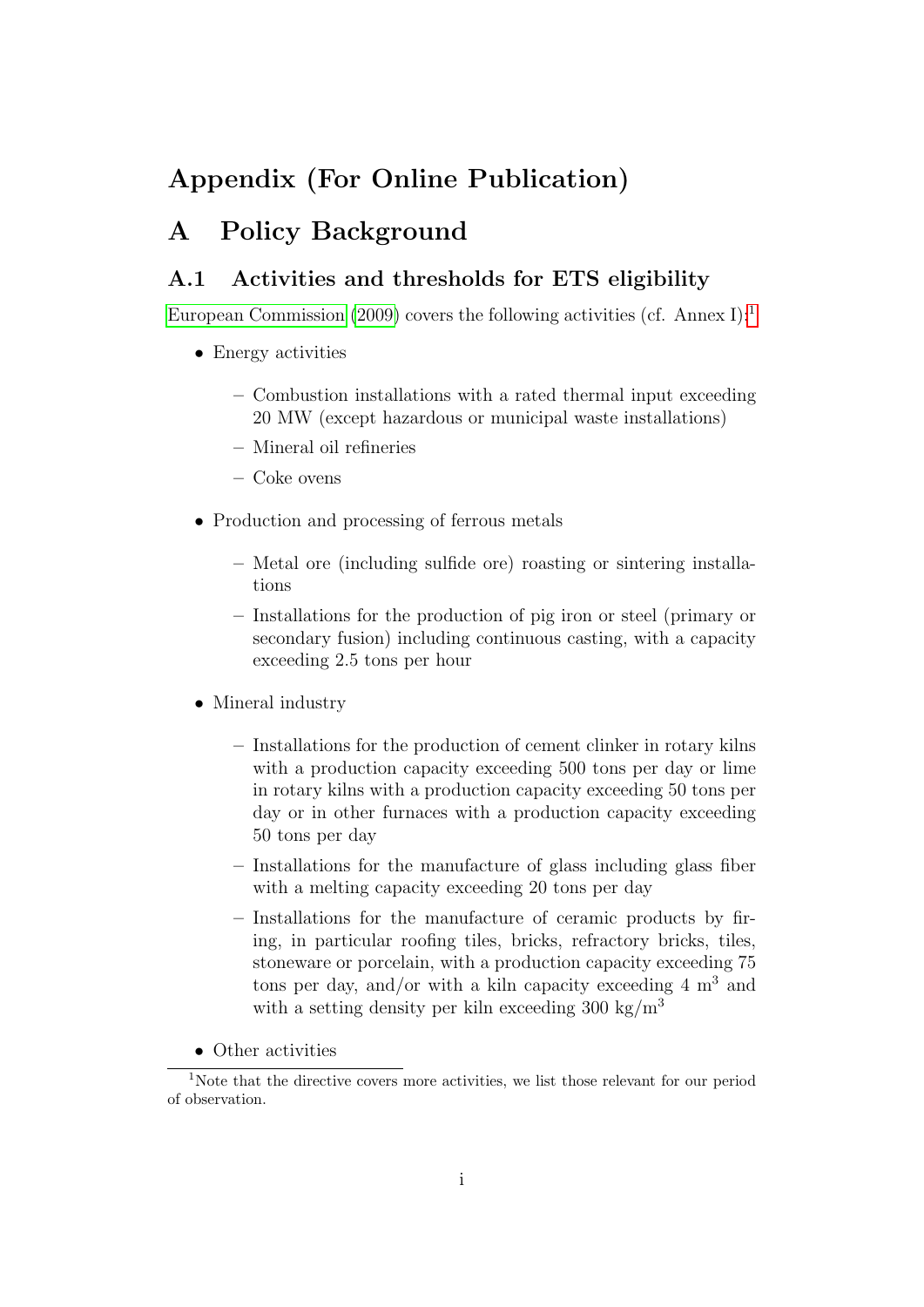- Industrial plants for the production of (a) pulp from timber or other fibrous materials
- Industrial plants for the production of (b) paper and board with a production capacity exceeding 20 tons per day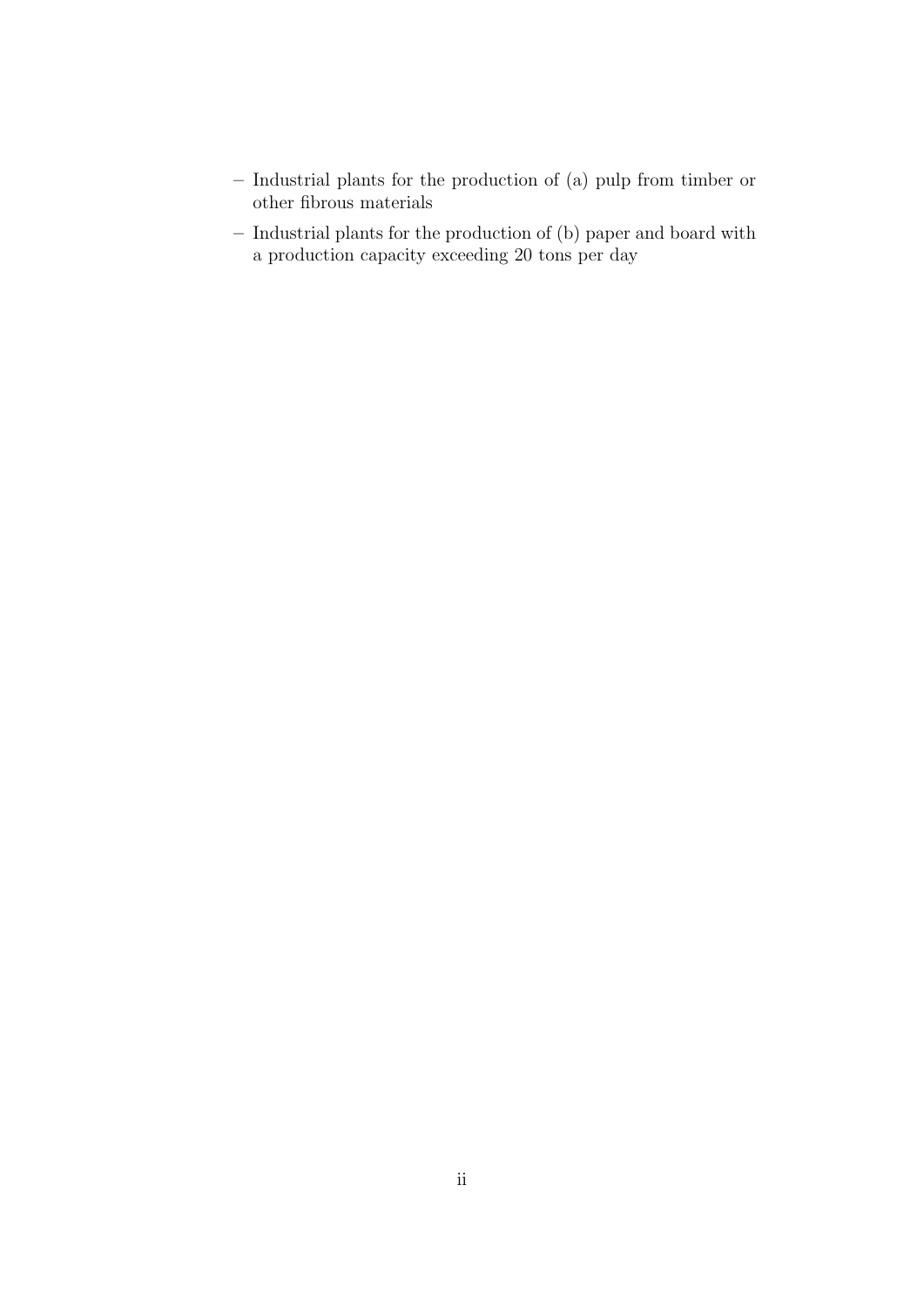## <span id="page-41-0"></span>B Background on manager interviews

Interviews were carried out by graduate and postgraduate students after they had been trained. The interviewers were paid according to the number of interviews conducted, encouraging them to conduct more interviews and discouraging any firm background research, thus preserving the doubleblind nature of the survey. Interviewers made "cold calls" to production facilities (not head offices), gave their name and affiliation and then asked to be put through to the production or environmental manager. In the case of EU ETS firms, interviewers requested to speak to the person responsible for the EU ETS. At this stage, the terms "survey" and "research" were avoided as both are associated with commercial market research and some switchboard operators have instructions to reject such calls. Instead, the interviewers told them that they were doing "a piece of work" on climate change policies and their impact on competitiveness in the business sector and that they would like to have a conversation with the manager best informed.

Once the manager was on the phone, the interviewer asked whether s/he would be willing to have a conversation of approximately 40-45 minutes about these issues. Depending on the manager's willingness and availability to do so, an interview was scheduled. If the manager refused, s/he was asked to provide the interviewer with another knowledgeable contact at the firm who might be willing to comment. Managers who agreed to give an interview were sent an email with a letter in PDF format to confirm the date and time of the interview and to provide background information and assure them of confidentiality. A similar letter was sent to managers who requested additional information before scheduling an interview.

All interviewers worked on computers with an internet connection and used VOIP software to conduct the interviews. They accessed a central interview database via a custom-built, secure web interface which included a scheduling tool and the interview application which displayed the questions along with the scoring grid. The interview screen contained hyperlinks to a manual with background information on each question. Interviewers scored answers during the interview. For all interviews, the scheduling history as well as the exact time and date, duration, identity of interviewer, etc. were recorded. All interviews were conducted in the language of the interviewee's residence.

The interview format follows the design pioneered by [Bloom and van](#page-34-4) [Reenen](#page-34-4) [\(2007\)](#page-34-4). This approach seeks to minimize cognitive bias by asking open-ended questions and by delegating the task of scoring the answers to the interviewer. In addition, a large sample size and interviewer rotation is exploited to control for possible bias on the part of the interviewers by including interviewer fixed effects in regression analyses. For further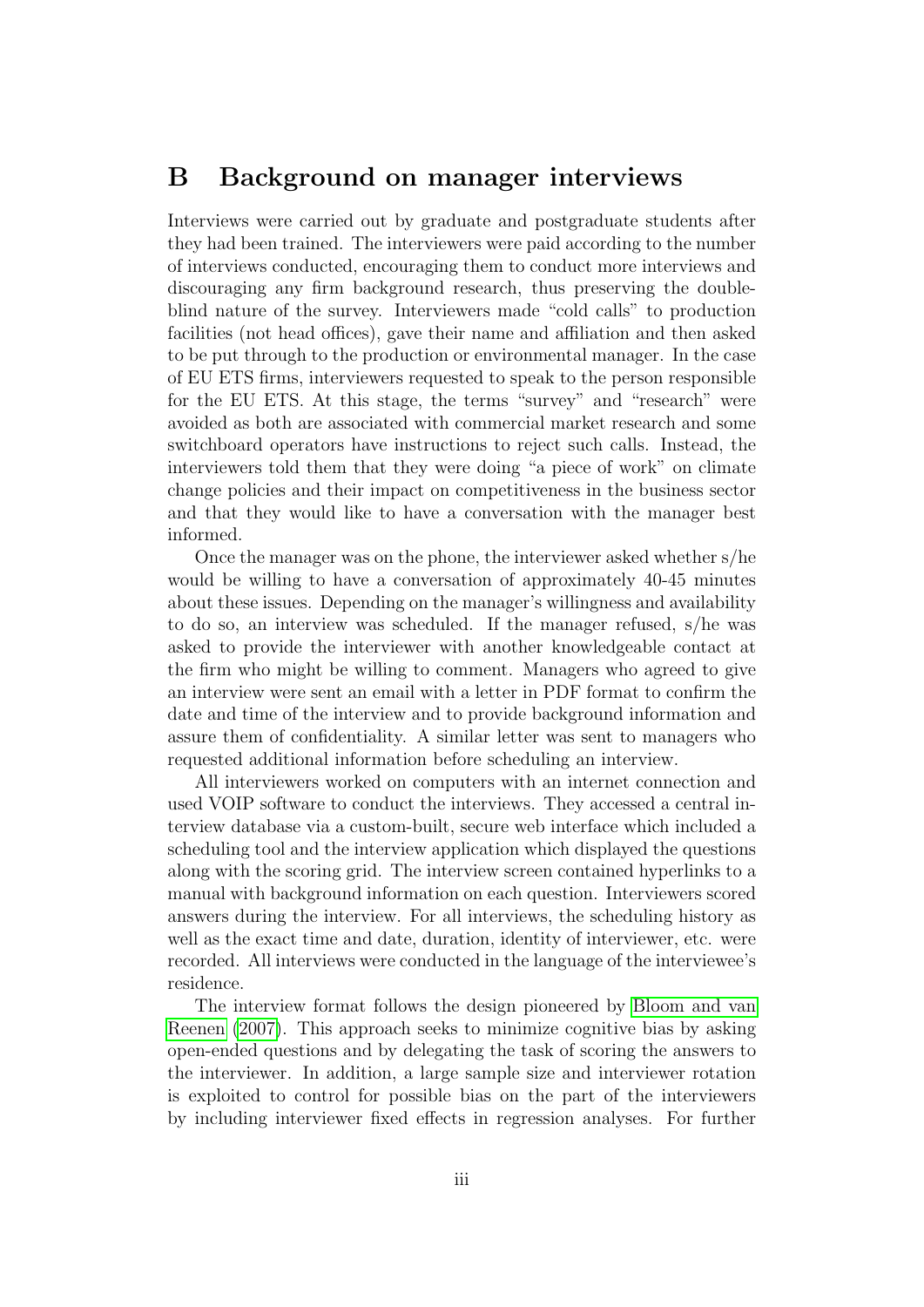<span id="page-42-0"></span>

| Variable                    |      | Germany All countries |
|-----------------------------|------|-----------------------|
| Number of firms interviewed | 138  | 761                   |
| - of which in EU ETS        | 95   | 429                   |
| - of which not in EU ETS    | 43   | 332                   |
| Number of firms contacted   | 337  | 1451                  |
| Number of firms refused     | 199  | 691                   |
| Response rate               | 41\% | $52\%$                |

Table B.1: Interview response rates by country

Table B.2: Firm characteristics by ETS participation status

<span id="page-42-2"></span>

|                              |          | <b>ETS</b> Firms |      | non ETS Firms |           |      |  |  |
|------------------------------|----------|------------------|------|---------------|-----------|------|--|--|
|                              | Mean     | Std. Dev.        | Obs. | Mean          | Std. Dev. | Obs. |  |  |
| Firm                         |          |                  |      |               |           |      |  |  |
| Age (years)                  | 47       | 48               | 89   | 49            | 80        | 42   |  |  |
| Turnover (EUR million)       | 1,028.15 | 2,319.12         | 74   | 505.81        | 2,226.71  | 32   |  |  |
| Number of employees          | 1,749    | 4.404            | 85   | 609           | 1.477     | 38   |  |  |
| EBIT (EUR million)           | 35.96    | 139.97           | 65   | 1.82          | 17.06     | 18   |  |  |
| Number of shareholders       | 3        | 6                | 95   | 2             | 1         | 43   |  |  |
| Number of subsidiaries       | 11       | 62               | 95   | 2             | 5         | 43   |  |  |
| Firm's Global Ultimate Owner |          |                  |      |               |           |      |  |  |
| Turnover (USD million)       | 13,844   | 17,470           | 25   | 11,996        | 20,955    | 9    |  |  |
| Number of employees          | 24,083   | 32,157           | 25   | 49,104        | 73,834    | 8    |  |  |

Notes: Based on 2007 data. None of the respective means for ETS and non ETS firms are significantly different at the 10% level or better. Source: ORBIS database (Bureau van Dijk), own elaboration.

details, see [Bloom and van Reenen](#page-34-5) [\(2010\)](#page-34-5).

Table [B.1](#page-42-0) provides an overview of the number of interviews and the response rates broken down by country and by EU ETS participation status.[2](#page-42-1) The last line reports the response rate as the fraction of firms that were contacted and with whom an interview took place. Table [B.2](#page-42-2) reports the further descriptive statistics of the firms surveyed in Germany, taken from the ORBIS data base.

# C Additional Tables and Figures

<span id="page-42-1"></span><sup>2</sup>All analysts would first conduct interviews in the UK and only then go on to conduct interviews in another country allowing a common reference, hence the larger number of interviews for this country. This allows us to control for interviewer bias as discussed below and also for UK responses to be used as a benchmark.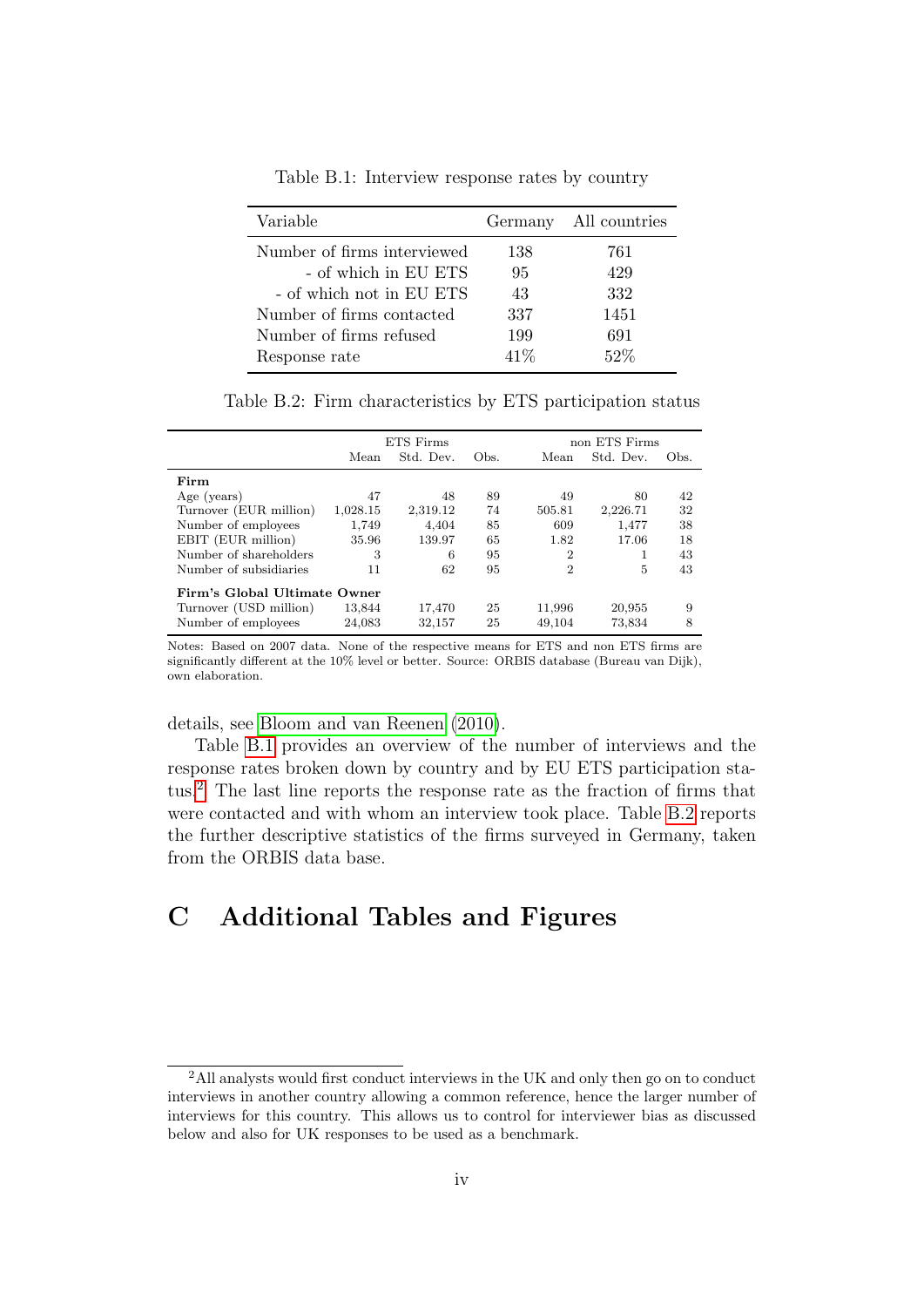<span id="page-43-0"></span>

Figure C.1: Outcome Trends By Treatment Status

Notes: The figure plots the trends in log outcome variables for treated and non-treated plants. Both series are normalized to with respect to their 2004 values. The sample consists of treated and control firms in our NN(1:1) specification which remain in the sample in all years. Source: Research Data Centres of the Federal Statistical Office and the Statistical Offices of the Länder (2012): AFiD-Panel Industriebetriebe, 1998-2010, own calculations.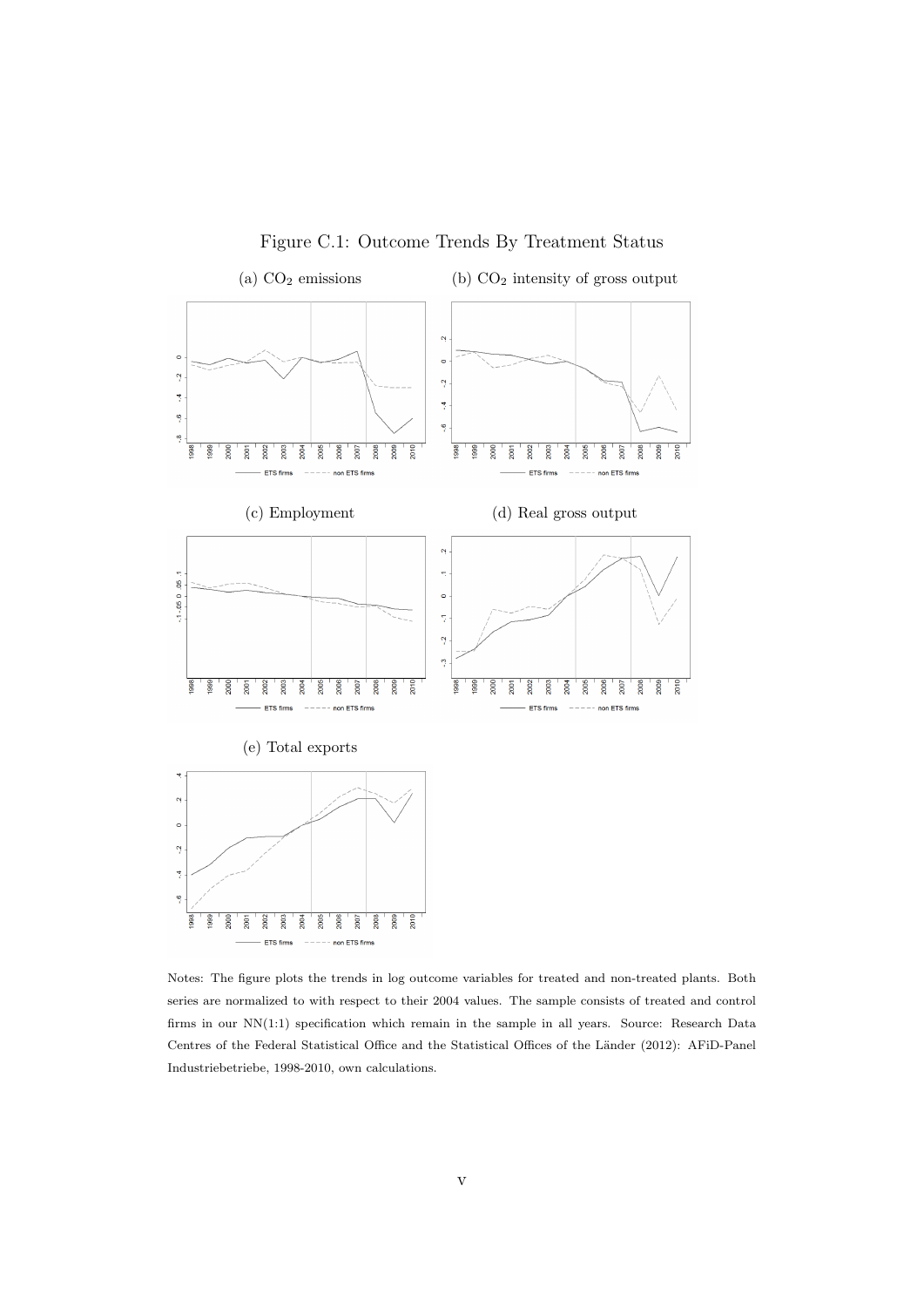<span id="page-44-0"></span>

|                                       | (1)               | (2)         | (3)               | (4)         |
|---------------------------------------|-------------------|-------------|-------------------|-------------|
|                                       | Phase I           |             | Phase II          |             |
|                                       | Process-regulated | Other       | Process-regulated | Other       |
|                                       | sectors           | sectors     | sectors           | sectors     |
| $CO2$ emissions                       | $43***$           | $45***$     | $56***$           | $48***$     |
| Employees                             | (5)               | (6)         | (6)               | (7)         |
|                                       | 699               | 4567***     | $3058***$         | 3922***     |
| Gross output                          | (1731)            | (891)       | (1372)            | (559)       |
|                                       | 7.0               | $-2.0$      | $-6.0**$          | 0.3         |
| Average wage rate                     | (7.0)             | (4.0)       | (3.0)             | (2.0)       |
|                                       | $1045***$         | 1170***     | 903***            | $1110***$   |
| Export share of output                | (221)             | (216)       | (249)             | (230)       |
|                                       | $1.94***$         | $1.03**$    | $2.15***$         | $1.31**$    |
| $({\rm CO}_2 \text{ emissions})^2$    | (0.52)            | (0.48)      | (0.57)            | (0.52)      |
|                                       | $-0.004***$       | $-0.020***$ | $-0.006***$       | $-0.010***$ |
| $(\text{Employee})^2$                 | (0.001)           | (0.003)     | (0.001)           | (0.002)     |
|                                       | $-266***$         | $-72*$      | $-314***$         | $-45***$    |
| $(Gross output)^2$                    | (84)              | (37)        | (84)              | (9)         |
|                                       | $-0.0004$         | 0.0005      | 0.0001            | 0.0001      |
| (Average wage rate $^{2}$ )           | $-0.0003$         | $-0.0006$   | $-0.0001$         | $-0.0001$   |
|                                       | $-9***$           | $-10***$    | $-7$ **           | $-9***$     |
| (Export share of output) <sup>2</sup> | (3)               | (3)         | (3)               | (3)         |
|                                       | $-1.39*$          | $-0.92$     | $-1.61**$         | $-1.01$     |
|                                       | (0.72)            | (0.58)      | (0.8)             | (0.62)      |
| Sector fixed effects                  | yes               | yes         | yes               | yes         |
| Region fixed effects                  | yes               | yes         | yes               | yes         |
| $\overline{N}$                        | 2,893             | 25,269      | 2,499             | 21,817      |

Table C.1: Propensity score estimation by stratum

Note: All covariates in 2003 logs. Parameters for  $CO<sub>2</sub>$  emissions, employees, gross output, and the average wage rate are in 10 million, parameters for the corresponding squared terms are in 10 billion. Standard errors in parenthesis. \*\*\* p<0.01, \*\* p<0.05, \* p<0.1. Source: Research Data Centres of the Federal Statistical Office and the Statistical Offices of the Länder (2012): AFiD-Panel Industriebetriebe, 1998-2010, own calculations.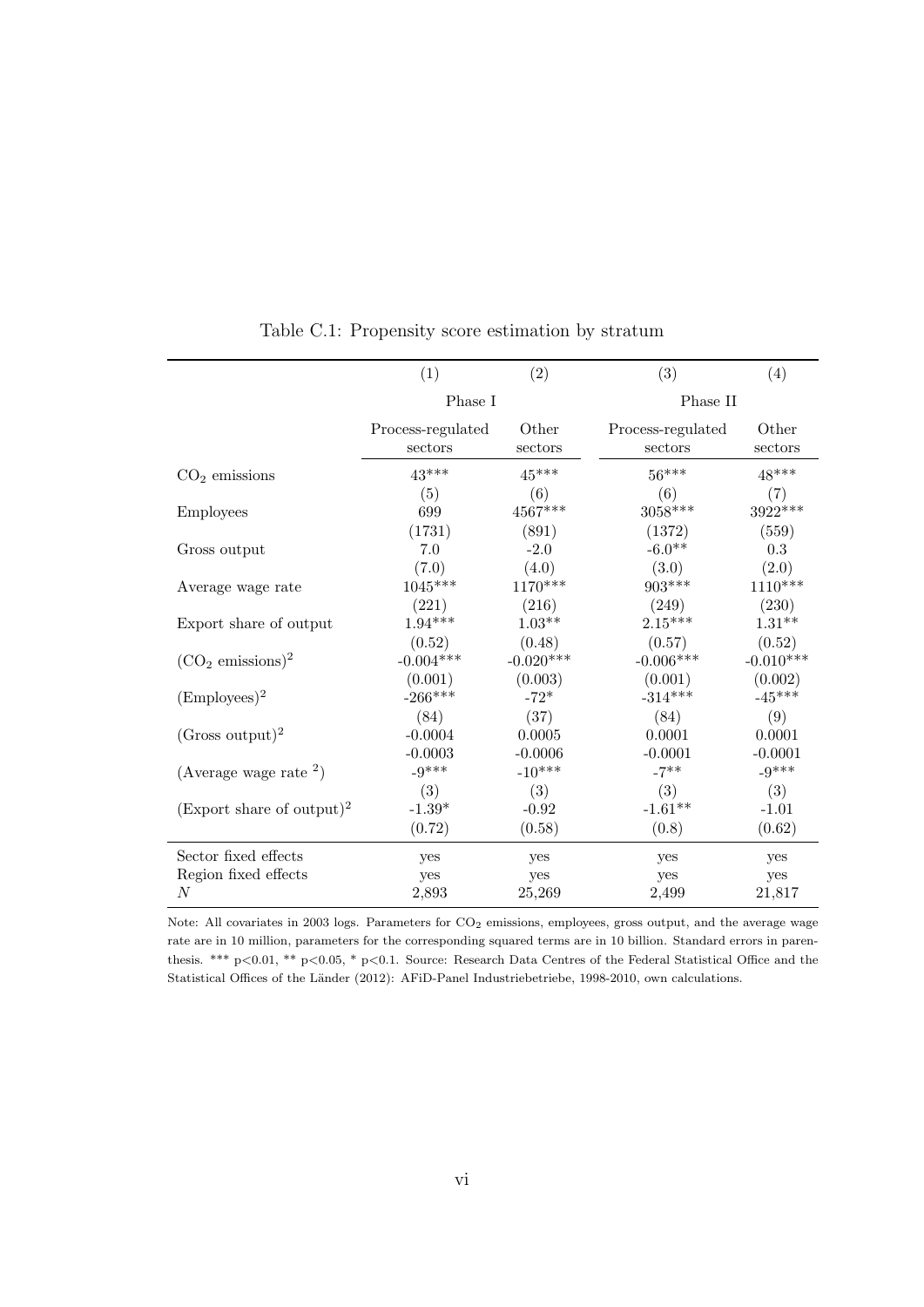<span id="page-45-0"></span>

|                                   | (1)     | (2)                  | (3)       | (4)     | (5)       |
|-----------------------------------|---------|----------------------|-----------|---------|-----------|
|                                   |         | Estimation Algorithm |           |         | Number of |
|                                   | NN(1:1) | NN(1:20)             | OLS $w/R$ | Treated | Controls  |
| A. Gross output: $\Delta \ln(GO)$ |         |                      |           |         |           |
| 2001-2002                         | $-0.03$ | $-0.01$              | 0.00      |         |           |
|                                   | (0.04)  | (0.01)               | (0.01)    | 371     | 15,362    |
| 2001-2004                         | 0.03    | 0.03                 | 0.02      | 352     |           |
|                                   | (0.06)  | (0.02)               | (0.02)    |         | 13,126    |
| B. Employment: $\Delta \ln(L)$    |         |                      |           |         |           |
| 2001-2002                         | $-0.01$ | 0.00                 | 0.00      |         |           |
|                                   | (0.03)  | (0.01)               | (0.01)    | 372     | 15,367    |
| 2001-2004                         | 0.01    | $-0.01$              | $-0.01$   | 352     | 13,129    |
|                                   | (0.04)  | (0.01)               | (0.01)    |         |           |

Table C.2: Differential impact of pre-treatment fluctuations

Notes: Matching covariates are from 1999. Number of firms is for nearest neighbor matching. Double-robust reweighting covers more firms because control firms outside the region of common support are included as well. Standard errors in parenthesis. \*\*\*  $p < 0.01$ , \*\*  $p < 0.05$ , \*  $p < 0.1$ . Source: Research Data Centres of the Federal Statistical Office and the Statistical Offices of the Länder (2012): AFiD-Panel Industriebetriebe, 1999-2010, own calculations.

Figure C.2: Allowance price over time



Notes: The figure plots historic spot market prices of EU Allowances (EUAs). Source: [Point Carbon](#page-38-5) [\(2005-2014\)](#page-38-5), own representation.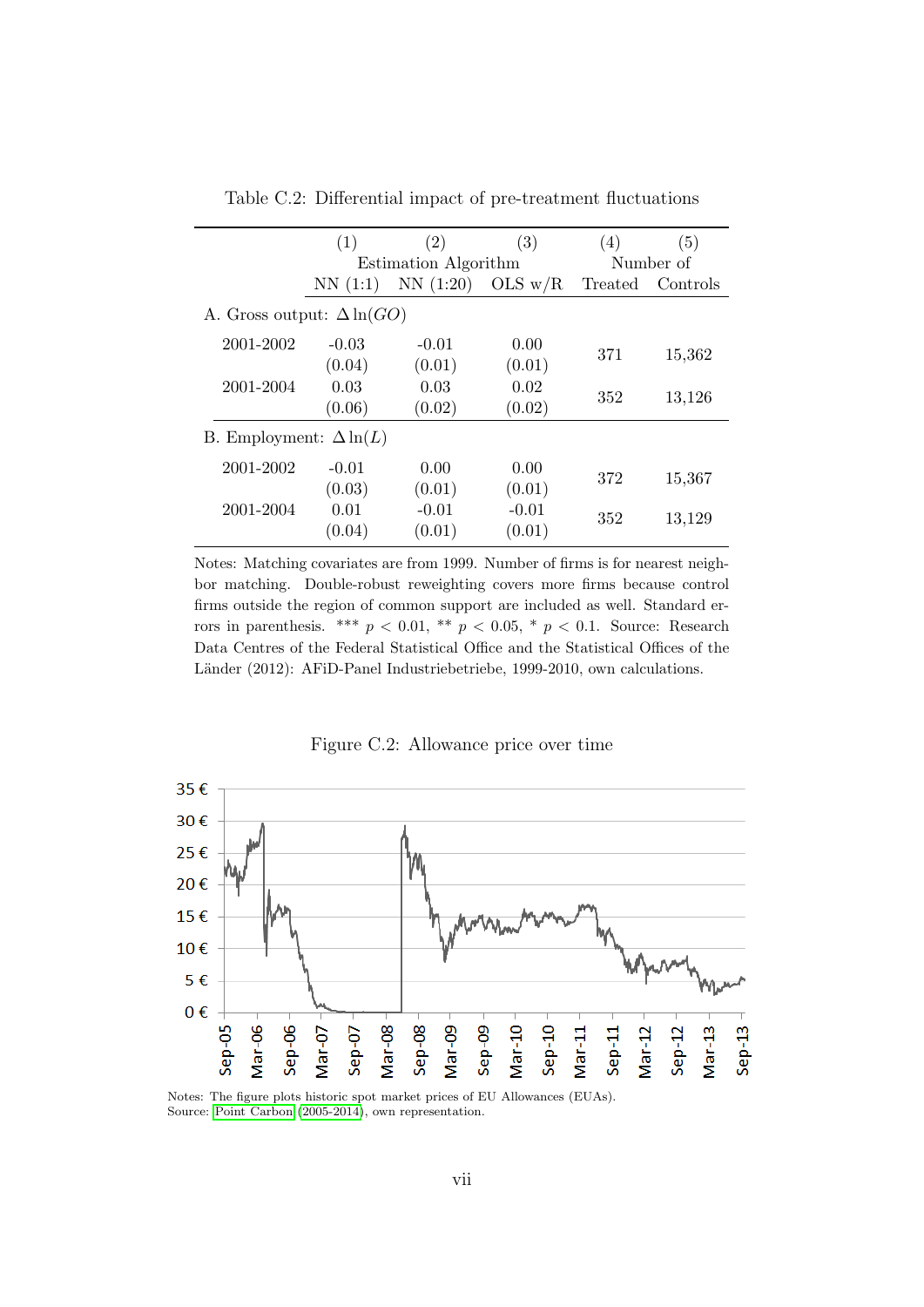|                                                 | (1)                  | (2)                                                                | (3)                 | (4)     | (5)       |  |  |
|-------------------------------------------------|----------------------|--------------------------------------------------------------------|---------------------|---------|-----------|--|--|
|                                                 | Estimation Algorithm |                                                                    |                     |         | Number of |  |  |
|                                                 |                      | NN $(1:1)$ NN $(1:20)$ OLS w/R                                     |                     | Treated | Controls  |  |  |
| A. CO <sub>2</sub> emissions: $\Delta \ln(CO2)$ |                      |                                                                    |                     |         |           |  |  |
| Phase I                                         | 0.00<br>(0.04)       | 0.01<br>(0.02)                                                     | $0.08***$<br>(0.03) | 379     | 21,418    |  |  |
| Phase II                                        | $-0.21**$<br>(0.05)  | $-0.22**$<br>(0.04)                                                | $-0.27**$<br>(0.04) | 351     | 19,071    |  |  |
|                                                 |                      | B. CO <sub>2</sub> intensity of gross output: $\Delta \ln(CO2/GO)$ |                     |         |           |  |  |
| Phase I                                         | $-0.03$<br>(0.04)    | $-0.01$<br>(0.03)                                                  | $0.06*$<br>(0.04)   | 379     | 21,436    |  |  |
| Phase II                                        | $-0.30**$<br>(0.05)  | $-0.26**$<br>(0.04)                                                | $-0.33**$<br>(0.04) | 354     | 19,088    |  |  |
| C. Employment: $\Delta \ln(L)$                  |                      |                                                                    |                     |         |           |  |  |
| Phase I                                         | 0.02<br>(0.02)       | 0.00<br>(0.01)                                                     | $0.03**$<br>(0.01)  | 381     | 22,173    |  |  |
| Phase II                                        | 0.02<br>(0.02)       | 0.02<br>(0.01)                                                     | 0.01<br>(0.01)      | 371     | 19,368    |  |  |
| D. Gross output: $\Delta \ln(GO)$               |                      |                                                                    |                     |         |           |  |  |
| Phase I                                         | $0.06**$<br>(0.03)   | $0.04*$<br>(0.02)                                                  | $0.07***$<br>(0.02) | 376     | 22,163    |  |  |
| Phase II                                        | $0.07**$<br>(0.03)   | $0.05**$<br>(0.02)                                                 | $0.05***$<br>(0.02) | 369     | 19,328    |  |  |
| E. Exports: $\Delta \ln(X)$                     |                      |                                                                    |                     |         |           |  |  |
| Phase I                                         | $0.20***$<br>(0.07)  | $0.15***$<br>(0.05)                                                | $0.20***$<br>(0.05) | 320     | 14,654    |  |  |
| Phase II                                        | $0.11*$<br>(0.07)    | $0.11**$<br>(0.05)                                                 | $0.06*$<br>(0.04)   | 319     | 13,675    |  |  |

<span id="page-46-0"></span>Table C.3: Baseline specification with matching on 1999 covariates

Notes: Matching covariates are from 1999.  $NN(1:1)$  and  $NN(1:20)$  denote nearest neighbor matching with one and 20 neighbors, respectively. OLS w/R denotes the reweighted OLS estimator. Standard errors in parenthesis. \*\*\*  $p < 0.01$ , \*\*  $p < 0.05$ , \*  $p < 0.1$ . Source: Research Data Centres of the Federal Statistical Office and the Statistical Offices of the Länder (2012): AFiD-Panel Industriebetriebe, 1998-2010, own calculations.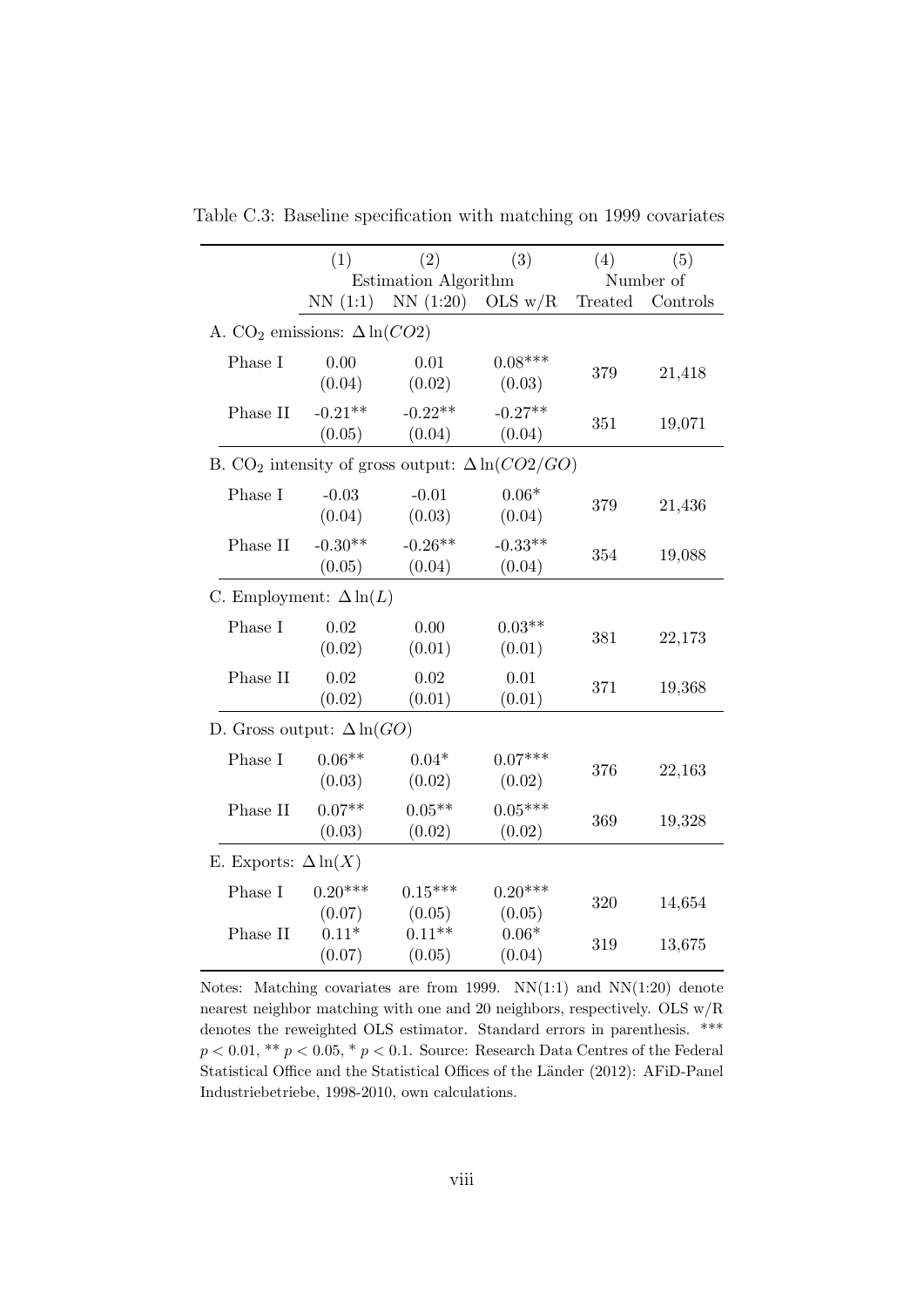|                                                     | (1)                 | (2)<br>Estimation Algorithm | (3)                                                                | (4)         | (5)<br>Number of |  |  |
|-----------------------------------------------------|---------------------|-----------------------------|--------------------------------------------------------------------|-------------|------------------|--|--|
|                                                     | NN(1:1)             | NN(1:20)                    | OLS $w/R$                                                          | Treated     | Controls         |  |  |
| A. CO <sub>2</sub> emissions: $\Delta \ln(CO2)$     |                     |                             |                                                                    |             |                  |  |  |
| Phase I                                             | 0.00<br>(0.03)      | $-0.01$<br>(0.02)           | $0.01\,$<br>(0.02)                                                 | 444         | 16,144           |  |  |
| Phase II                                            | $-0.23**$<br>(0.04) | $-0.22**$<br>(0.03)         | $-0.33**$<br>(0.03)                                                | 405         | 13,978           |  |  |
|                                                     |                     |                             | B. CO <sub>2</sub> intensity of gross output: $\Delta \ln(CO2/GO)$ |             |                  |  |  |
| Phase I                                             | 0.03<br>(0.04)      | 0.03<br>(0.03)              | 0.03<br>(0.02)                                                     | 444         | 16,166           |  |  |
| Phase II                                            | $-0.23**$<br>(0.05) | $-0.25**$<br>(0.03)         | $-0.35**$<br>(0.03)                                                | 410         | 14,133           |  |  |
| C. Employment: $\Delta \ln(L)$                      |                     |                             |                                                                    |             |                  |  |  |
| Phase I                                             | $-0.02$<br>(0.02)   | $-0.03**$<br>(0.01)         | $-0.05**$<br>(0.01)                                                | 450         | 16,271           |  |  |
| Phase II                                            | 0.00<br>(0.02)      | 0.00<br>(0.01)              | $-0.01$<br>(0.01)                                                  | 430         | 14,393           |  |  |
| D. Gross output: $\Delta \ln(GO)$                   |                     |                             |                                                                    |             |                  |  |  |
| Phase I                                             | $-0.03$<br>(0.03)   | $-0.02$<br>(0.02)           | $-0.01$<br>(0.01)                                                  | 446         | 16,300           |  |  |
| Phase II                                            | $0.04*$<br>(0.02)   | $0.03*$<br>(0.02)           | $0.03**$<br>(0.01)                                                 | 427         | 14,413           |  |  |
| E. Exports: $\Delta \ln(X)$                         |                     |                             |                                                                    |             |                  |  |  |
| Phase I                                             | 0.09<br>(0.07)      | 0.06<br>(0.05)              | $0.05\,$<br>(0.04)                                                 | $\mathbf x$ | $\mathbf X$      |  |  |
| Phase II                                            | $0.23***$<br>(0.07) | $0.14***$<br>(0.05)         | $0.08**$<br>(0.04)                                                 | 365         | 9,914            |  |  |
| F. Export share in gross output: $\Delta \ln(X/GO)$ |                     |                             |                                                                    |             |                  |  |  |
| Phase I                                             | 0.01<br>(0.06)      | 0.05<br>(0.04)              | 0.02<br>(0.03)                                                     | $\mathbf X$ | X                |  |  |
| Phase II                                            | $0.12*$<br>(0.06)   | $0.07*$<br>(0.04)           | $0.05\,$<br>(0.03)                                                 | 367         | 9,924            |  |  |

<span id="page-47-0"></span>Table C.4: Coarse matching on  $\frac{CO_2}{L}$  and 2-digit sector. Base year 2003

Notes: Matching covariates are from 2003. NN(1:1) and NN(1:20) denote nearest neighbor matching with one and 20 neighbors, respectively. OLS w/R denotes the reweighted OLS estimator. x: Number not cleared for reasons of privacy protection. NN matching for 2005-2007 for outcome variable carbon intensity: 10 treated off common support. NN matching for 2008-2010 for outcome variable exports: 1 treated off common support. Standard errors in parenthesis. \*\*\*  $p < 0.01$ , \*\*  $p < 0.05$ , \*  $p < 0.1$ . Source: Research Data Centres of the Federal Statistical Office and the Statistical Offices of the Länder (2012): AFiD-Panel Industriebetriebe, 1998-2010, own calculations.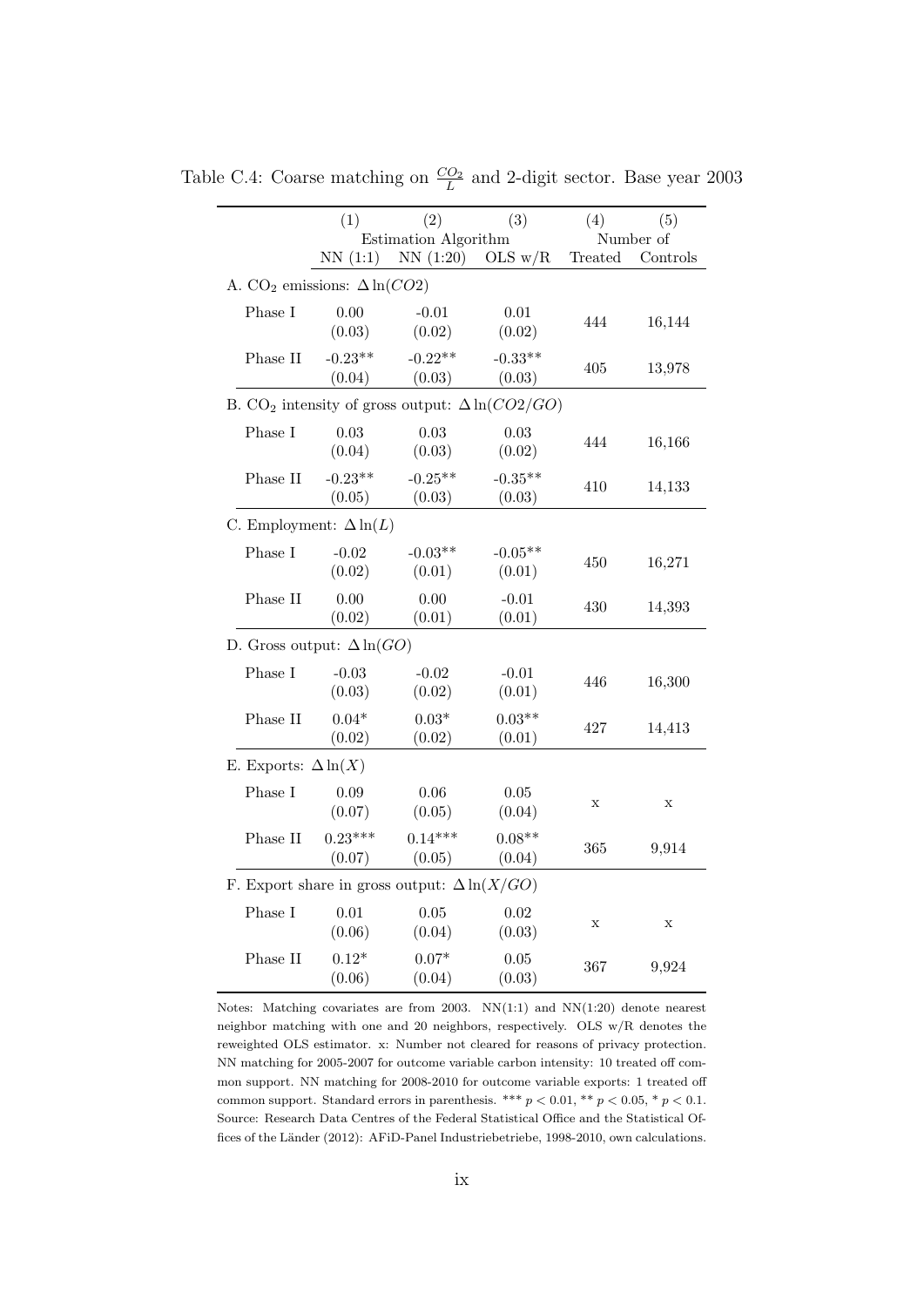|                                                                            | (1)                                                                             | (2)                                                                 | (3)                 | (4)     | (5)       |  |  |  |
|----------------------------------------------------------------------------|---------------------------------------------------------------------------------|---------------------------------------------------------------------|---------------------|---------|-----------|--|--|--|
|                                                                            |                                                                                 | Estimation Algorithm                                                |                     |         | Number of |  |  |  |
|                                                                            | NN(1:1)                                                                         |                                                                     | $NN(1:20)$ OLS w/R  | Treated | Controls  |  |  |  |
|                                                                            | A. CO <sub>2</sub> emissions from process-regulated sectors: $\Delta \ln(CO_2)$ |                                                                     |                     |         |           |  |  |  |
| Phase I                                                                    | $0.08*$<br>(0.04)                                                               | 0.05<br>(0.03)                                                      | $0.07**$<br>(0.03)  | 264     | 2,629     |  |  |  |
| Phase II                                                                   | $-0.33**$<br>(0.06)                                                             | $-0.27**$<br>(0.05)                                                 | $-0.28**$<br>(0.04) | 237     | 2,262     |  |  |  |
|                                                                            |                                                                                 | B. CO <sub>2</sub> emissions from other sectors: $\Delta \ln(CO_2)$ |                     |         |           |  |  |  |
| Phase I                                                                    | $-0.10*$<br>(0.05)                                                              | 0.00<br>(0.03)                                                      | $-0.08**$<br>(0.04) | 188     | 25,081    |  |  |  |
| Phase II                                                                   | $-0.22$ **<br>(0.07)                                                            | $-0.21**$<br>(0.04)                                                 | $-0.20**$<br>(0.04) | 171     | 21,646    |  |  |  |
| C. $CO2$ intensity of output from process-regulated sectors: $\ln(CO2/GO)$ |                                                                                 |                                                                     |                     |         |           |  |  |  |
| Phase I                                                                    | 0.04<br>(0.04)                                                                  | 0.03<br>(0.03)                                                      | 0.03<br>(0.02)      | 265     | 2,627     |  |  |  |
| Phase II                                                                   | $-0.36**$                                                                       | $-0.34**$<br>$(0.06)$ $(0.05)$                                      | $-0.34**$<br>(0.04) | 242     | 2,265     |  |  |  |
| D. $CO_2$ intensity of output from other sectors: $\ln(CO_2/GO)$           |                                                                                 |                                                                     |                     |         |           |  |  |  |
| Phase I                                                                    | $-0.04$<br>(0.06)                                                               | 0.00<br>(0.04)                                                      | 0.03<br>(0.04)      | 187     | 25,105    |  |  |  |
| Phase II $-0.23**$                                                         |                                                                                 | $-0.21**$<br>$(0.07)$ $(0.05)$                                      | $-0.25**$<br>(0.06) | 171     | 21,642    |  |  |  |

<span id="page-48-0"></span>Table C.5: Impact on  $CO<sub>2</sub>$  emissions: Process-regulated sectors and other sectors

Notes: NN(1:1) and NN(1:20) denote nearest neighbor matching with one and 20 neighbors, respectively. OLS w/R denotes the reweighted OLS estimator. \*\*\*  $p < 0.01,$  \*\*  $p < 0.05,$  \*  $p < 0.1.$  Source: Research Data Centres of the Federal Statistical Office and the Statistical Offices of the Länder (2012): AFiD-Panel Industriebetriebe, 1998-2010, own calculations.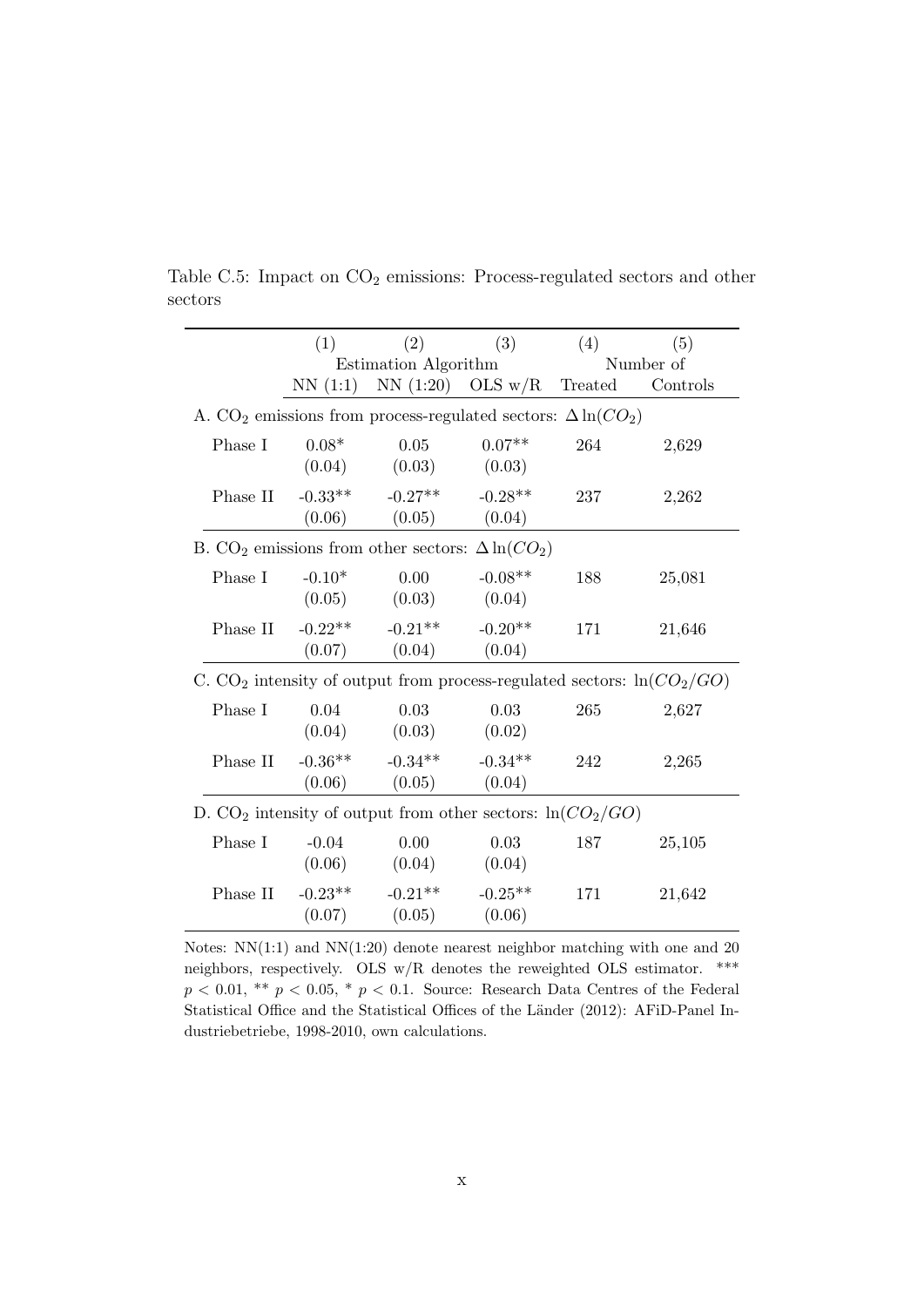<span id="page-49-0"></span>

|                                       | (1)                  | (2)      | (3)       | (4)       | (5)      |
|---------------------------------------|----------------------|----------|-----------|-----------|----------|
|                                       | Estimation Algorithm |          |           | Number of |          |
|                                       | NN(1:1)              | NN(1:20) | OLS $w/R$ | Treated   | Controls |
| A. Investment: $\Delta \ln(I)$        |                      |          |           |           |          |
| Phase I                               | $-0.09$              | $-0.08$  | $-0.05$   | 420       | 21,723   |
|                                       | (0.12)               | (0.09)   | (0.07)    |           |          |
| Phase II                              | 0.03                 | 0.05     | 0.04      | 397       | 18,850   |
|                                       | (0.12)               | (0.09)   | (0.08)    |           |          |
| B. Gross Investment: $\Delta \ln(GI)$ |                      |          |           |           |          |
| Phase I                               | $-0.06$              | $-0.07$  | $-0.03$   | 426       | 22,799   |
|                                       | (0.12)               | (0.08)   | (0.07)    |           |          |
| Phase II                              | $-0.17$              | 0.00     | 0.00      | 407       | 19,764   |
|                                       | (0.12)               | (0.09)   | (0.08)    |           |          |

Table C.6: Impact on Investment

Notes: NN(1:1) and NN(1:20) denote nearest neighbor matching with one and 20 neighbors, respectively. OLS w/R denotes the reweighted OLS estimator. Standard errors in parenthesis. \*\*\* p<0.01, \*\* p<0.05, \* p<0.1. Source: Research Data Centres of the Federal Statistical Office and the Statistical Offices of the Länder (2012): AFiD-Panel Industriebetriebe, 1998-2010, own calculations.